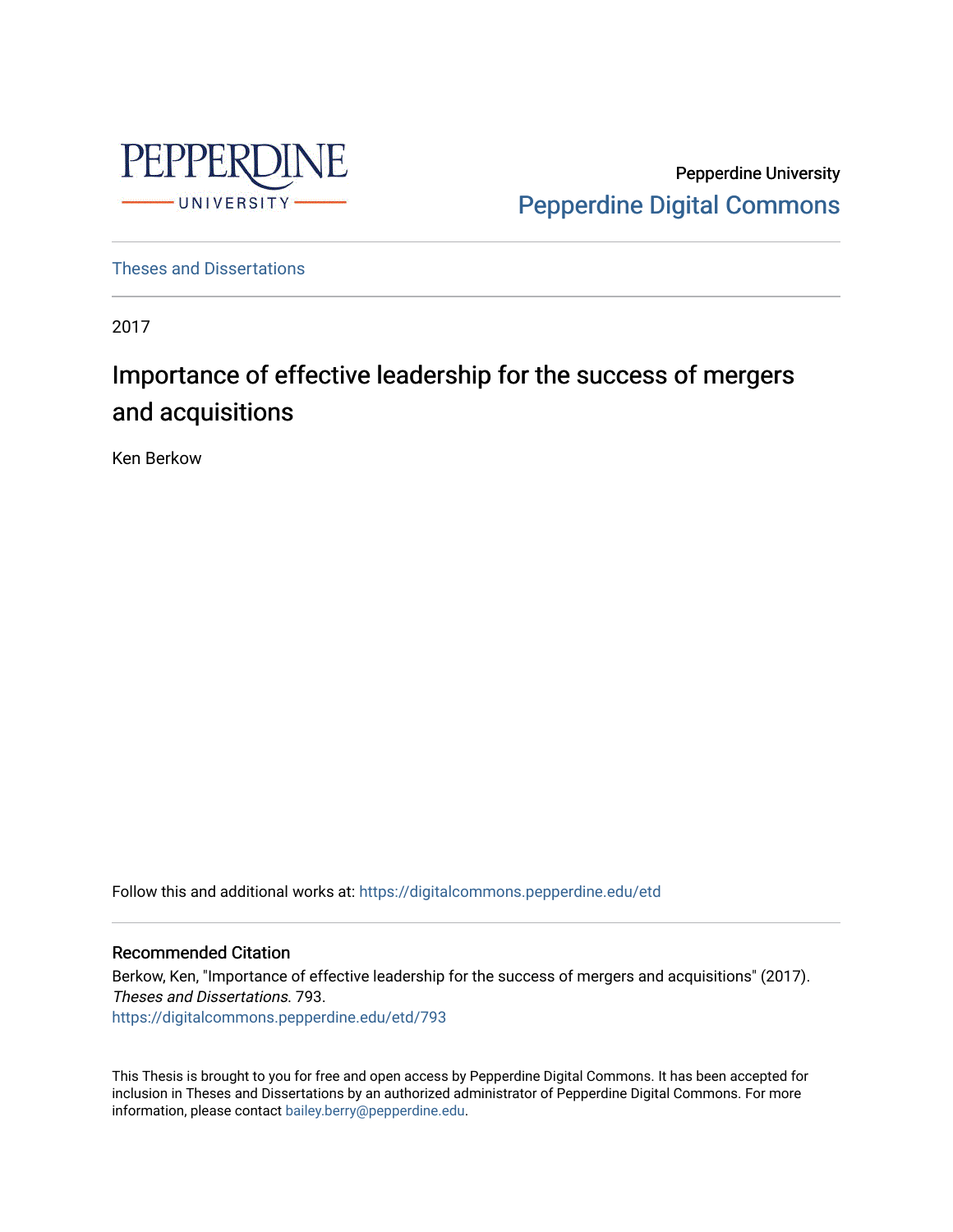# **IMPORTANCE OF EFFECTIVE LEADERSHIP FOR THE SUCCESS OF MERGERS AND AQUISITIONS**

**A Research Project** 

**Presented to the Faculty of** 

**The George L. Graziadio** 

**School of Business and Management** 

**Pepperdine University** 

**In Partial Fulfillment** 

**\_\_\_\_\_\_\_\_\_\_\_\_\_\_\_\_\_\_\_\_\_\_\_\_\_\_\_\_\_\_\_\_** 

**of the Requirements for the Degree** 

**Master of Science** 

**in** 

**Organization Development** 

**by** 

**\_\_\_\_\_\_\_\_\_\_\_\_\_\_\_\_\_\_\_\_\_\_\_\_\_\_\_\_\_\_\_** 

**Ken Berkow** 

**April 2017** 

**© 2017 Ken Berkow**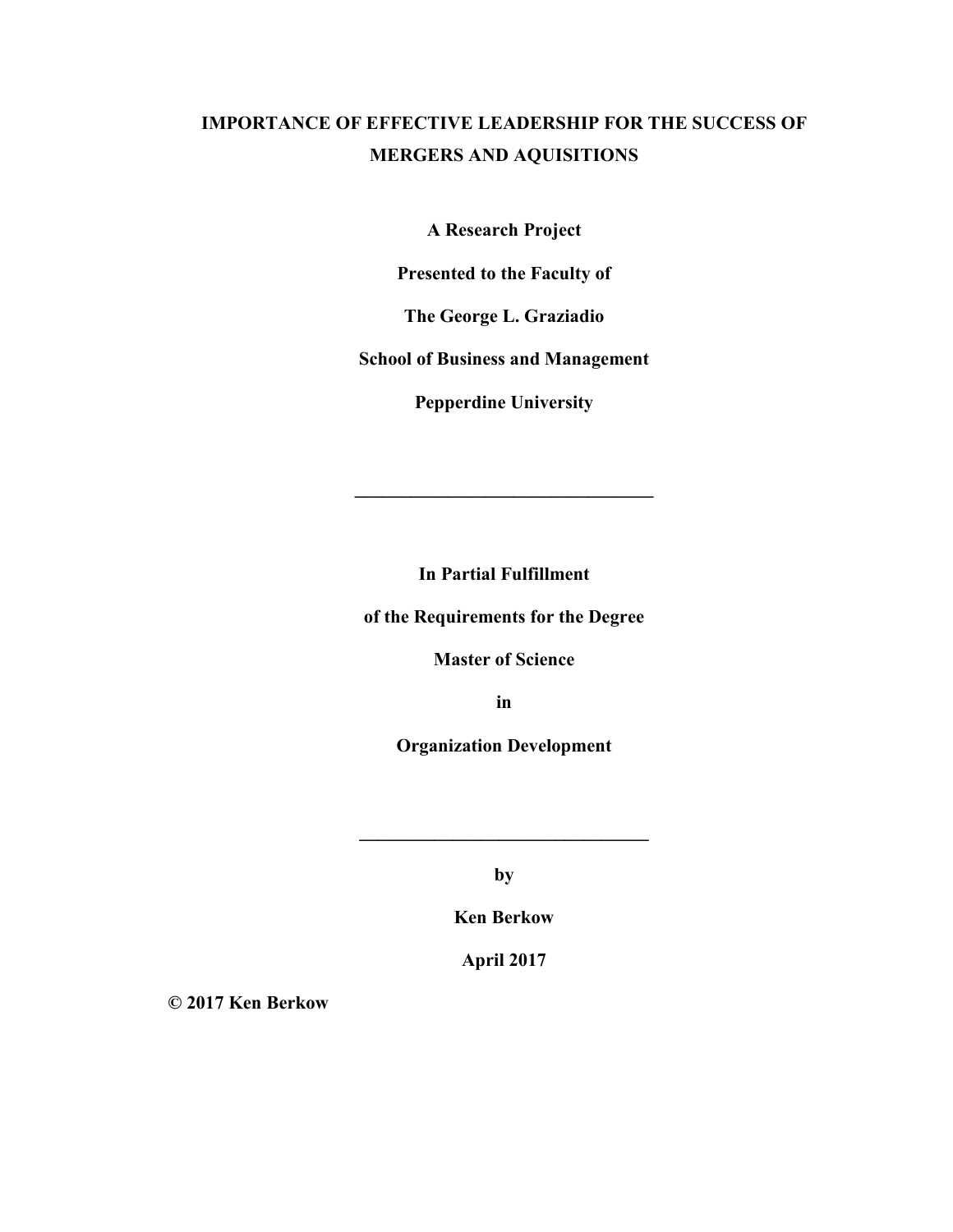This research project, completed by

#### KEN BERKOW

under the guidance of the Faculty Committee and approved by its members, has been submitted to and accepted by the faculty of The George L. Graziadio School of Business and Management in partial fulfillment of the requirements for the degree of

# MASTER OF SCIENCE IN ORGANIZATION DEVELOPMENT

Date: April 2017

Faculty Committee

Committee Chair, Jennifer A. Nevitt, PsyD

Committee Member, Julie A. Chesley, PhD

Deryck van Rensburg, Dean The George L. Graziadio School of Business and Management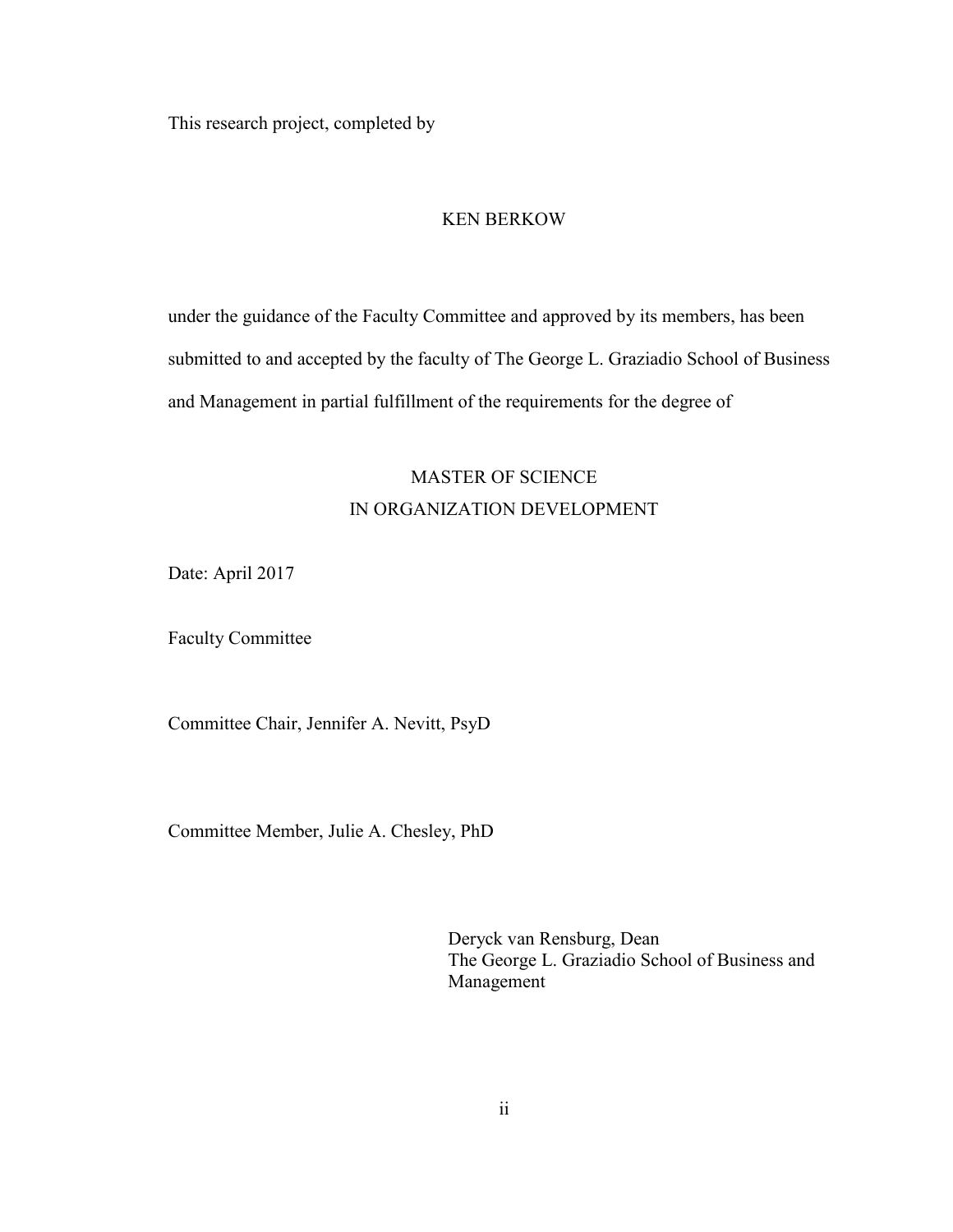#### **Abstract**

This study explores the importance of effective leadership on the success of mergers and acquisitions for the organization and employees of merged companies. More precisely, this study addresses how the nature and influence of leadership and leadership styles impact the integration of merging companies and their employees during the post-merger integration process. Qualitative data from 10 interviews was used to provide a deeper examination of the study participants about their beliefs, responses, opinions, and points of view. This study supports much of the current research in that leadership style does have an effect on both merger and employee satisfaction. This study found that leadership styles should be a key component for organizations to review and take under serious consideration, when preparing and planning for a merger.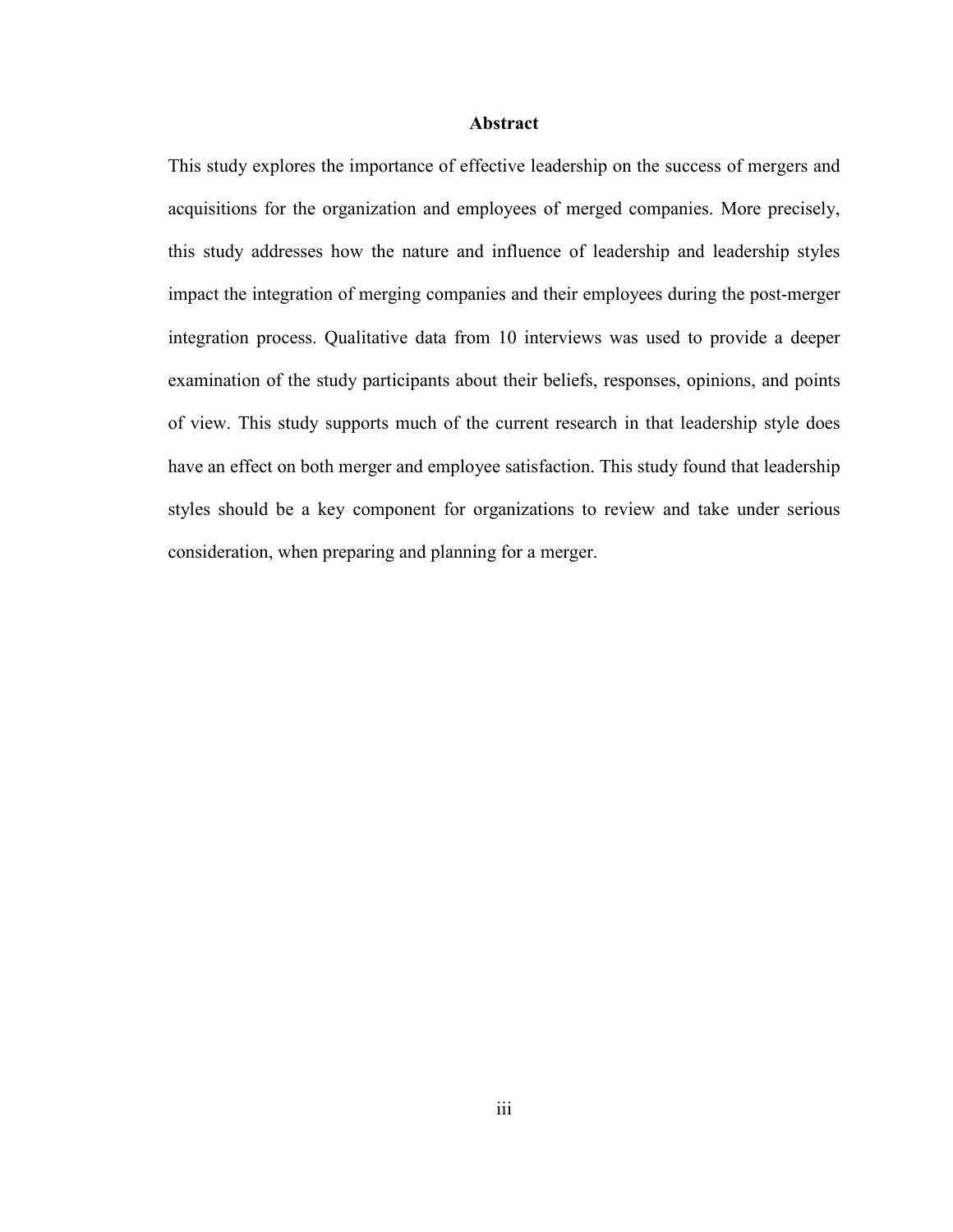| .18 |
|-----|
|     |
|     |
|     |
|     |
|     |

# **Table of Contents**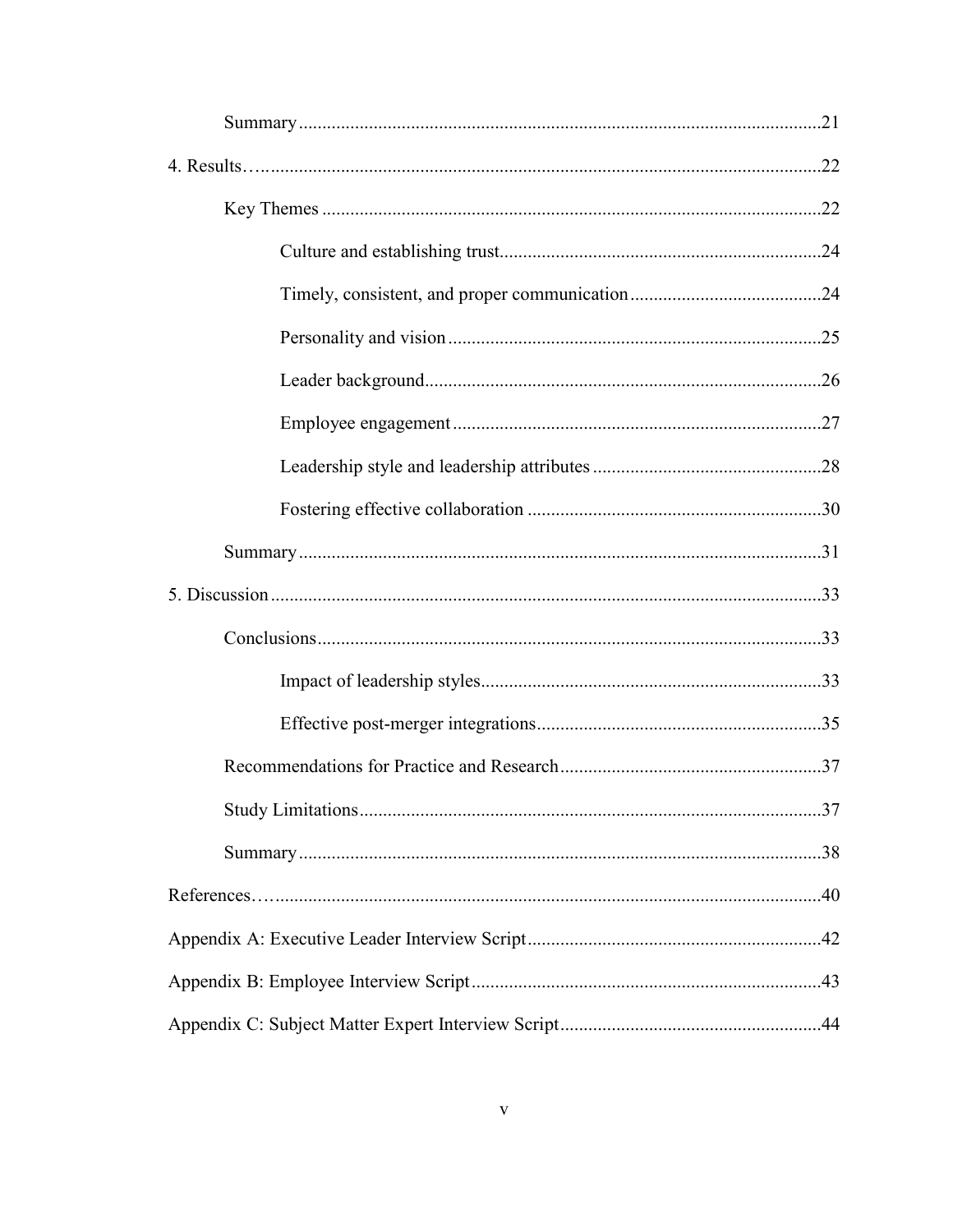# **List of Tables**

| Table | Page |
|-------|------|
|       |      |
|       |      |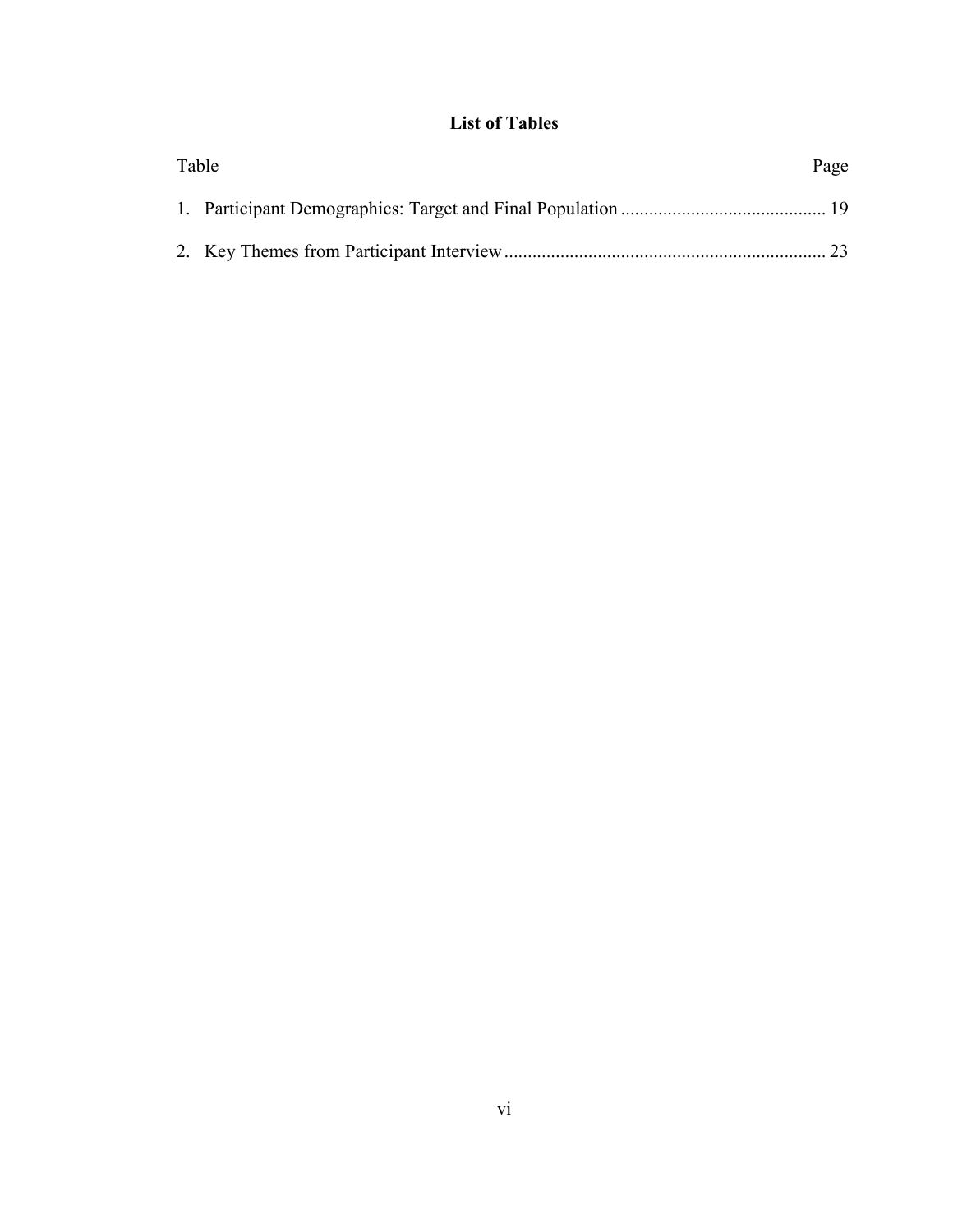# **List of Figures**

| Figure |  |  |
|--------|--|--|
|        |  |  |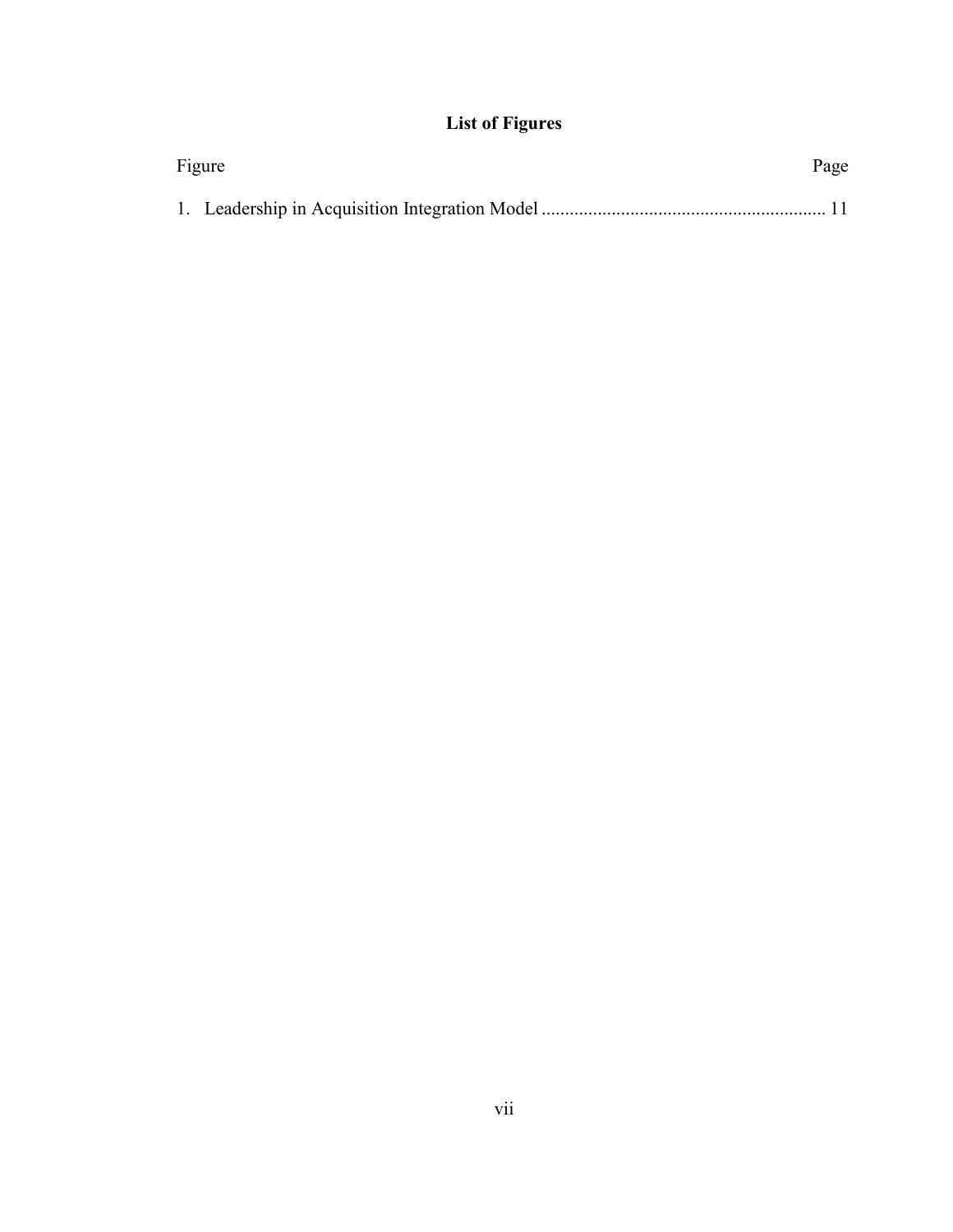#### **Chapter 1**

#### **Introduction**

Merger and acquisition (M&A) activity continues to be a predominant growth strategy for companies worldwide. Pressure from key stakeholders to increase shareholder value has not subsided, requiring chief executive officers and their boards to leverage M&As to achieve growth targets and increase shareholder value. For example, in the first three quarters of 2014, global M&A activity increased by more than 39% from the prior year, and more than \$2.5 trillion worth of M&A deals were announced worldwide (Ashkenas, 2014). Although the future outlook for M&A growth and activity looks promising, significant challenges related to successfully navigating through the M&A process exist.

M&As are, by definition, disruptive to an organization. Any M&A transaction, large or small, can introduce a period of fundamental change for the organization and their employees steering through the post-merger integration process. Based upon these potential impacts, we also must understand the critical factors for M&A success, as there are stark differences between success and failure of a M&A transaction.

On the surface, most M&As are initiated to create strategic alliances, build strong organizations, and enhance company performance. Although these outputs or potential benefits of M&A activity may look very promising on paper, the actual end results can be more disruptive and damaging than planned. Research on M&As indicates that 40%-80% of M&As fail to meet their objectives (Dunbar, 2014). Why then do so many potential M&As look like solid business opportunities, but in essence end up being far from that? Much of the present day research indicates that areas such as strategic fit or alliance generally are not the culprits of an unsuccessful M&A transaction (Waldman, & Javidan,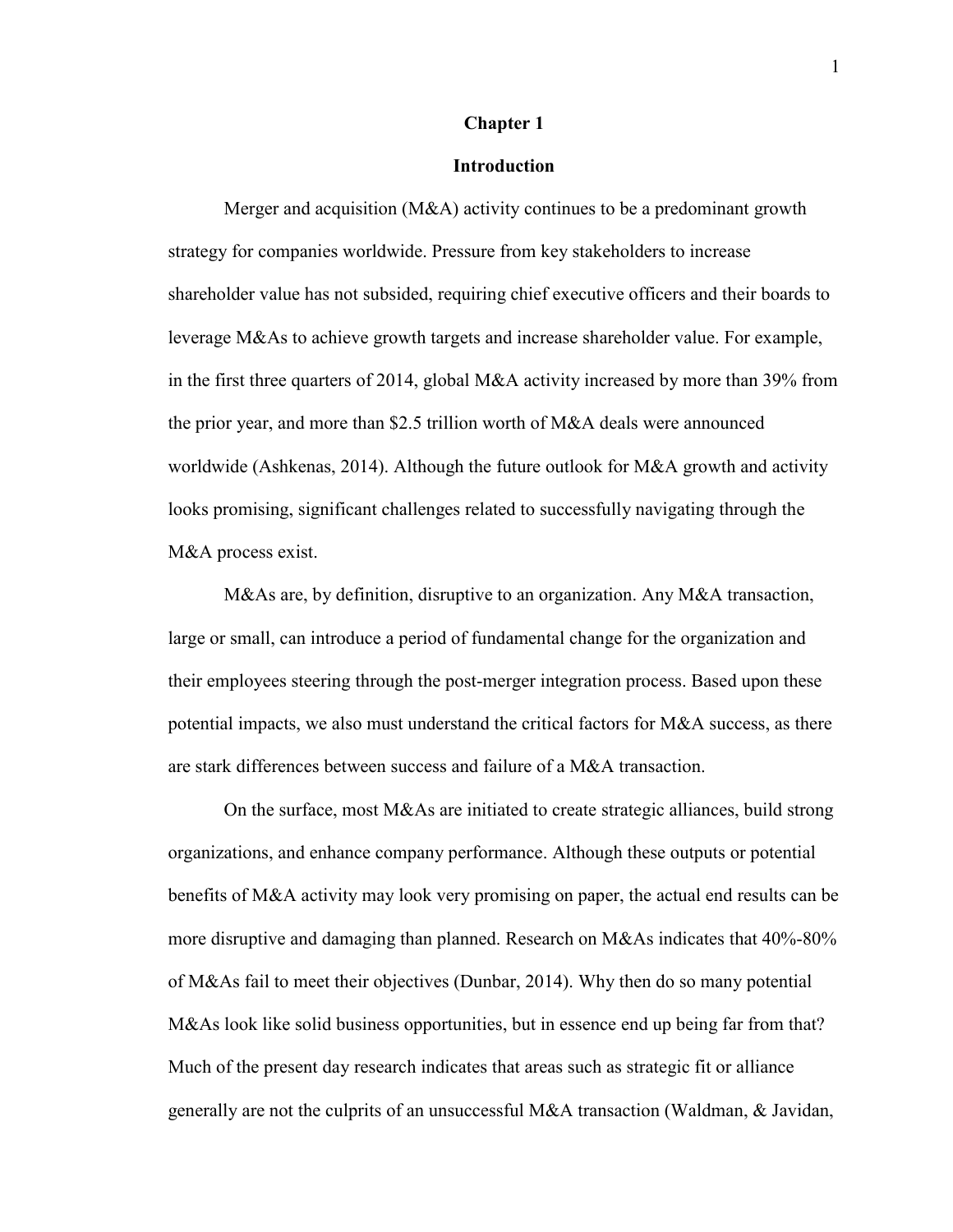2009). Instead, the lack of attention by organizations to the actual post-merger integration process and the human component can be two of the key contributors. Covin, Kolenko, Sightler, and Tudor (1997) added that across the many reasons for M&A failure, human factors comprise the core obstacle.

Generally speaking, mergers tend to amplify employee indecision, which can increase employee stress and decrease employee satisfaction; commitment; intentions to remain with the organization; and perceptions of the organizations trustworthiness, honesty, and caring. Organizations must be able to recognize the importance of the role that effective leadership plays in the actual post-merger integration process. Research indicates that effective leaders during the M&A integration phase are those who demonstrate their belief in and commitment to the M&A transaction (Dion, Allday, Lafforet, Derain, & Lahiri, 2007). The overall impact of an effective leadership team on the success of integration and the execution of merged companies is paramount. Additionally, the influence of effective leadership on employee engagement and productivity during M&As should not be underestimated.

Organizational culture also plays a key role in the M&A process. M&A transactions take people of different corporate cultures and attempt to meld them into one company. In this process, effective leaders must fully understand and embrace the culture differences that are present. Effective leaders must also be mindful and sensitive to the internal nuances in corporate culture and feedback provided by their employees undergoing the post-merger integration process. Sound leadership throughout the M&A process can help organizations promote both organizational and cultural alignment.

Although there is no standard for success in building harmonious organizations, understanding the role and importance of effective leadership in the post-merger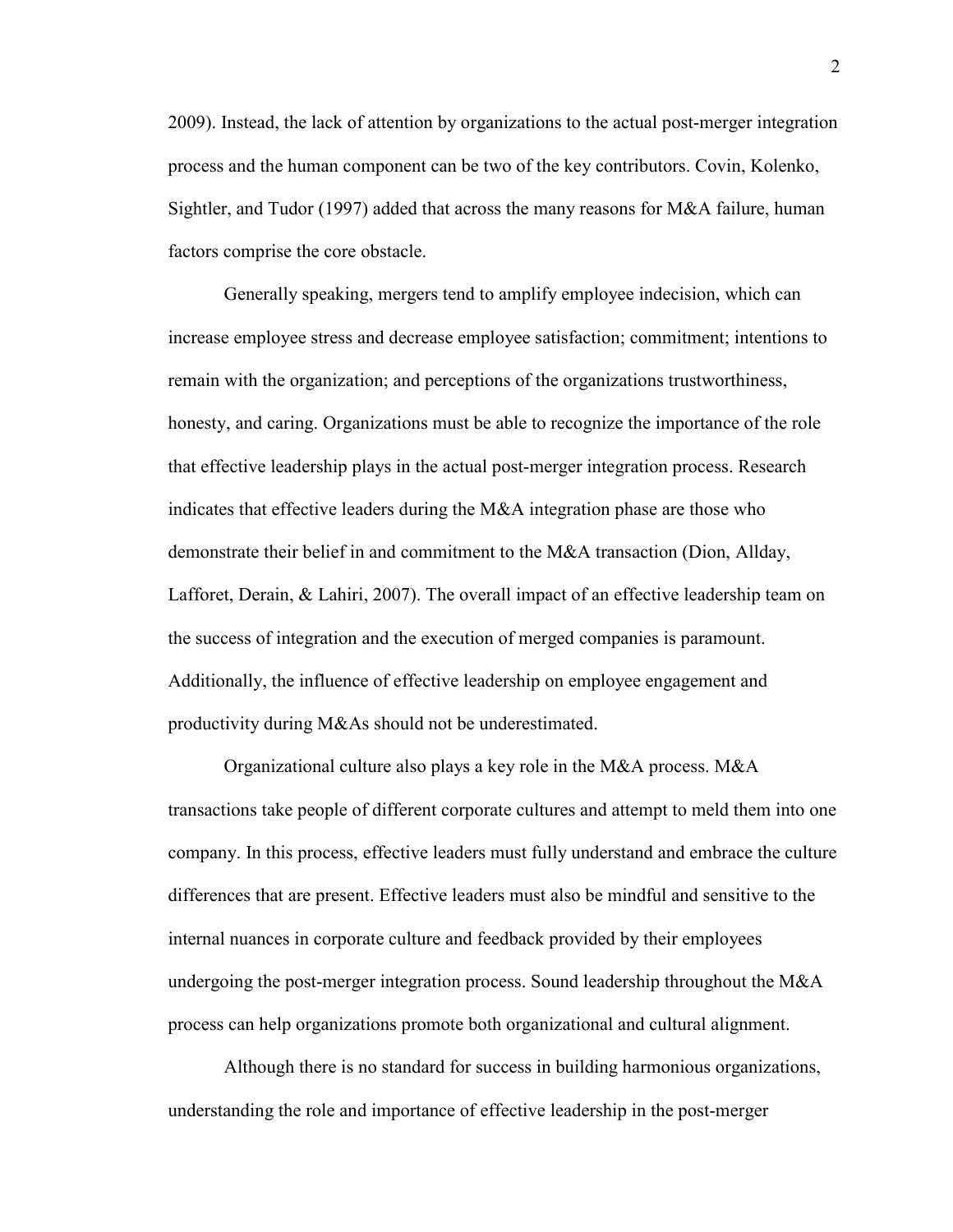integration process can help promote M&A success (Stahl, 2004). Rather than treating the human element and organizational culture as an afterthought, addressing these factors from the beginning of the M&A process can enhance M&A outcomes. Although the financial and strategic benefits of M&A transactions remain important, these should not overshadow or defer the human and cultural aspects of the post-merger integration process. Nor should employees simply be expected to adjust (Ashkenas, 2014). Ashkenas emphasized that such attitudes typically comprise:

a prescription for failure and can either prevent a deal from taking off or reduce the benefits after the deal is done. To counter this, if you're part of a deal team, make sure that the human dimensions of the combination are built into your due diligence and integration planning from the beginning, and not just as an afterthought. And if you're not involved in the M&A planning and decision making, as most of us are not, keep reminding your managers or clients that organizations are more than just physical assets and balance sheets. It's an obvious statement, but one that often gets overlooked in the excitement of the deal. (p. 4)

#### **Purpose**

This study examined the impact of leadership style and leader attributes on employees and company integration during M&As. The impact of effective leadership on the success of M&As will generally be defined within the post-merger people integration process of multinational mid-market companies. This study addresses how the nature and influence of leadership and leadership styles impact the integration of merging companies and their employees.

In order to define effective leadership and how it applies to the M&A process, this study utilized the Six-Dimension Integrative Model of Leadership developed by Sitkin, Lind, and Long (2001). They described how each of the six essential dimensions of effective leadership (personal, relational, contextual, inspirational, supportive, and stewardship; Sitkin et al., 2001) have a particular influence on followers. For example,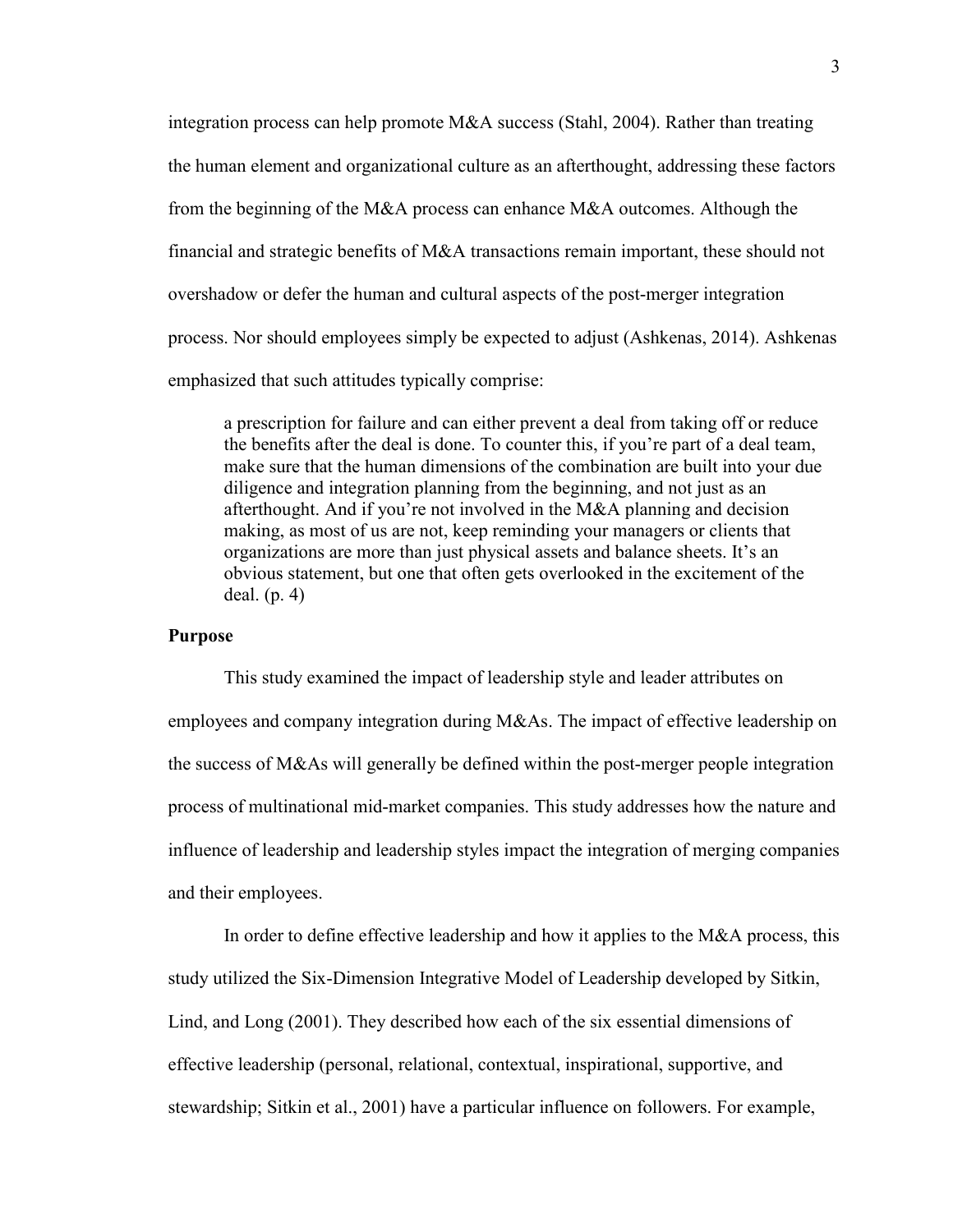*personal* leadership nurtures loyalty, *relational* leadership creates a feeling of trust and justice, *contextual* leadership creates community, *inspirational* leadership inspires greater aspirations, *supportive* leadership fosters internal self-discipline, and *stewardship* increases an internal sense of responsibility. In understanding the impact of leadership and leadership styles on the integration of merging companies and their employees, two research questions were explored:

- 1. What is the relationship between different styles of leadership in the postmerger environment and the level of engagement and productivity of their workers?
- 2. What leadership attributes and actions lead to effective post-merger integrations?

# **Study Setting**

Information was collected for this research study by performing virtual interviews from a sampling of several different organizations and industries. The final interviewee participant population for this research study was made up of the following: four executive leaders (including two vice presidents and two senior leaders), three mid-level employees, and three mid-to senior level subject matter experts (SMEs). Each of the 10 study participants had taken part in the post-merger integration process. Contingent upon the three-interviewee participant groups (executive leaders, employees, and SMEs), each participant received the same interview questions specific to their position and role in the post-merger integration process (see Appendices A through C for interview questions). The interview data was then grouped, evaluated, and summarized into several key themes.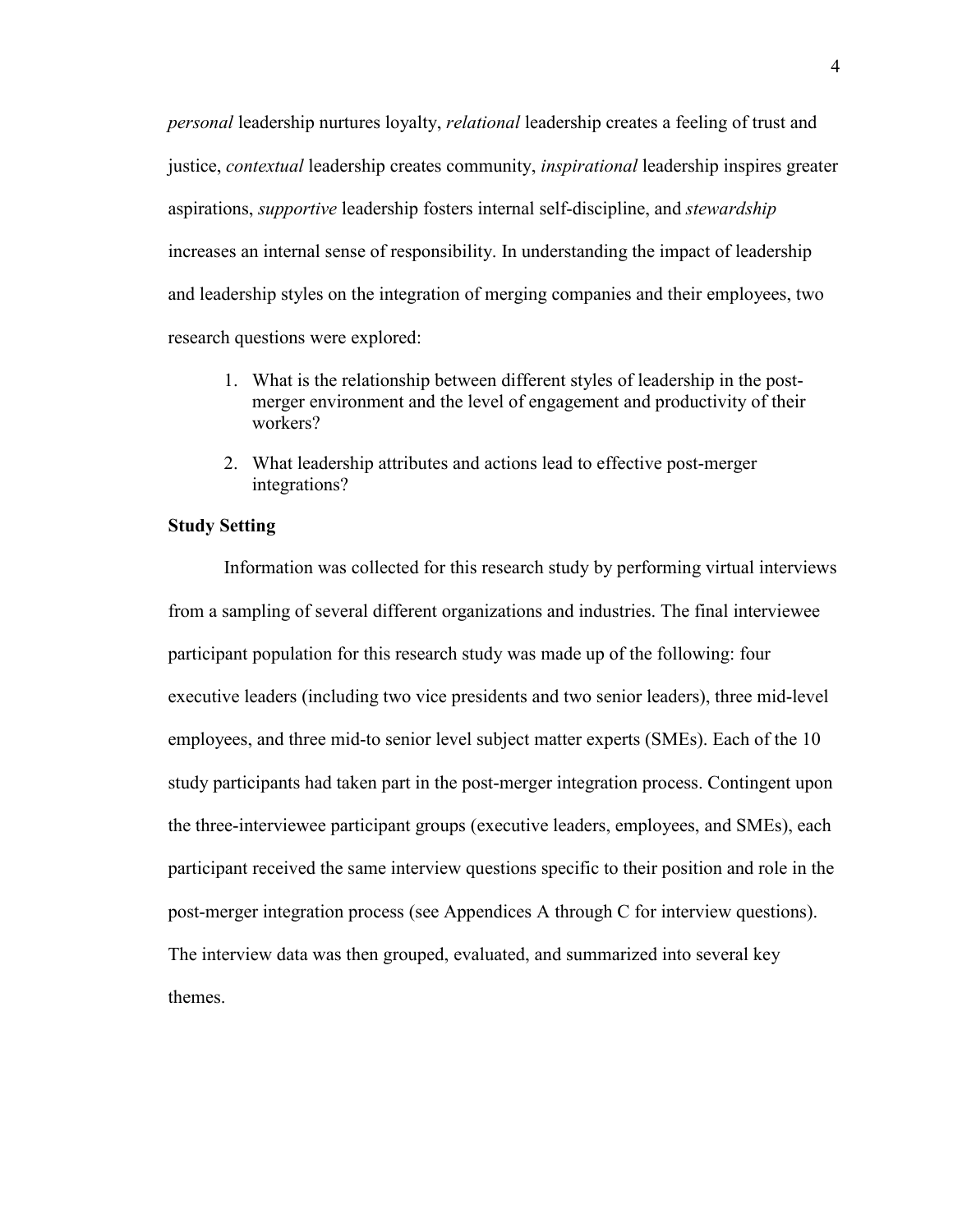# **Study Significance**

Post-M&A integration success is contingent upon sound leadership that promotes organizational and cultural alignment and drives employee engagement and productivity (Nemanich & Keller, 2006). Although researchers have examined the impacts of managerial actions on the success of M&As, focus on the actual role leadership plays has been missing. Interest in the importance of leadership in post-merger integration has recently received further attention (Vasilaki, 2011). This illustrates that research is still limited on the subject of leadership, specifically within post-acquisition integration. Most studies offer a theoretical analysis and only a few offer empirical results. This study offers additional data on the influences of leadership and leadership styles, and the crucial role it plays in the facilitation, integration, and enhancement of acquisition performance and overall employee satisfaction and engagement.

# **Study Outline**

Chapter 1 provided a background and purpose of the study, including details of the study setting, and the importance of the study. Chapter 2 presents the literature connected to the impact of effective leadership and leadership style, and its linkage to post-merger integration and employee satisfaction. Chapter 3 summarizes the research methods used in this study. Chapter 4 presents the findings of the study. Chapter 5 encapsulates conclusions of the study, and provides interpretations and suggestions regarding post-merger integration, and its relationship to future studies.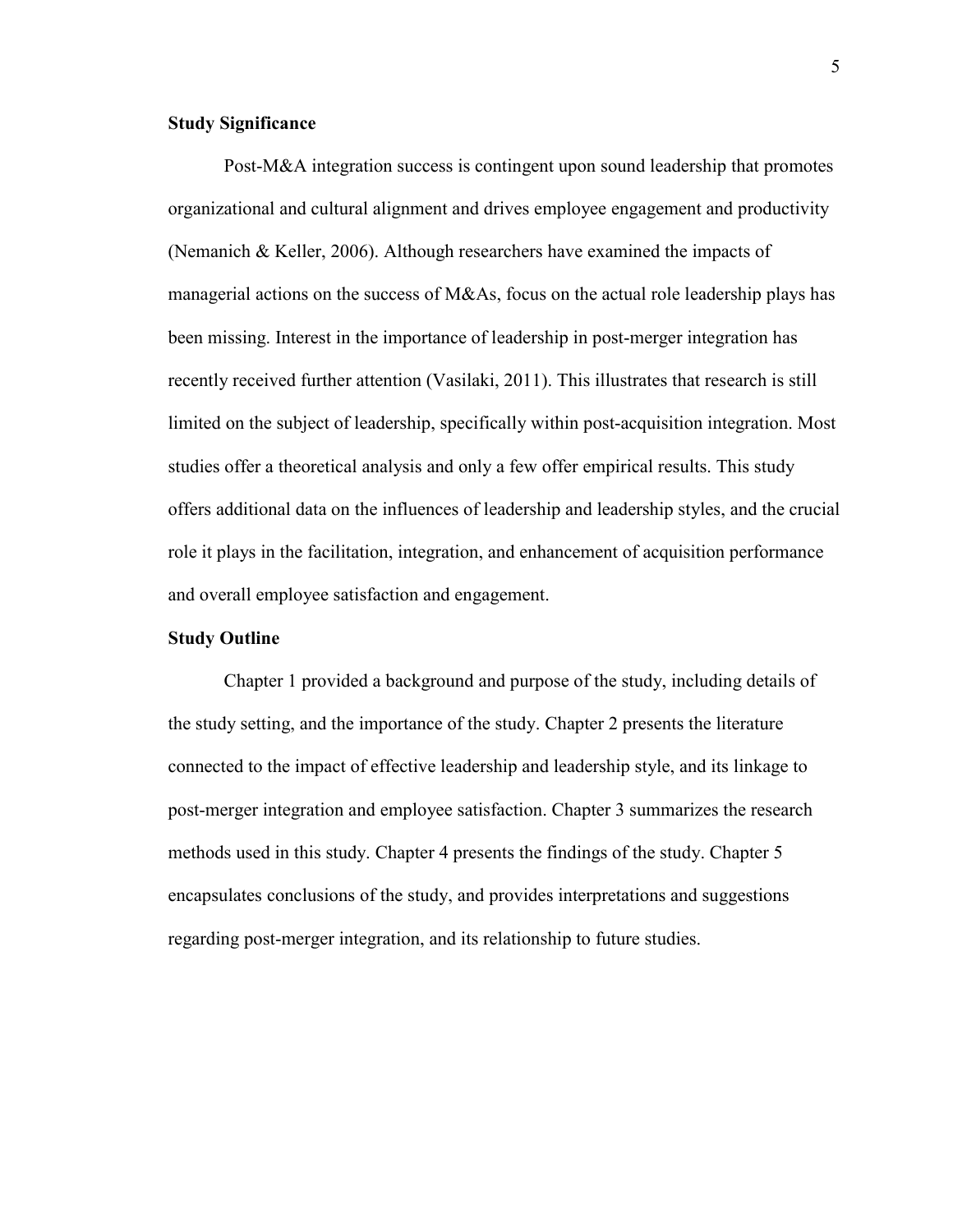#### **Chapter 2**

### **Literature Review**

This study examined the impact of leadership style and leader attributes on employees and company integration during M&As. Chapter 2 presents an examination of research connected to the impact of effective leadership and leadership style, and its linkage to post-merger integration and employee satisfaction. There is a considerable number of studies related to leadership and organization culture, but far less literature exists within the post-acquisition process. Thus, the primary intention of this chapter is to depict the key methods, types, and characteristics related to leadership and leadership styles as well as organizational culture, to delineate which components best contribute to favorable post-merger outcomes and employee engagement. This chapter begins with a brief discussion of mergers and acquisitions.

# **Mergers and Acquisitions**

"Mega-mergers and acquisitions on an international scale have grown rapidly in the last decade, with no signs of such activity slowing down" (Lakshman, 2011, p. 605). Even in the mix of recent upheaval within global financial markets, M&A activity has strengthened in a majority of sectors across the globe. M&As continue to be a dominant growth tactic for many companies worldwide. Many chief executive officers see several key components to justify an M&A such as cost savings, attainment of synergies, increase in products, expansion of distribution channels, and achievement of economies of scale (McDonald, Coulthard, & deLange, 2005). That being said, one of the most common reasons that companies purchase another organization is to acquire customers. Factors such as pressure from key stakeholders, persistent in their pursuit of shareholder value, continue to drive many companies down the path of M&As.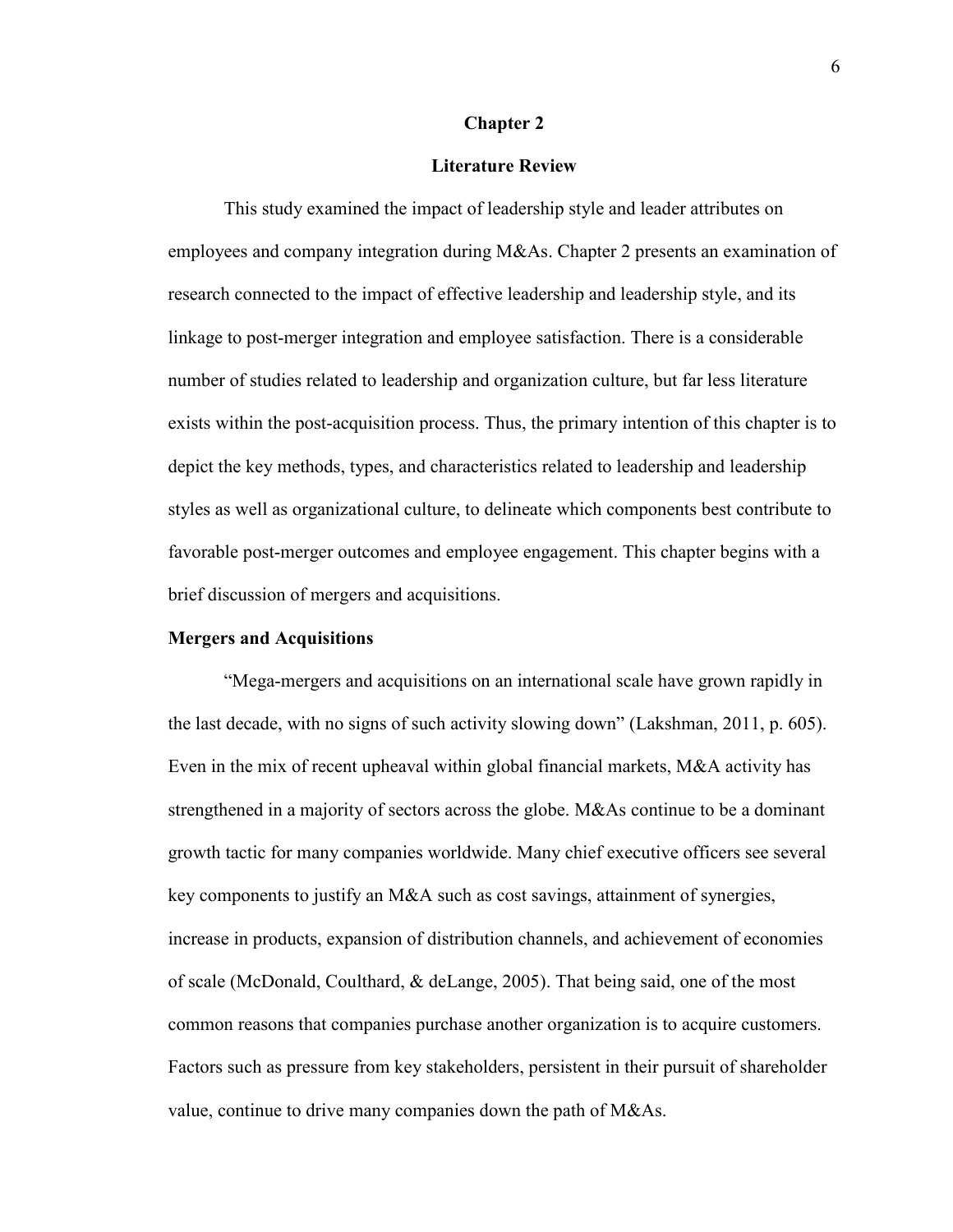Along with the increased rate of M&As is the compounded rate of M&A failure. Internal disruptions, misunderstanding, and culture clashes when the two companies are joined are common occurrences (Epstein, 2004). When M&As fail, their unsuccessful actions also negatively impact customer and employee satisfaction, leading to substantial decreases in company profitability. Impacts to shareholder value are also significant, and one study indicated that 61% of recent mergers devastated shareholder wealth.

As quickly as chief executives appear to be happy to share the merits of their latest acquisition, they are equally as hesitant to admit their failed M&As. These ineffective M&As either outright fail or do not end up fulfilling expectations as planned. Research indicates that it is not uncommon to see M&A failure rates as large as 50% or mergers having less than a 50/50 chance of overall success (Covin et al., 1997). In essence,

Even in the best of circumstances, mergers can so change the nature, orientation and character of one or both of the merger partners that five to seven years are typically needed for employees to feel truly assimilated in the merged entity. (p. 22)

Generally speaking, M&As fail due to the lack of vision by shortsighted executives who end up taking the secure route and purchase current competitors to gain and capture market share (McDonald et al., 2005).

The importance of monetary, strategic, and social conditions to M&A success cannot be underestimated in related literature and research. Nevertheless, insights about why so many M&As fail and underperform are lacking. Some studies have attributed M&A failure to areas such as the mismatch of cultures, difficulties in communicating and leading the organization, and poor integration planning and execution (McDonald et al., 2005). Additional explanations for M&A failure have been identified in the areas of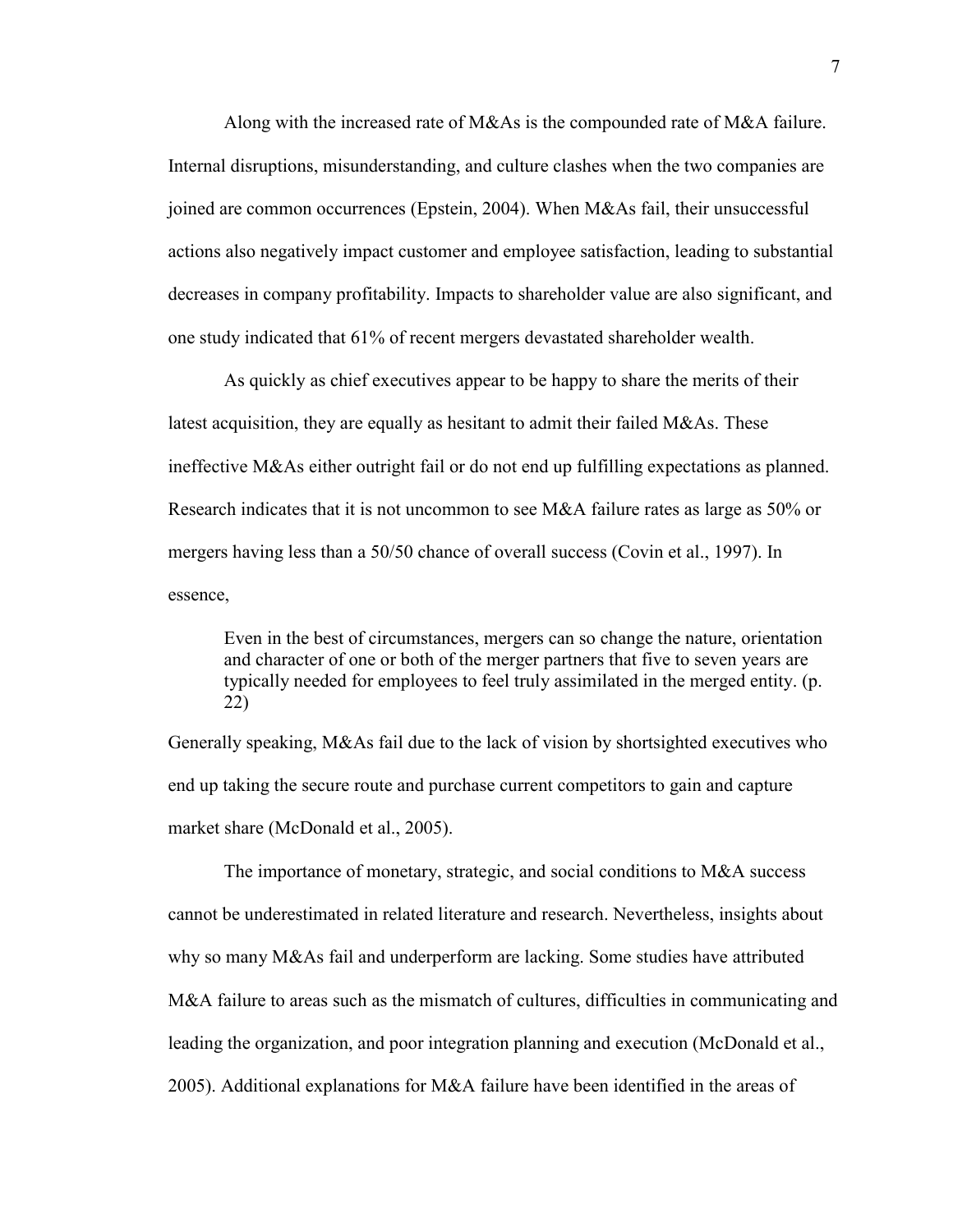strategic vision and fit, pre- and post-merger planning, and post-merger integration

(Epstein, 2004). Epstein added:

Though poor performance in any one of these can cause merger failure, there has been significant discussion related to the design features such as vision, fit, and deal structure, and other items such as due diligence and external environment. (p. 174)

M&A theory is particularly lacking regarding proper execution of the pre-merger planning and post-merger integration process.

Other evidence has corroborated this sentiment and indicated that more attention should be directed in these studies to non-financial variables that may be underrepresented within this research, such as the role of leadership for integration success and post-merger company performance. Additionally, it would be advantageous to understand the influences that contribute to poor M&A outcomes, specifically around human elements such as leadership styles within the post-merger stage. These concepts that drive human components related to M&A post-merger integration are further explored in the next section.

# **Leadership in Post-Merger Integration**

Substantial challenges exist when blending the human and technical components of two companies during the post-merger integration phase. Having a strong post-merger integration process can help organizations rise above any problems in the development and design of a merger. Epstein (2004) explained:

A strong [post-merger integration] process can also overcome merger activity that has been undertaken by chief executive officers with political motives, to cement their legacy, or to achieve other personal rather than shareholder-related objectives. (p. 175)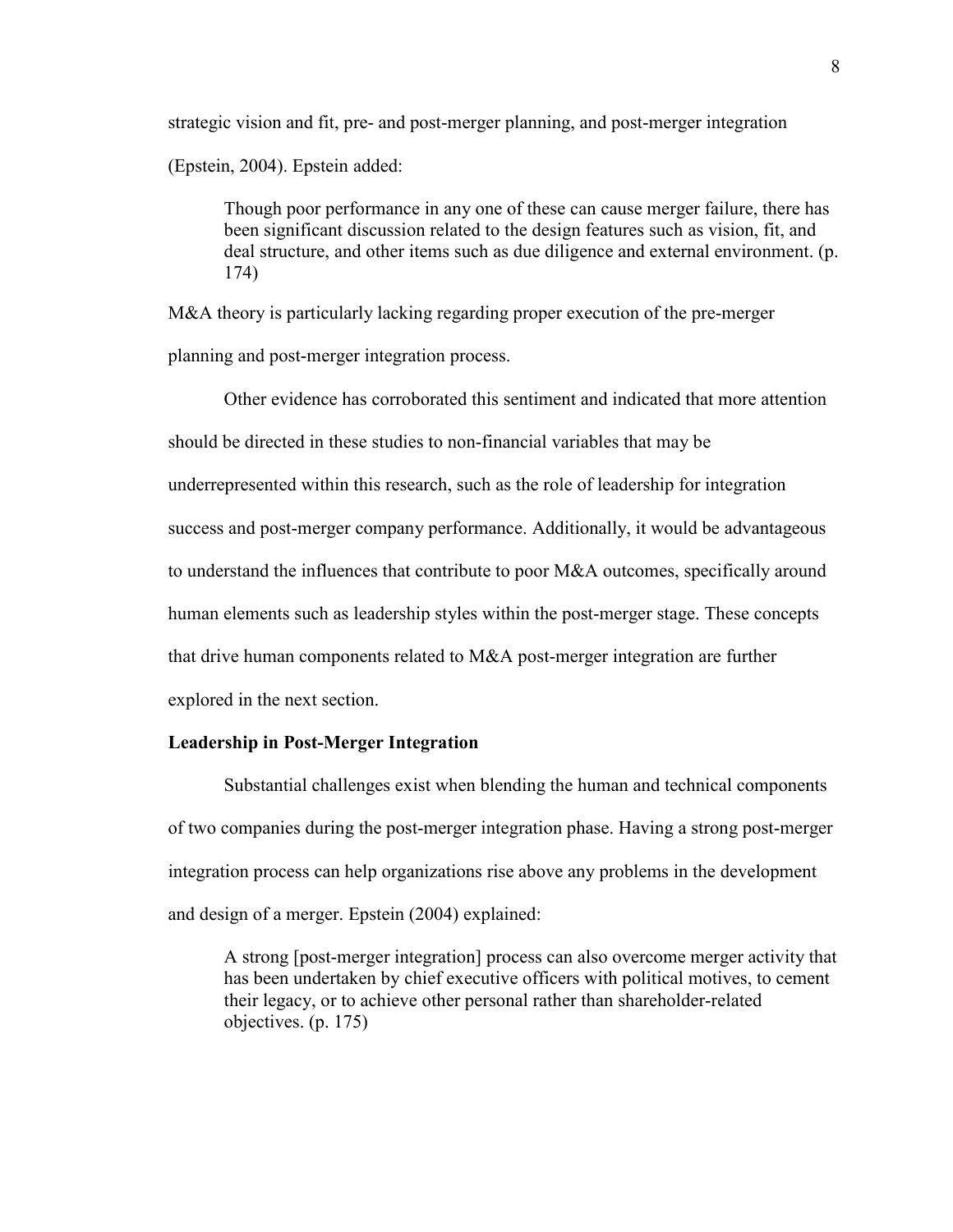Conversely, a weak post-merger integration, can significantly and negatively impact the best-envisioned merger plans. Far too often, organizations do not take the necessary steps to correctly develop an effective post-merger integration strategy (Epstein, 2004).

"It is well recognized that the post-M&A integration process is one of the critical factors affecting the success of M&As" (Zhang, Ahammad, Tarba, Cooper, Glaister, & Wang, 2014, p. 1022). However, executing post-acquisition integration is often difficult and complex, and even the best plans fail to guarantee success. Some of the complexities and difficulties attributed to M&As succeeding can be linked back to factors within the pre-acquisition stages, as well to the overall improper management of the post-acquisition integration.

It is not surprising, then, that post-merger and acquisition performance, specifically when looking at the integration of merging firms, is convincingly correlated to organizational factors such as leadership (Waldman & Javidan, 2009). Leadership may also be a likely driver of the many human elements that are connected with an M&A implementation, and consequently its ultimate success. However, the impact of leadership on M&A outcomes is a gap in scholarly research. Waldman and Javidan stated:

Corporate mergers too often continue to disappoint by failing to meet management's strategic and financial expectations and enhance shareholder value. Scores of problems have been identified, and skilled acquires have tried to combat them by improving all facets of the M&A process. But a key reason why the casualty list remains high is the persistent failure of [chief executives] to provide strong leadership while the deal is being done, especially in the critical postmerger integration phase. (p. 131)

Based upon information available within existing literature on leadership and post-merger integration, the following provides material on the correlation between each area. "Leadership has been long recognized as one of the critical factors affecting the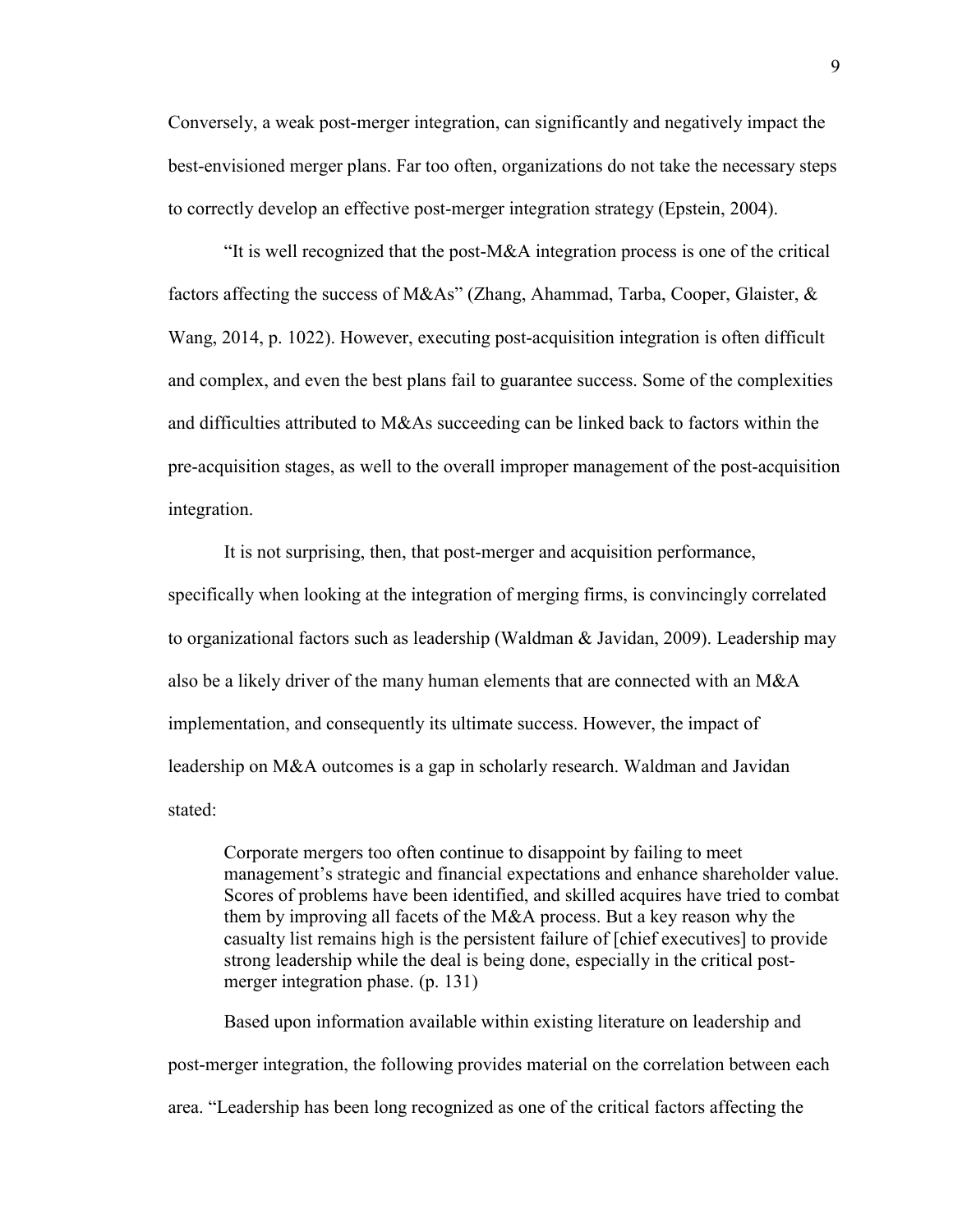success of post-M&A integration" (Zhang et al., 2014, p. 1024). Post M&A integration success is contingent upon sound leadership and style, which can promote organizational and cultural alignment. For example, if employees develop a belief that their leader has interest in and cares about them, they ultimately gain greater allegiance to the overall integration, and an enhanced outlook toward the change (Zhang et al., 2014).

One example of the importance of leadership in post-merger integration is around the concept of acquisition acceptance. When an employee has a positive attitude about the acquisition and realizes it to be beneficial, there is a state of acquisition acceptance (Nemanich & Keller, 2006, see Figure 1). Achieving acquisition acceptance is a very significant organizational end result, because employees who have greater satisfaction around the acquisition and its overall components are generally more inclined to adapt to the new culture and strategies the company is trying to implement. Resistance to the acquisition tends to create more unproductive behaviors such as reduced productivity.

The importance of leadership is also reflected in the post-merger integration process regarding the integration team. The integration team, in order to be successful, must have the element of leadership demonstrated through the makeup and configuration of the team. Research suggests that the post-merger integration leader needs to be an outgoing, assured, and fully committed senior executive (Epstein, 2004). Without successful leadership, key areas such as communication can occur compromising the outcomes of the integration process (Nemanich & Keller, 2006).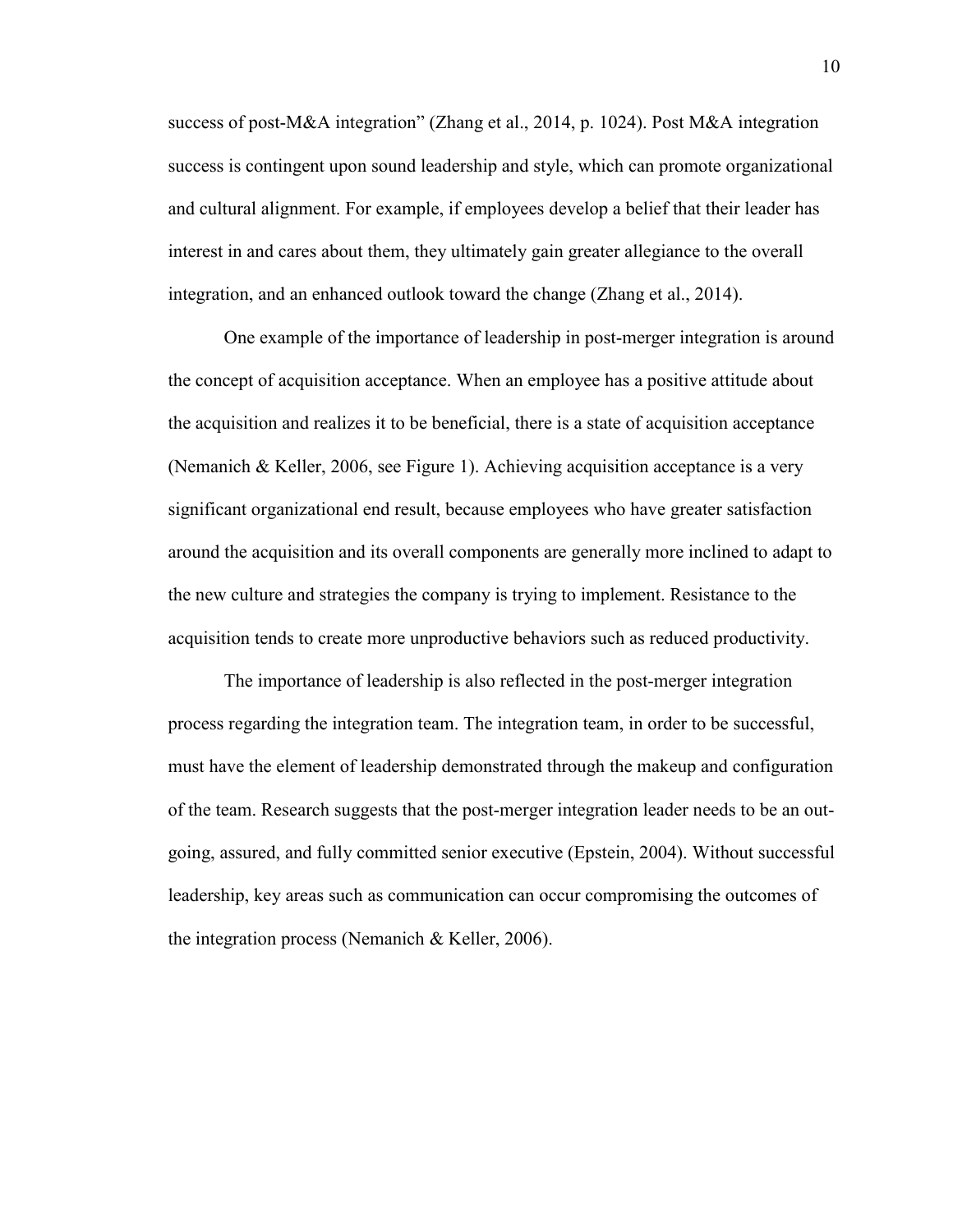

*Note*. Based on "Transformational Leadership in an Acquisition: A Field Study of Employees," by L. A. Nemanich and R. T. Keller, 2006, *The Leadership Quarterly, 18*, p. 51.

## **Figure 1**

#### **Leadership in Acquisition Integration Model**

To create an environment in which employees have greater satisfaction with the acquisition, leaders must be able to help them understand the reason for the acquisition. More importantly, leaders must believe that this purpose is worthy enough to balance all of the disruptive attributes that are the output of the process. Leaders also must help employees connect to and believe in the new vision for the combined organization. Finally, leaders' communication skills and their ability to effectively illustrate the vision to employees and utilize this as a baseline for building employee understanding will be extremely important for supporting the business case for change (Vasilaki, 2011).

# **Transformational Leadership**

The concept of transformational leadership (Vasilaki, 2011) has quickly become one of the most prevalent ways of understanding leader effectiveness. In defining and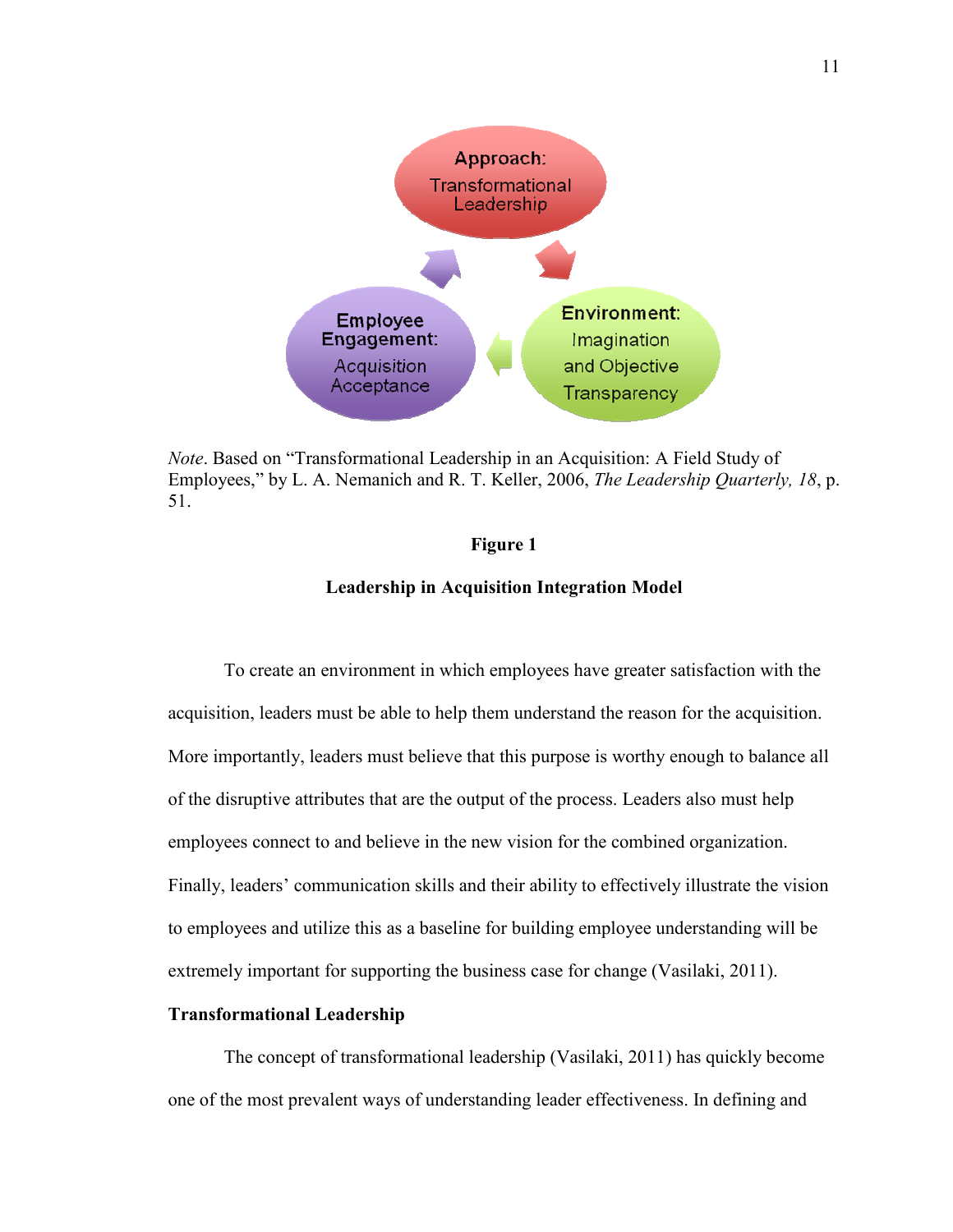truly understanding transformational leadership, we need to recognize the relationship between leaders and their supporters based upon a set of leader behaviors (Nemanich & Keller, 2006). Transformational leadership involves four components of leader behavior (Vasilaki, 2011): (a) *idealized influence,* wherein the leader acts a role model for their followers; (b) *inspirational motivation,* wherein the leader focuses on self-determination and portraying an optimistic and attainable view of the future; (c) *intellectual stimulation,* wherein leaders challenge others to think critically; and (d) *individualized consideration,*  wherein leaders connect with their subordinates on an individual basis, as described in leader-member exchange theory (Avolio & Bass, 2004).

Of the four components of leader behavior, intellectual stimulation appears to be one of the clearest leadership's styles within the acquisition framework (Vasilaki, 2011). "This behavior (intellectual stimulation) is critical in enhancing post-acquisition performance as the leader provides innovative ways to cope with the change in the integration process" (Vasilaki, 2011, p. 54). Nemanich and Keller (2006) also described the correlations between a range of outcomes and transformational leadership. "Our results demonstrate positive relationships between transformational leadership and acquisition acceptance, job satisfaction, and performance" (p. 63).

The importance of transformational leadership applied to acquisitions also should not be understated. In general, people enter the acquisition integration phase of an M&A with their own viewpoints and rational understandings based upon prior experience. These viewpoints and understandings are shared across a broader network of coworkers from the prior employer, but not necessarily from the other merging organization. Additionally, the employees pre-existing understandings potentially could conflict with their leaders' perspective of the new reality of the merged organization. This situation,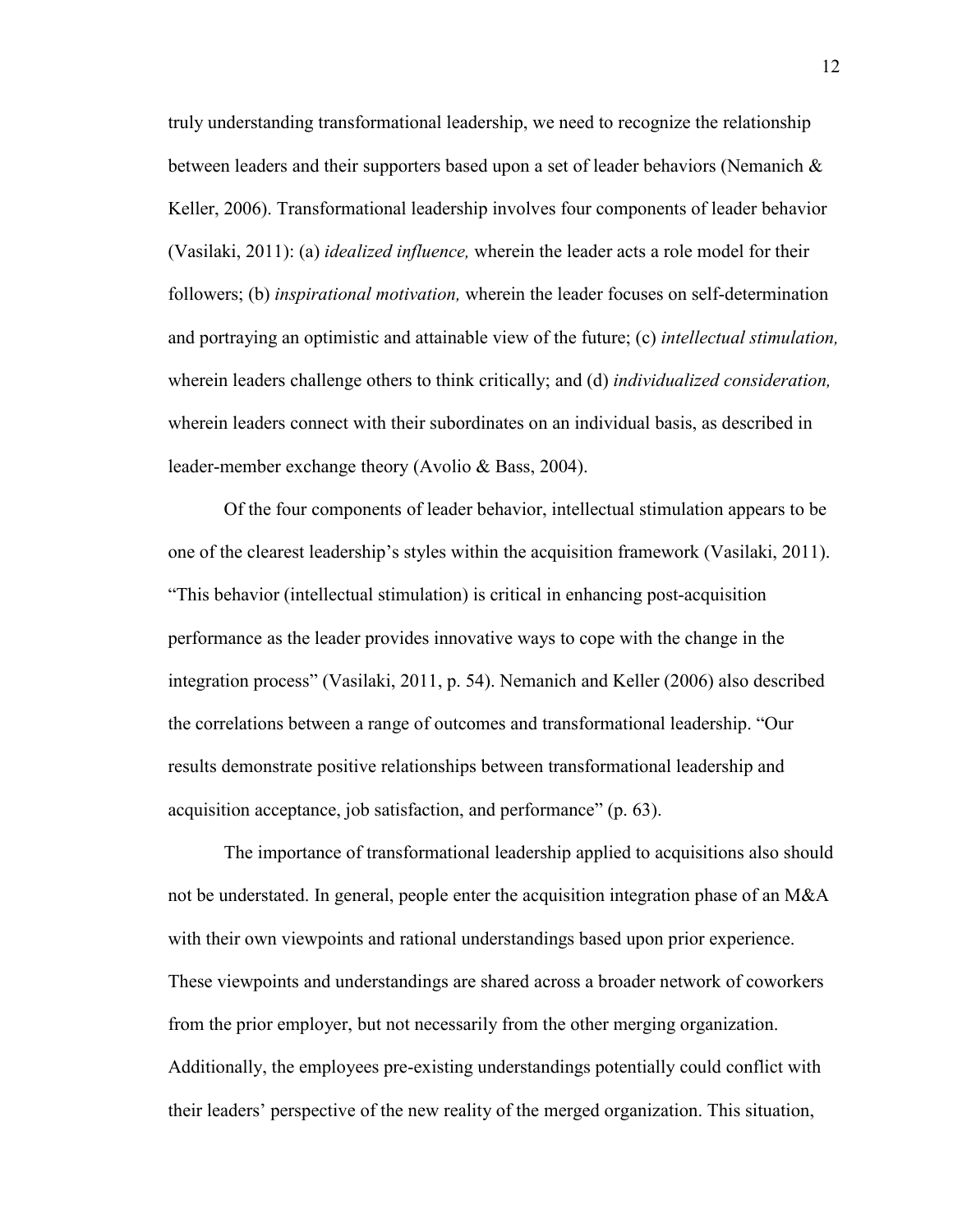along with the uncertainty and disruptive change of the overall integration process, can both increase the influence and importance of effective leader behaviors (Nemanich & Keller, 2006).

Transformational leadership often is a very valuable model because the atmosphere of acquisition integrations are generally characterized by uncertainty, change, and distress (Nemanich & Keller, 2006). It is safe to say that transformational leaders are ultimately agents of change because they can see a future state different from the current one and can inspire people to work with them to get there. When transformational leaders encourage others, they ultimately motivate employees, helping to enhance their job satisfaction and performance, despite the uncertainty of the integration process.

Haspeslagh and Jemison (1991) noted that poor acquisition performance is correlated with an absence in leadership. Chief executives should have the skills, knowledge, and resources, as drivers within the integration process, to impact acquisition success and post-acquisition performance (Vasilaki, 2011). Studies on transformational leadership indicate that by demonstrating behaviors such as intellectual stimulation and inspirational leadership, leaders will be able to help guide their followers toward accomplishing a particular task or goal (Elenkov, Judge, & Wright, 2005; Vasilaki, 2011).

Within the realm of acquisitions, leaders provide both vision and inspiration to their followers and build a structure and culture that enables and encourages the necessary positive behaviors for integrating two organizations (Vasilaki, 2011). Chief executives can ensure they stay engaged in the post-acquisition integration process by delegating responsibilities as needed, sustaining positive relationships, and ensuring that they communicate all decisions that are made during the integration process.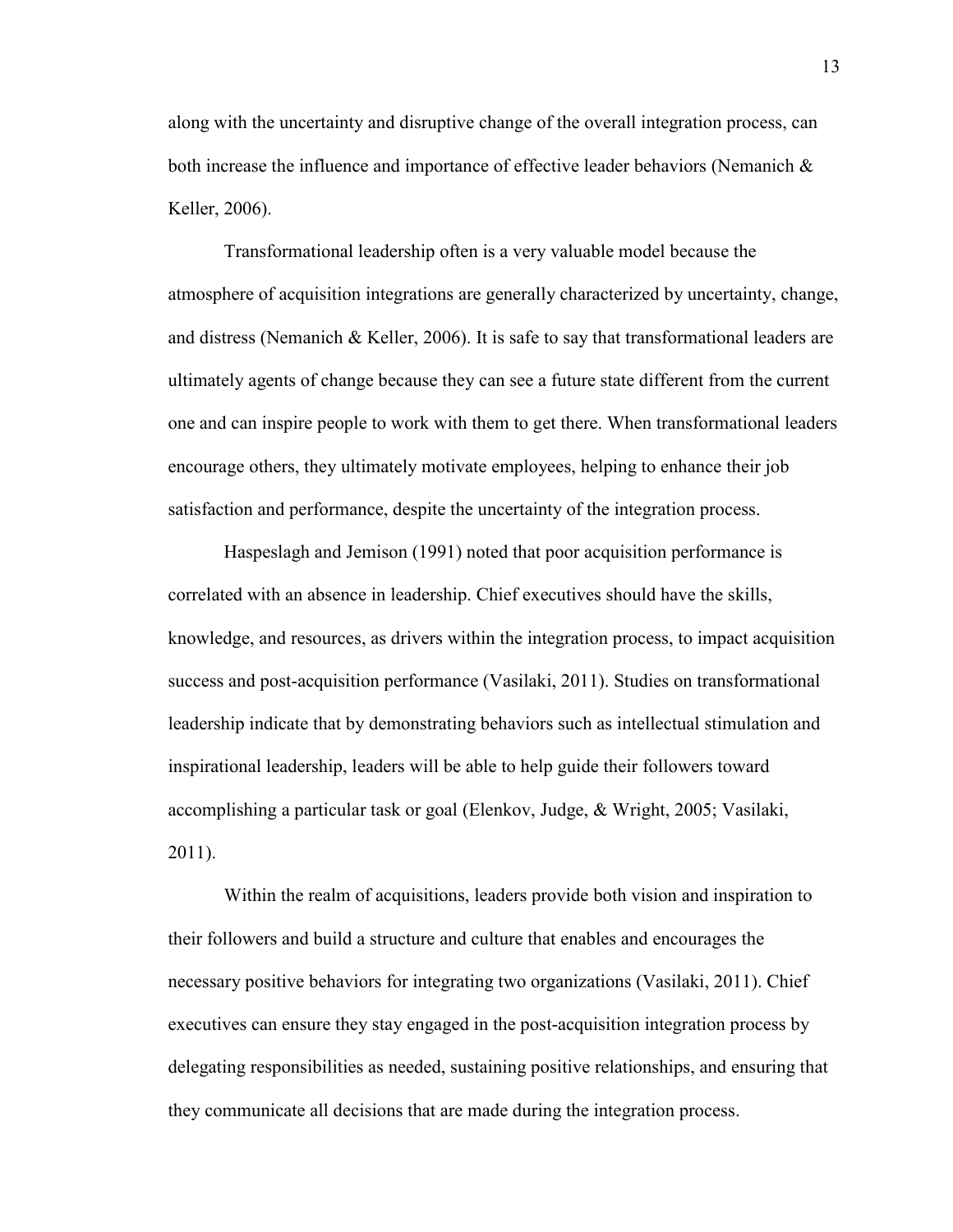Understanding the importance of transformational leadership within the acquisition context is critical for ensuring and establishing the foundation for post-M&A integration success. Transformational leadership is achieved when leaders can provide an appealing vision for the acquisition and then inspire, motivate, and challenge followers to develop creative solutions during the integration process (Vasilaki, 2011). Finally, transformational leaders also have the ability to motivate and inspire people, yielding a positive influence on integration management and processes, thus enhancing postacquisition performance.

# **Leadership Style**

As stated earlier, a high percentage of acquisition failures are not specifically from a lack of strategic planning, but from ineffective leadership during the implementation and integration phases (Gomes, Angwin, Weber, & Tarba, 2003). For this reason, it is imperative for organizations to ensure that their leadership is capable of determining and implementing the appropriate change continuums. Schweiger, Csiszar, and Napier (1993) claim that significant changes that occur during the actual acquisition implementation involve the removal or closing down of groups that become redundant, as well as the formation of new interrelationships among groups that did not have to interact in the past (Gomes et al., 2003). One of the ways organizations can help ensure successful implementation of the acquisition process is through effective use of leadership power.

"Two popular approaches to the study of leadership are the power-influence approach and the behavior approach" (Covin et al., 1997, p. 23). The power-influence approach evaluates leadership effectiveness by source and amount of power available and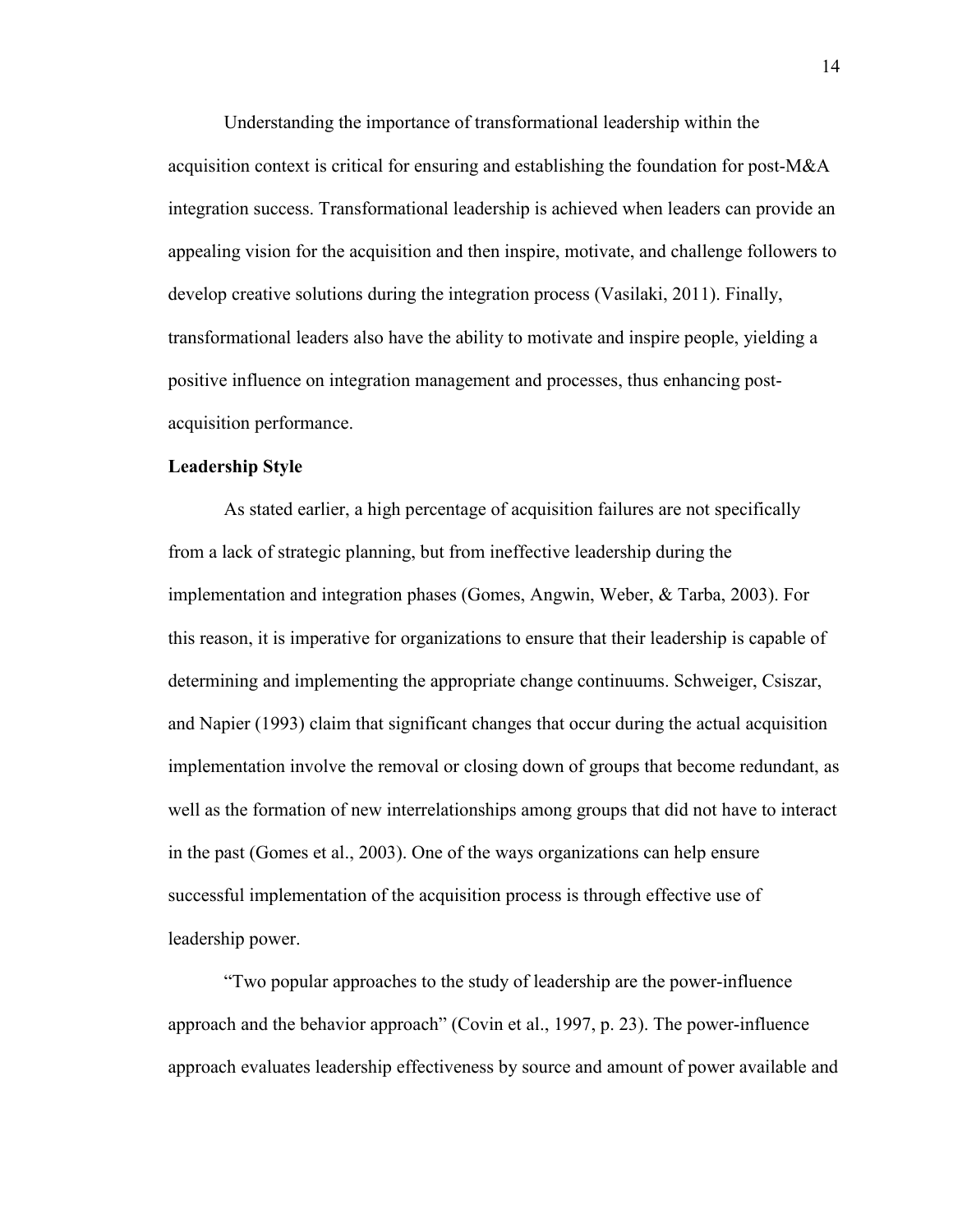how leaders use power over others. The behavior approach underscores what leaders do versus their traits and/or source of power.

Understanding that mergers can often produce politically charged organizational environments, leaders will generally draw upon numerous bases of power to inspire and motivate employees (Covin et al., 1997). Different leadership styles and leader power will show associations in various ways with employee post-merger satisfaction. For example, when examining the concepts of expert and referent power, French and Raven (1959) suggest that expert and referent power tend to positively be associated with subordinate satisfaction and performance. Covin et al. (1997) added:

Referent power showed the strongest association with merger satisfaction. Because referent power generally takes time to develop, this finding may highlight the importance of placing individuals who are known, liked, and respected by employees in transition-related positions. (p. 31)

Additionally the level of leader-employee trust has also been found to impact the power relationships considerably (Covin et al., 1997). Overall effective leaders rely more on expert and referent power to sway employees.

This research indicates that leadership style does influence both merger and employee satisfaction (Covin et al., 1997). Leadership styles should be a key component for organizations to review and take under serious consideration, when preparing and planning for a merger. This is critical because when mistakes are made with any M&A, the negative aspects of the merger don't always fade away with time. Conversely, they seem to get more serious as time goes on. Leadership is very important in the early stages of a merger, and might have a beneficial factor long after the merger has taken place. Additionally, appropriate use of power also may be a significant consideration in employees' uncertainty levels during the merger process.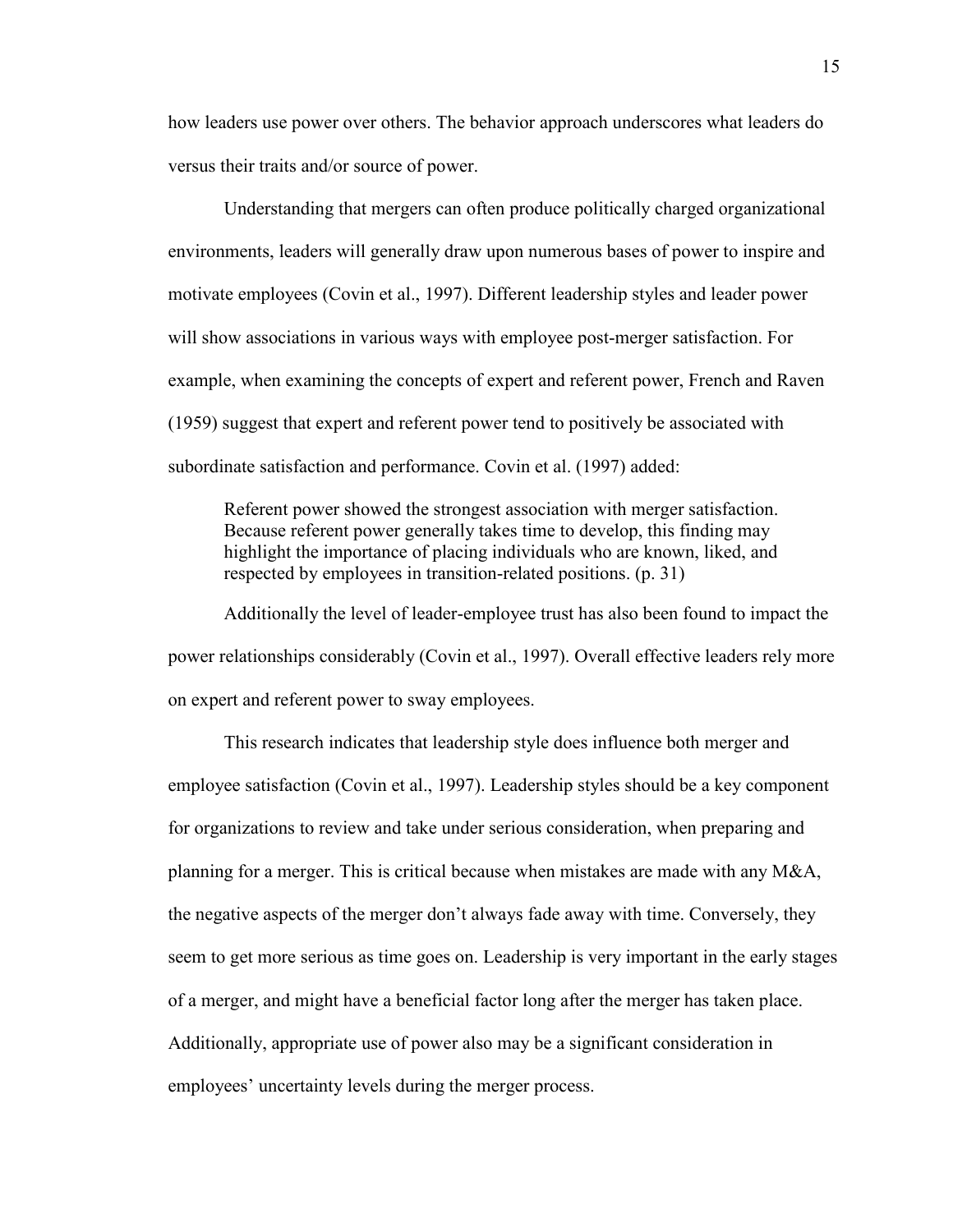# **Summary**

In summary, the literature contains a significant amount of evidence that shows the positive relationships of leadership attributes and use of power on merger satisfaction and outcomes.

Nonetheless, research is still limited on leadership, specifically concerning the post-acquisition integration phase. This study adds to the body of knowledge by expanding the evidence on leadership and the crucial role it plays in the facilitation, integration, and enhancement of acquisition performance and overall employee satisfaction and engagement.

The next chapter describes the methods that were used in this study. Chapter 3 describes both the design and the methodology established to collect data from companies that have entered the post-merger integration process. The chapter also delineates the participant sampling and the process used to measure and analyze data that was collected.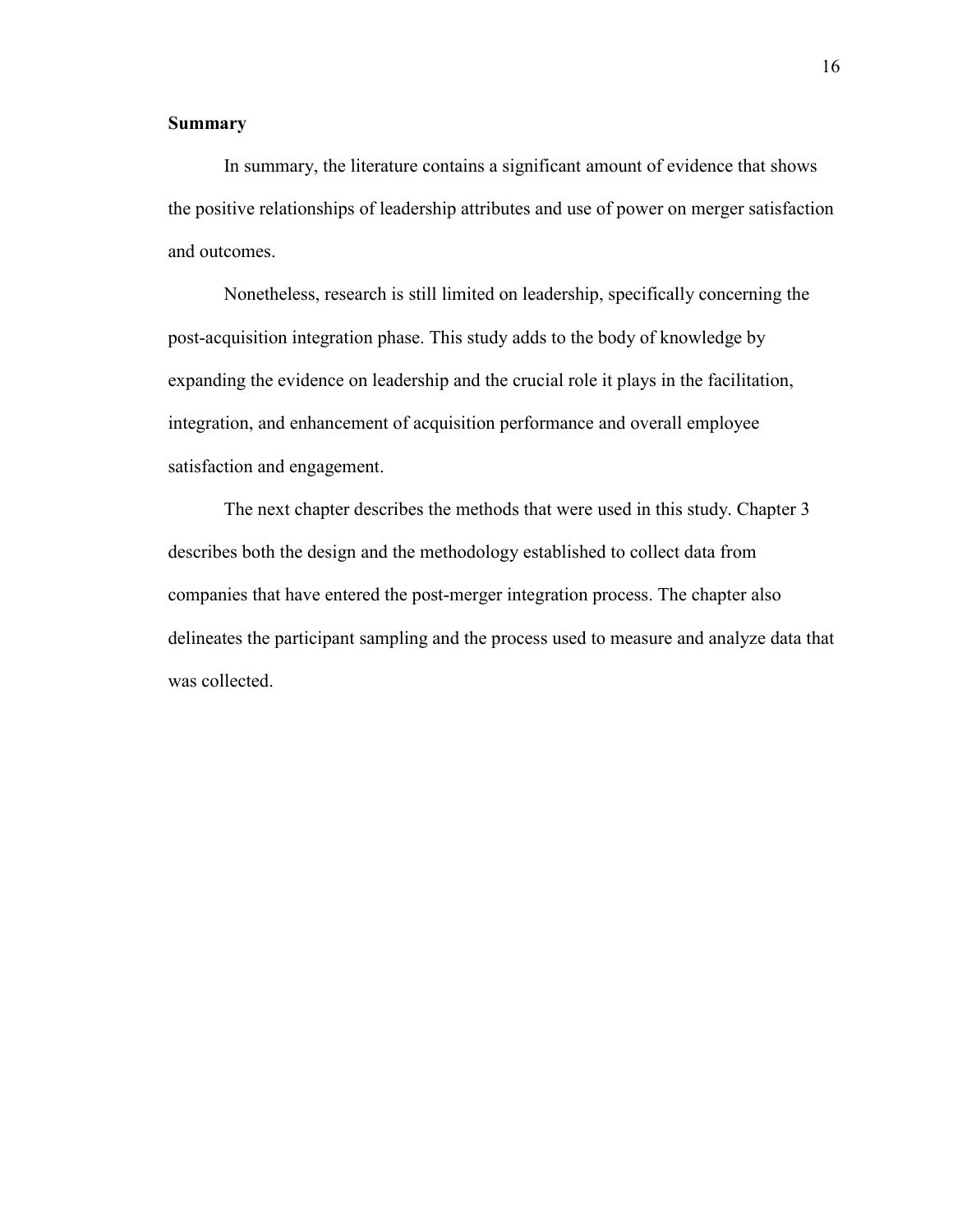# **Chapter 3**

### **Methods**

This study examined the impact of leadership style and leader attributes on employees and company integration during M&As. Two research questions were investigated:

- 1. What is the relationship between different styles of leadership in the postmerger environment and the level of engagement and productivity of their workers?
- 2. What leadership attributes and actions lead to effective post-merger integrations?

This chapter illustrates the data and research methodologies. This includes the research design, sampling, data measurement, and data analysis procedures. The chapter concludes with limitations of the research method, an overall summary and a look ahead into chapter 4.

# **Research Design**

This study used a qualitative research method for two principal reasons. First, the focus on the actual role of leadership regarding the success of M&As has been overlooked from some studies. The qualitative approach allows the researcher to establish the meaning of a phenomenon from the insights of participants (Creswell, 2014). In this case, the qualitative research gathered through interviews offered additional data on the influences of leadership and leadership styles on M&A success.

Second, a qualitative method was applicable because it employs open-ended questions, collects participant meanings, and brings personal values into the study (Creswell, 2014). Through virtual interviews, participants were asked to describe their experience and background with leadership in M&As. The researcher probed for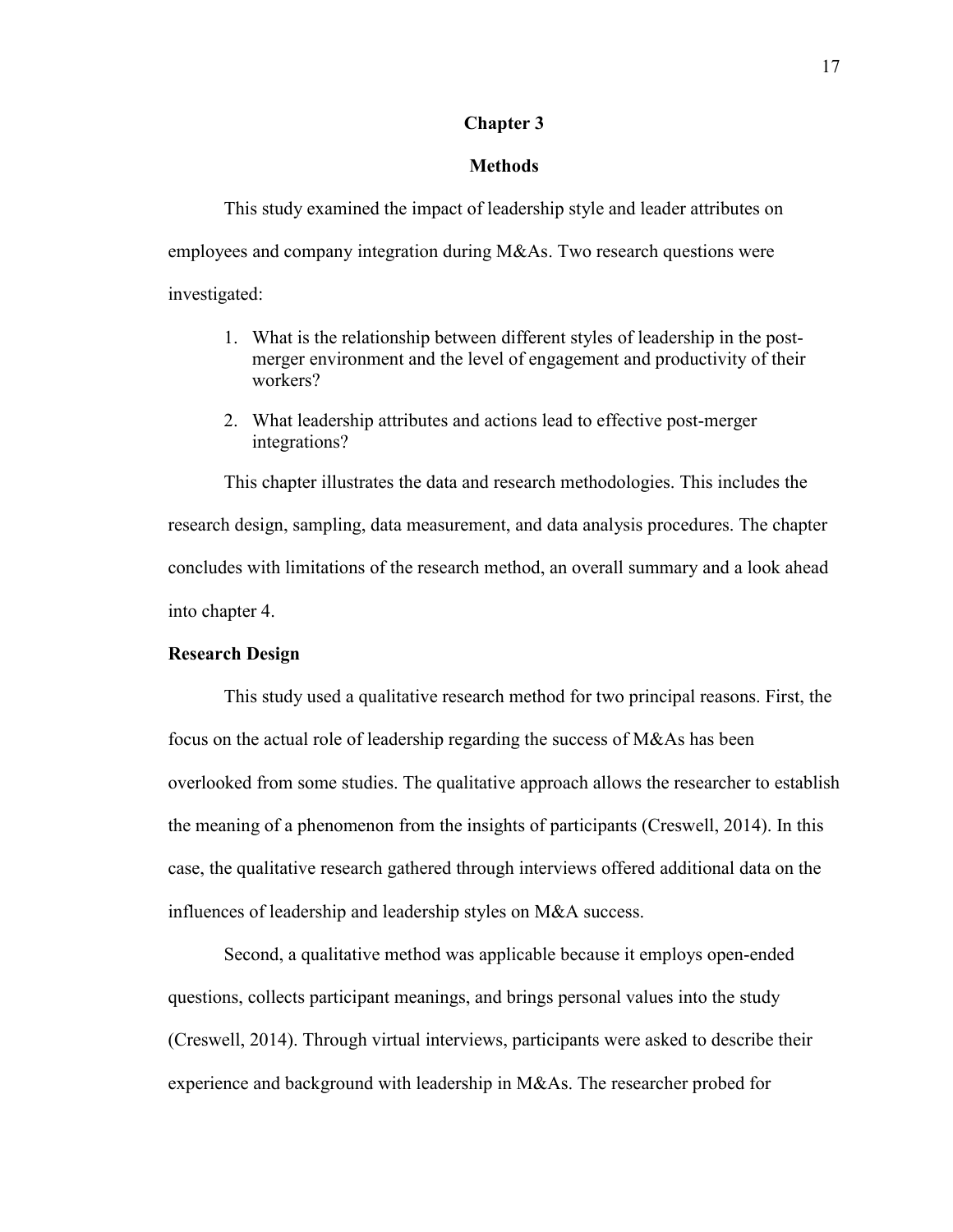clarification as needed and studied participants' responses to gain understanding about the importance of leadership for M&A success.

Qualitative data were collected through virtual interviews, which took place with individuals from pre-selected organizations having the ability and willingness to take part in this research study. These data were used to provide a deeper examination of the study participants about their beliefs, responses, opinions, and points of view. The format of the virtual interviews utilized open-ended questions to create a candid and collaborative dialogue. Participants had the ability, without restrictions, to discuss and exchange information in an amenable and friendly environment. Additionally participants were selected only from an adult population (anyone under 18 was excluded from the study). Finally, Pepperdine University's Institutional Review Board approved the researcher's research design, and all appropriate ethics training was completed before any fieldwork was performed, as required.

#### **Sampling**

Virtual interviews were performed with a focus of participants from several different organizations. The researcher used the convenience sampling technique. Convenience sampling is defined as the sampling units being accessible, convenient, and easy to measure (Smith & Albaum, 2010). Although the sample included a majority of participants in a leadership level position, it also contained members from multiple job responsibilities and levels to provide a well-rounded sample. Based upon the study focus, data were collected from three specific groups. These three groups were made up of participants who had taken part in the post-merger integration process. This included executive leaders who held leadership roles in post-merger outcomes, employees who were directly involved in acquisitions, and other closely related SMEs.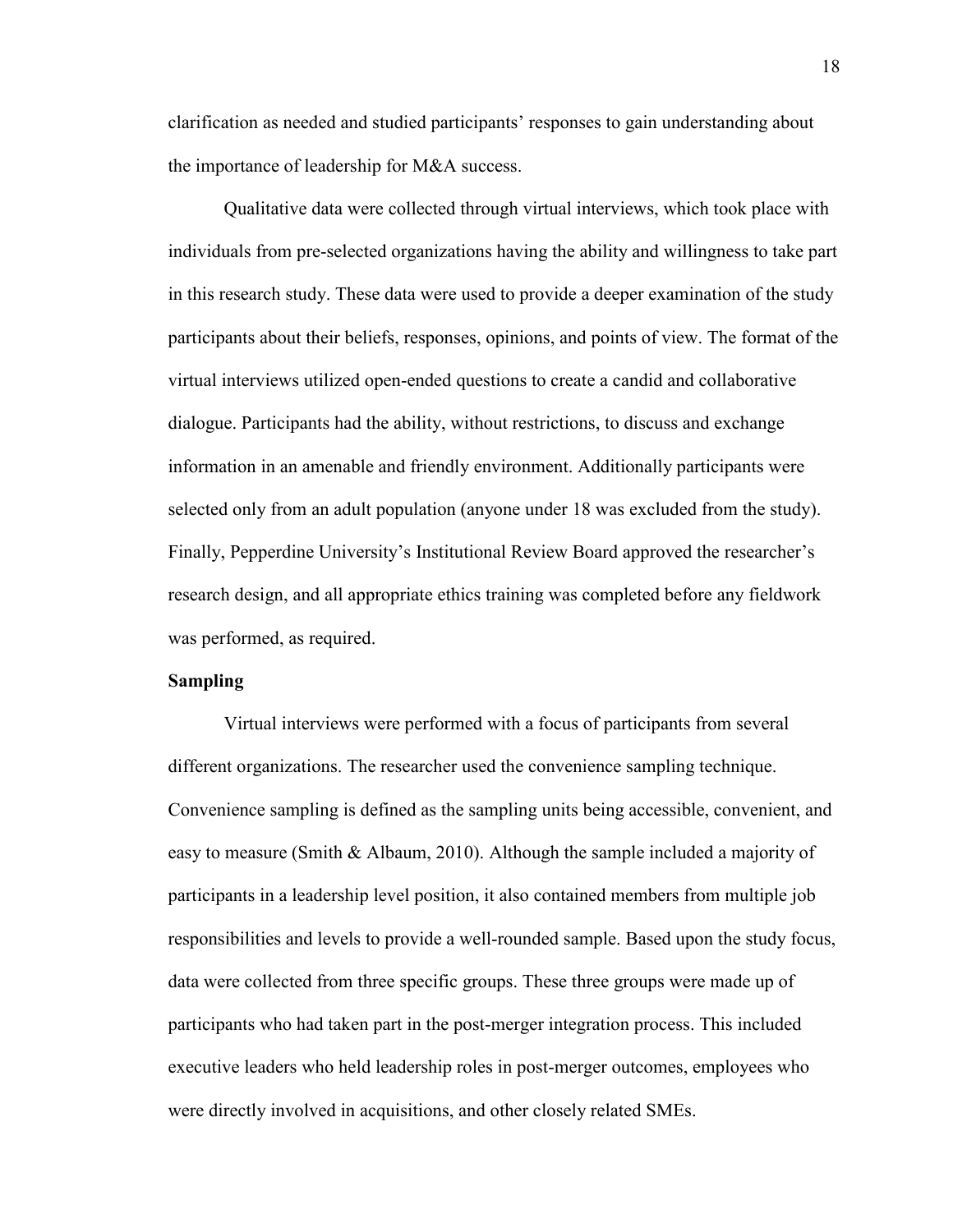The aforementioned sampling criteria were constructed to gather data and information from multiple perspectives. This enabled the researcher to examine qualitative data to more efficiently assess patterns, successful methods, and notable challenges within the research. The target sample size was 10 participants. The sample included two vice presidents, two comparable senior leaders, three mid-level employees, and three mid- to senior-level SMEs who have experience with M&As and participated in the post-merger integration process (see Table 1).

#### **Table 1**

| <b>Interview Participant Group</b> |  | Target   Sample   % Variance |
|------------------------------------|--|------------------------------|
| <b>Executive Leaders</b>           |  | $-20\%$                      |
| Employees                          |  | $-40%$                       |
| Subject matter experts             |  | $-40%$                       |

# *Participant Demographics: Target and Final Population*

# **Data Measurement**

The interview questions were developed to better understand the relationships between different styles of leadership in the post-merger environment and what leadership attributes and actions lead to effective post-merger integration and employee engagement. Appendices A through C present the interview scripts used in this study.

**Executive leaders**. Appendix A shows the questions that were used to interview executive leaders who have had leadership roles in post-merger outcomes. These questions centered around the impact of leadership and leadership styles on the integration of merging companies and their employees. For further context, one interview question invited participants to explain if they ever had to adjust their leadership style during the M&A process and, if so, why they made the change and how this affected employees.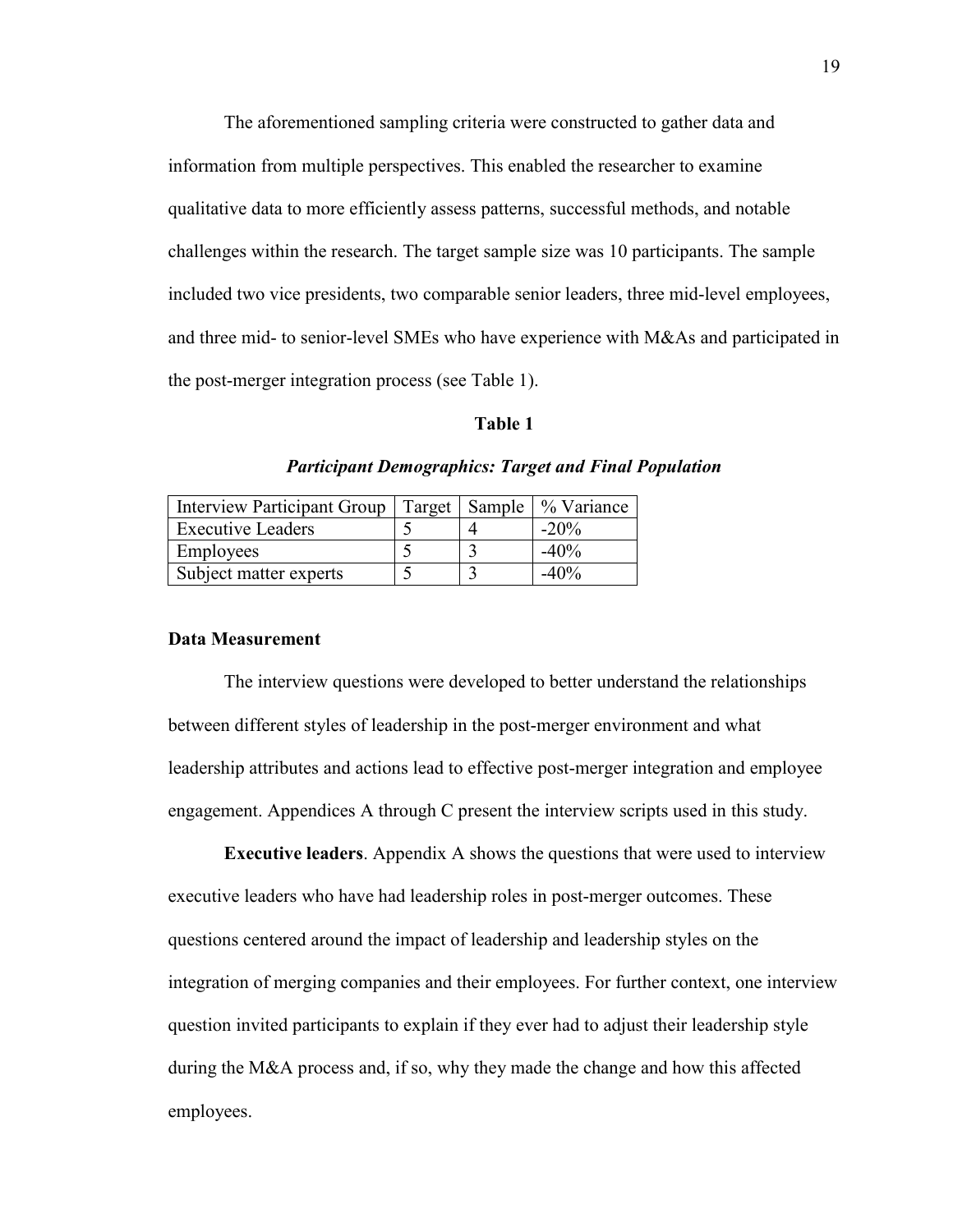**Employees directly impacted by acquisitions**. Appendix B shows the questions that were used to interview employees directly involved in acquisitions. These questions centered on the impact of leadership and leadership styles, with a focus directly on the employee themselves and their viewpoints of the merging companies. For further context, one interview question invited participants to explain how important employee engagement is in post-merger integration and what qualities leader should exhibit to increase engagement in the integration process.

**Subject matter experts**. Appendix C shows the questions that were used to interview SMEs involved in acquisitions. These questions centered around the impact of leadership and leadership styles on the integration of merging companies and their employees. Specifically, they were targeted to discern the experiences SMEs had when involved with leaders and employees in the post-merger acquisition process. For further context, one interview question invited participants to explain how leaders interfaced with, encouraged, and collaborated with others in the organization to motivate employees through the uncertainties of the integration process.

#### **Data Analysis**

Once participant interviews were completed, their responses were collected and the qualitative data were analyzed. The researcher examined the qualitative data in detail by focusing on how participants responded by each question and organizing their responses into coherent categories. Through the data analysis process, key leadership and leadership style themes and ideas surfaced. Interview responses also were grouped by like themes, with any variances in respondent feedback additionally being captured and documented.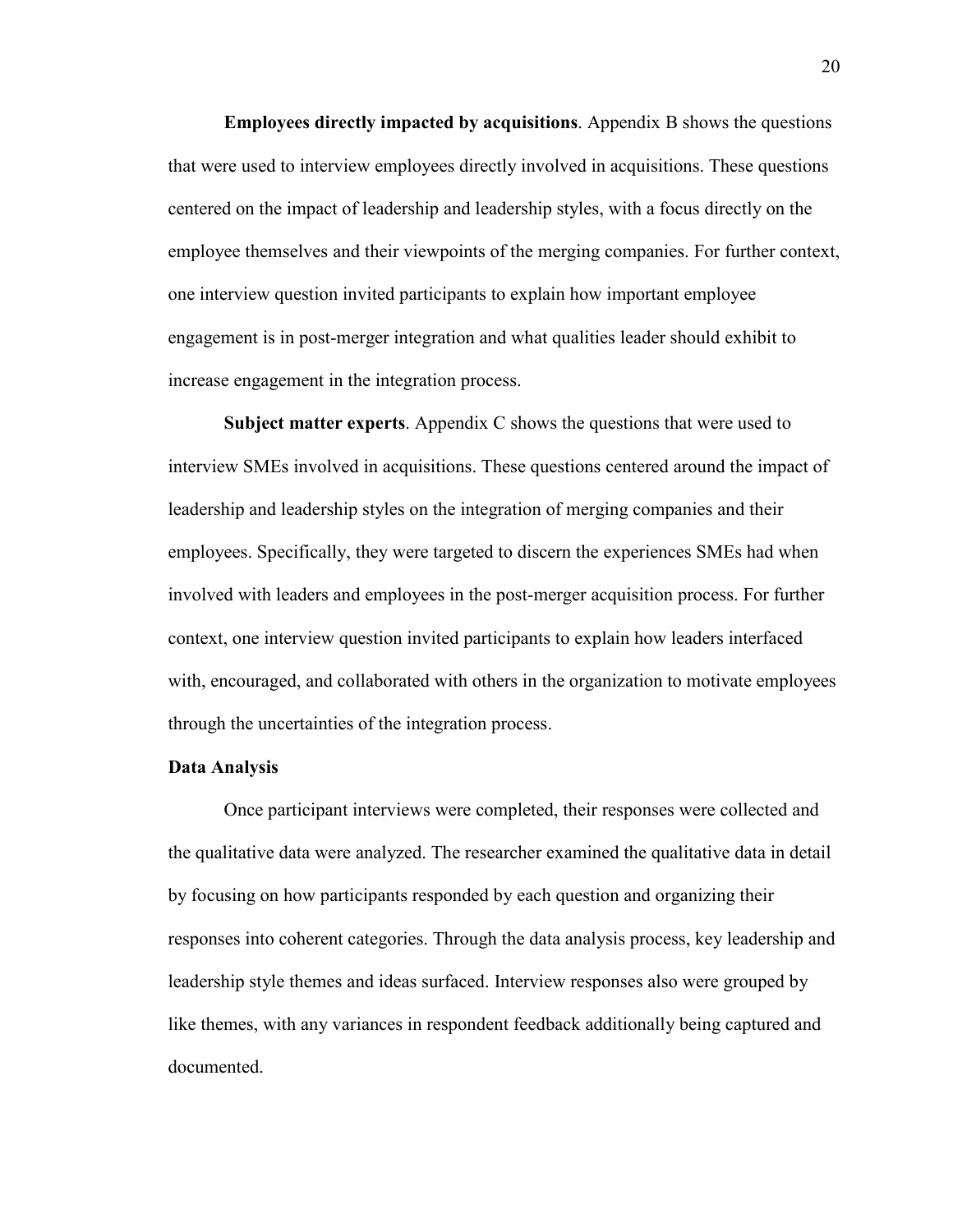# **Summary**

This chapter summarized the methods used in this study, including the research design, sampling methodology, data measurement, data analysis procedures, and limitations. Chapter 4 presents the study findings.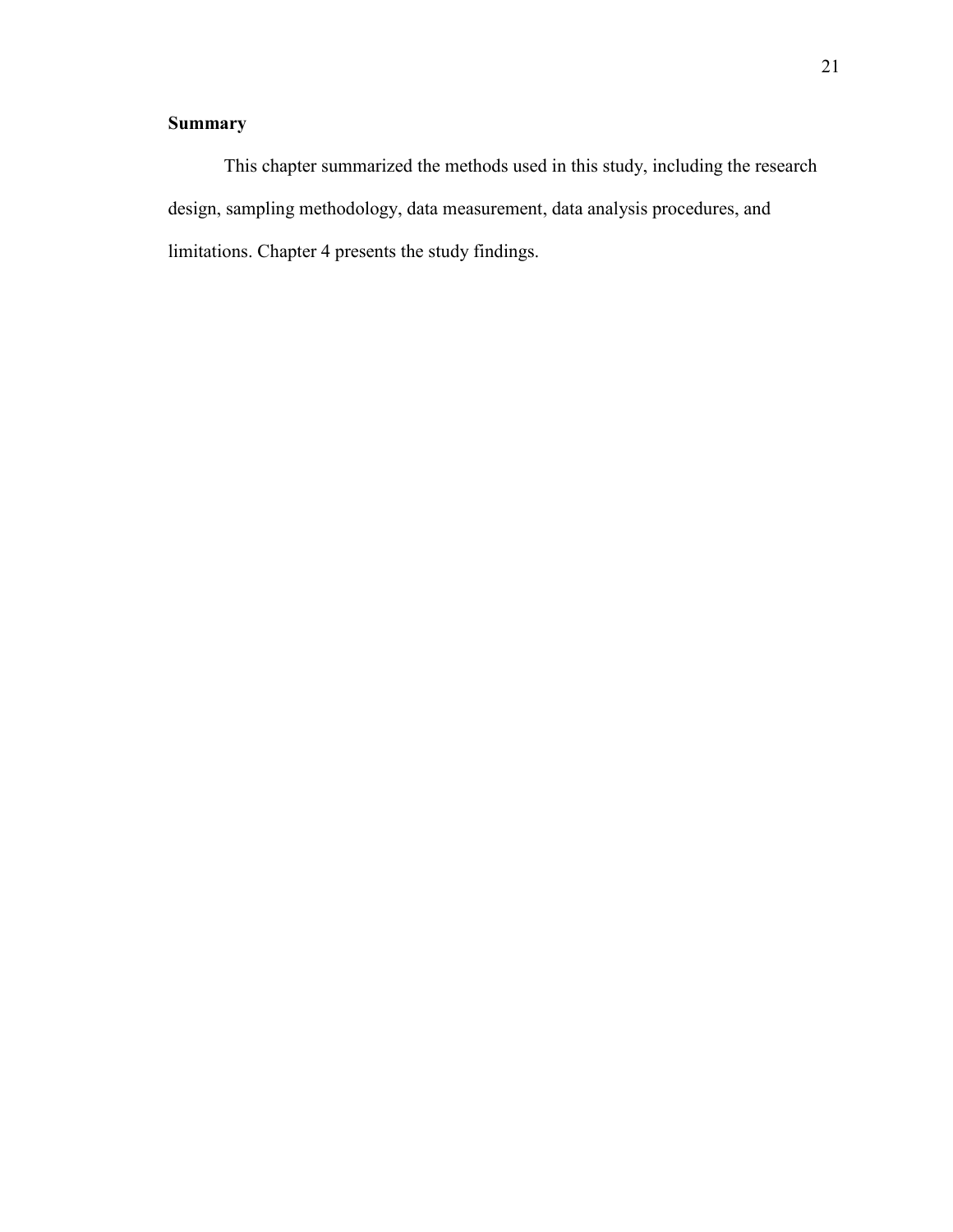# **Chapter 4**

### **Results**

This study examined the impact of leadership style and leader attributes on employees and company integration during M&As. Two research questions were examined:

- 1. What is the relationship between different styles of leadership in the postmerger environment and the level of engagement and productivity of their workers?
- 2. What leadership attributes and actions lead to effective post-merger integrations?

This chapter outlines the details of a comprehensive content analysis of the qualitative data collected through 10 individual interviews. The chapter reports the key themes, interview messages, and leadership suggestions from the data collected. The chapter concludes with a summary.

# **Key Themes**

Through completing the content analysis of the qualitative data collected, one consistent attribute that surfaced was a similarity in the predominant themes interwoven in the participant interviews. Although many participants offered variations in their responses, questions, and concerns, they shared the same interest and passion about leadership and successful M&As. Seven themes were uncovered: culture and establishing trust; timely, consistent, and proper communication; personality and vision; leader background; employee engagement; leadership style and leadership attributes; and fostering effective collaboration. Table 2 provides further details on these seven predominant themes, including quotes that demonstrate key messages and effective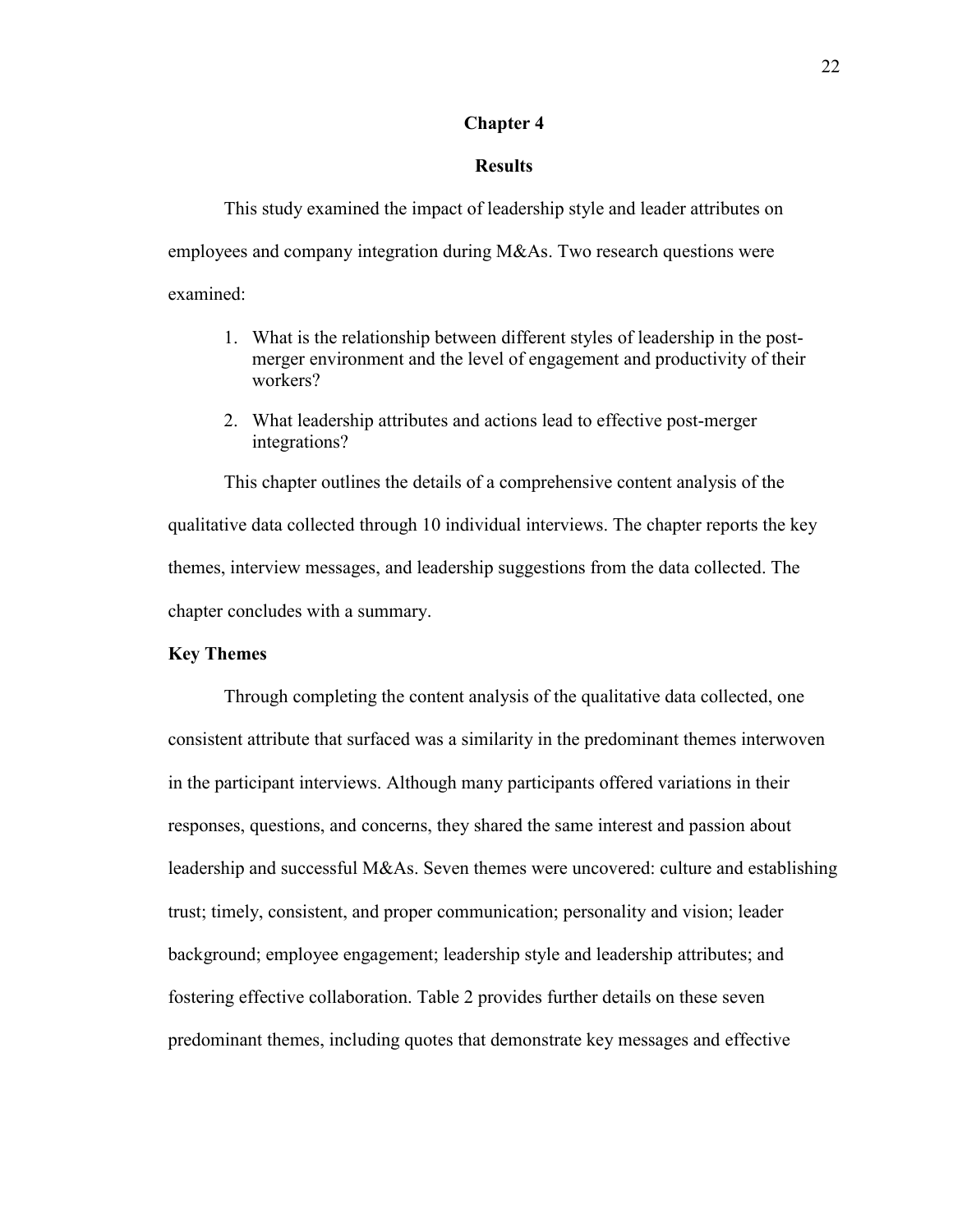leadership suggestions for each. This information will also be discussed further in this chapter.

# **Table 2**

| Predominant               | Sample Quote Exemplifying             | <b>Effective Leadership Suggestions Sample</b> |
|---------------------------|---------------------------------------|------------------------------------------------|
| Themes                    | Theme                                 | Quote                                          |
| Culture and               | "A lot of times leaders make two      | "Third would be leaders need to be able to     |
| <b>Establishing Trust</b> | mistakes, for example around          | set and drive culture. Culture is so important |
|                           | people as assets and understanding    | and needs to drive the right atmosphere, and   |
|                           | how cultural integration can be a     | this responsibility goes directly to business  |
|                           | big hurdle."                          | leaders."                                      |
| Timely,                   | "In my situation, most employees      | "At the end of the day, employees want to      |
| Consistent, and           | were unsure of if they were going     | know, 'Am I going to be okay,' and the         |
| Proper                    | to lose their jobs or not. They       | sooner leaders can answer that question, the   |
| Communication             | always felt nervous and there was a   | better, and in doing so, also let employees    |
|                           | lack of communication to              | know that hopefully we are done with further   |
|                           | employees around restructuring and    | actions that will significantly impact them as |
|                           | layoffs."                             | part of the integration."                      |
| Personality and           | "In M&A situations with leaders,      | "Leaders who were empathic, who believed       |
| Vision                    | there are certain personalities that  | in communications, who were committed to       |
|                           | they may have, such as M&A are        | be onsite and visible tended to do better than |
|                           | just business transactions, and this  | leaders who were straightforward and           |
|                           | mindset at the end of the day has a   | bottom-line focused looking at things as a     |
|                           | huge people impact."                  | business transaction with limited ability to   |
|                           |                                       | adapt."                                        |
| Leader                    | "I feel background is the first       | "For employees, leadership background or       |
| Background                | because my experience has been if     | leadership skills like any prior M&A           |
|                           | the plan is not well developed and    | experience, will help leaders with knowing     |
|                           | leaders don't bring in the right      | what is the best approach and style that they  |
|                           | people at the start, executing on the | will need to portray and exhibit to support    |
|                           | rest of the M&A process is much       | that particular deal."                         |
|                           | harder."                              |                                                |
| Employee                  | "Not that you need to listen to       | "Leaders need to have sincerity, authenticity, |
| Engagement                | every issue, but employees need to    | and be honest to impact engagement. They       |
|                           | know that we [leaders] hear you       | need to share as much as they can share and    |
|                           | and understand that all of us are     | do so often."                                  |
|                           | going through a lot."                 |                                                |
| Leadership Style          | "Leaders must be able to make         | "Being a leader who is nimble and agile and    |
| and Leadership            | quick decisions and focus on          | can adapt and be flexible is really important  |
| Attributes                | involving employees."                 | in situations like this."                      |
| Fostering Effective       | "Leaders must also partner with       | "M&As that generally work the best have        |
| Collaboration             | other leaders and collaborate with    | collaborative spirit in that there are team    |
|                           | subordinates as they need to be       | members from both organizations                |
|                           | collaborative and empower people      | participating in the development of the plan,  |
|                           | to make and be a part of the          | the communications, the timeline, etc."        |
|                           | decision making process."             |                                                |

# *Key Themes from Participant Interview*

 $M&A$  = mergers and acquisitions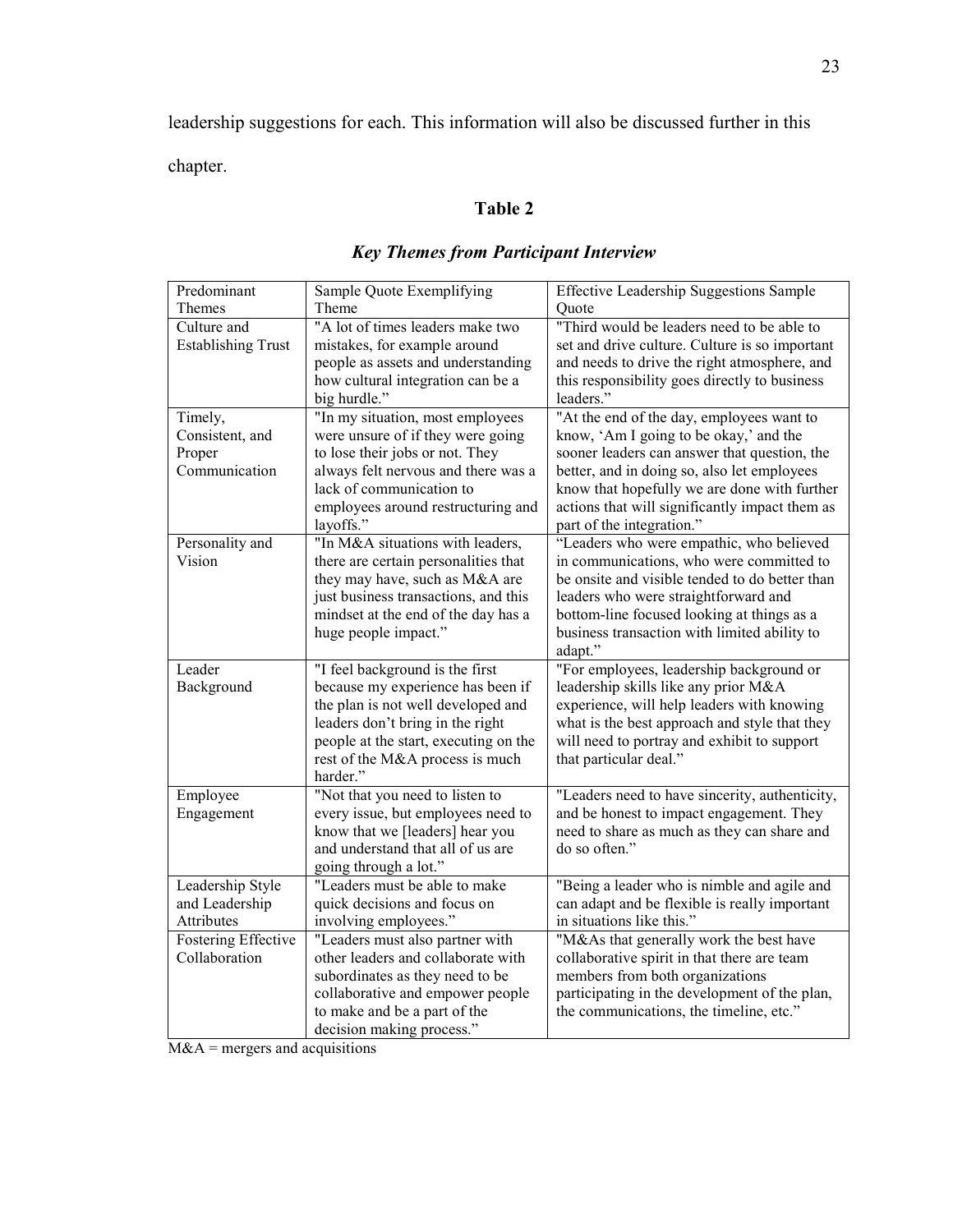**Culture and establishing trust**. When discussing some the challenges that employees face during the post-merger integration process, more than half of the discussions centered on the larger topic of culture. Many of the interviewees elaborated on culture related to leadership and leadership styles impacting the success of M&As. A mixture of leaders, employees, and SMEs discussed the importance of establishing trust in the areas of employee cultural assimilation, cultural integration, cultural fit of leaders and their leadership teams, and leaders executing on what they say they are going to do. When asked about the top challenges employees face during the post-merger integration process, one of the SMEs stated, "I would say number one would be cultural assimilation." This SME went on to mention,

What I have seen is there is a lot of lip service paid to cultural components and to create a new joint culture, but this is often very difficult to actually execute. New employees feel out of place and existing employees are not sure what this all means, which prevents cultural assimilation from going very well.

In response to the same question, an executive leader indicated that there were a couple of key areas to highlight, where "one is the cultural fit of the leadership team into the new culture of the acquired company regarding leadership." Elaborating upon these points and addressing the cultural components concerning the importance of establishing trust through leaders executing on what they say they are going to do, another SME stated:

With the vast differences in merging cultures and organizations, it can create a lot of issues if you don't address the cultural integration piece head on. I would also say that I think the failure to execute on the things that you say you are going to do, can be detrimental for organizations. I have seen when we are going to do something and we have lost focus because of the failure to execute on the synergies and the hypothesis of value the deal was going to bring.

**Timely, consistent, and proper communication.** Continuing the discussion on

the challenges employees face during the post-merger integration process, all 10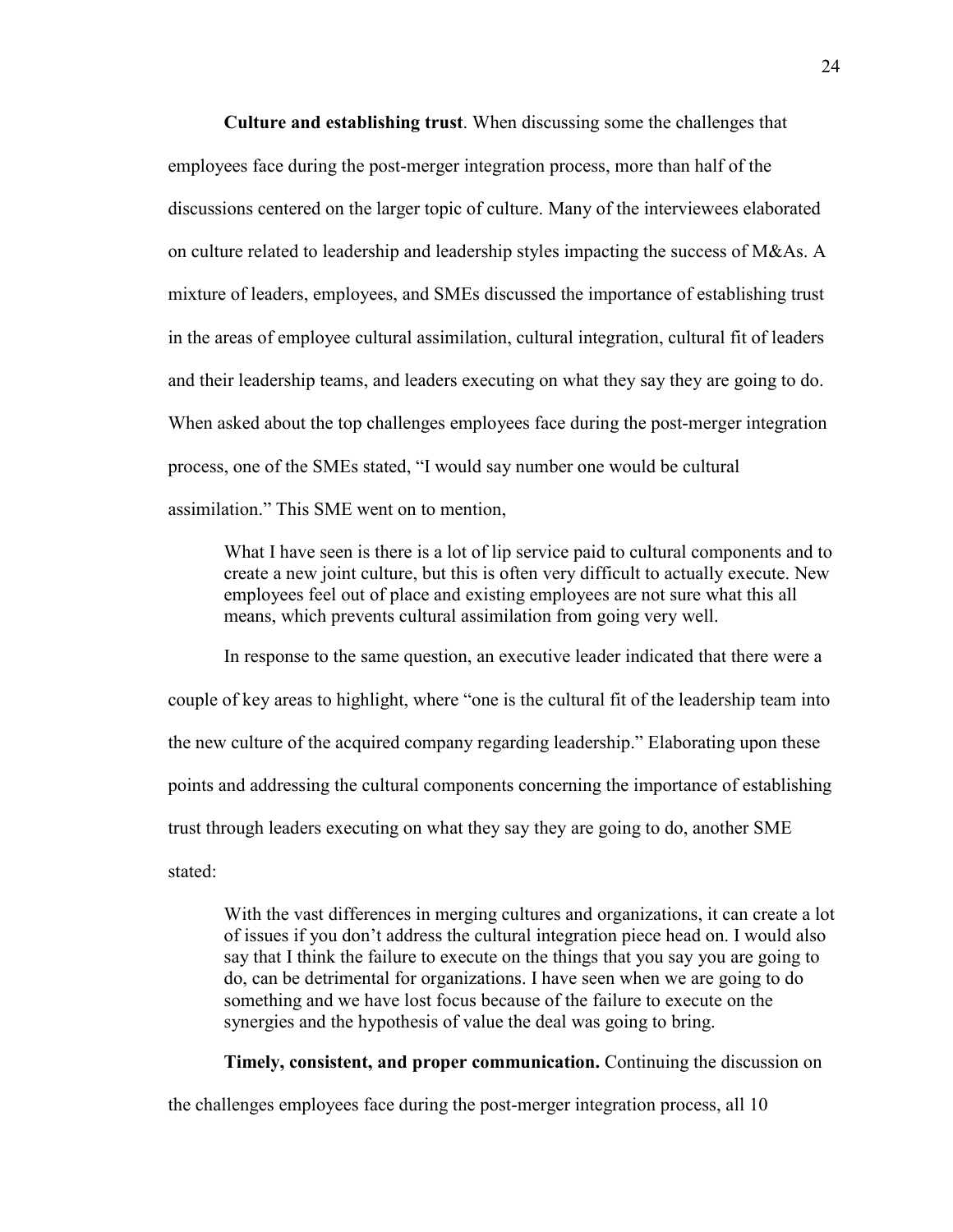interviewees agreed on the importance of leadership and the need for leaders to effectively communicate—not only for helping support employees in their navigation through the M&A process, but also to create a foundation for the opportunity of a successful M&A. A number of the employees and SMEs were able to discuss the challenges concerning effective communications that leaders face. One of the SMEs stated:

Even if you create the best communication plan, people are emotionally not ready for the M&A message. And when they are emotionally unstable, people do not process information in the same way. What I saw was the employees were not getting actionable communication including how to frame the M&A, with less attention paid to telling employees what to do, where to go for questions, and the impact to them day-to-day. I have seen challenges for employees around organization size and with one entity being a large organization, the people at the top knew what was going on, but this information was not being pushed down to lower-level managers. Those managers and employee relationships became strained in the process of miscommunication.

There were similar concerns involving effective leadership and leader

communications in the integration process from employees. One employee said, "Often we don't have communications with employees throughout the M&A process." Another employee went on to say that they frequently experienced, "Confusing and poor communication from management" and that "middle management had a difficult time taking the vision from upper management, and explaining things to the rest of the troops."

**Personality and vision**. When asked about the successful leader attributes such as leader background, social connections, and personality throughout the integration process, the characteristics of personality and vision were key themes that surfaced during each of the interviews. Even though these were key themes, it should be noted that some of the interviewees did have variable opinions concerning what qualities defined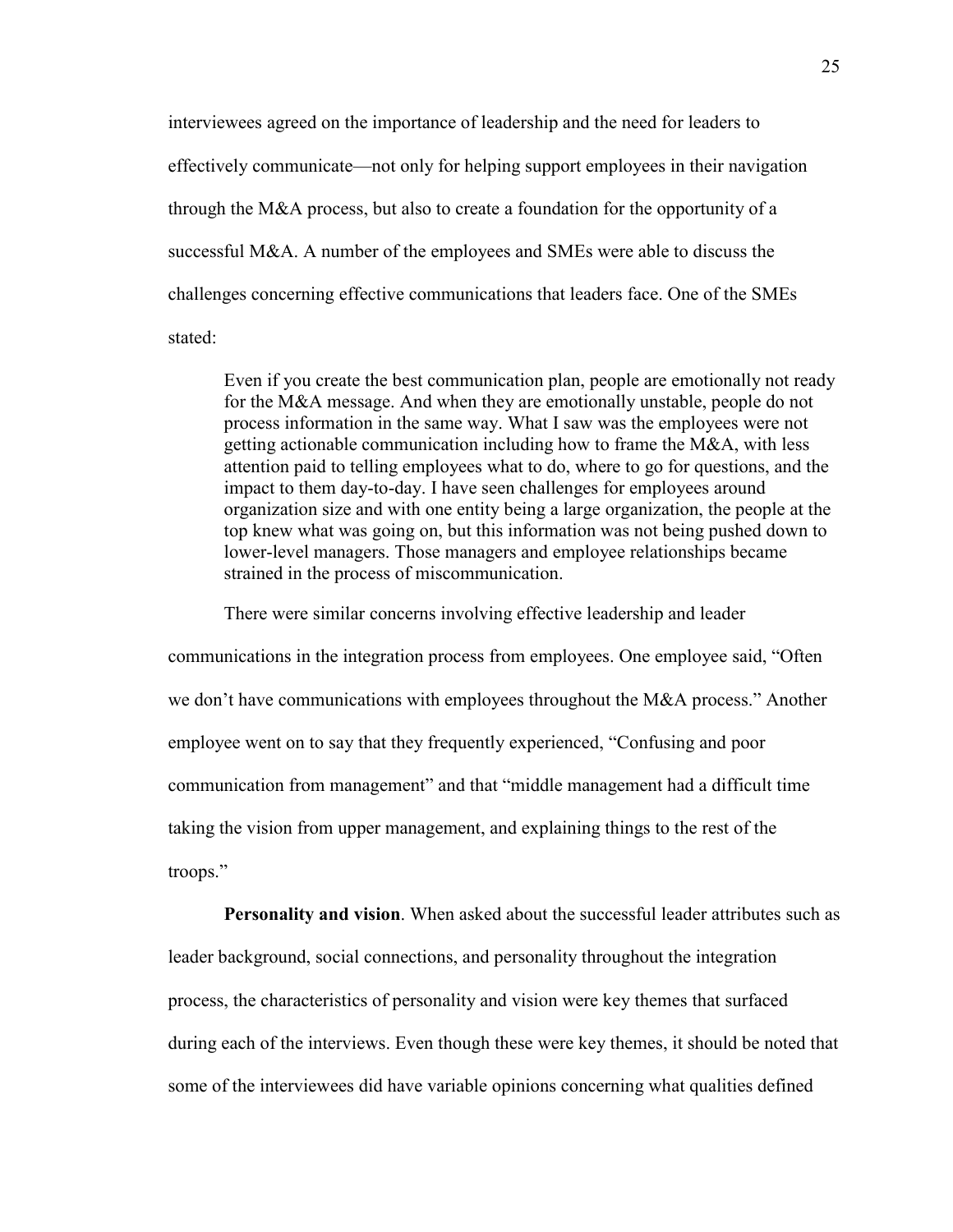each. Some saw leaders being more effective if they had an empathetic personality while others thought being charismatic drove success. Some believed leaders needed to be strategic in their vision while others saw success in leaders who were flexible.

One SME said about personality and charisma, "Having a leader that is charismatic goes a long way when you are trying to get a lot done with little, within the overall M&A process." Another SME stated in reference to an empathic personality, "Generally speaking, leaders who were a few levels removed were more empathic in their leadership styles." A final SME reaffirmed the importance of personality in general and as it specifically relates to employees. This participant explained:

Personality is important because leaders come in all shapes and forms. Their personality will shape the deal including how invested they are and this will be both important and transparent to employees. I have encountered leaders that were not informed of the deal, and by the time they were, it was very much about them and they came first and employees came second. This is what showed up in the process and to the employees. When you have an M&A, the employees look to the leaders for guidance and to see how they are reacting and how excited they are (e.g., when they stand up and talk about the deal).

For the second attribute on leader vision, one executive leader described the importance around being strategic in the integration process. This participant stated, "Leaders also need to have big picture thinking and understand the nuances and potential differences in organization shapes and sizes." Finally, when asked about flexibility within the component of leadership vision, one employee responded, "Leaders need to be able to be flexible and adapt to the whole [M&A] process."

**Leader background**. Secondary to personality and vision involving the

previously mentioned successful leadership attributes, leader background also appeared in the discussion with a number of the interviewees. Several of the dialogues arose in reference to how a leader's background ultimately can build lasting credibility, which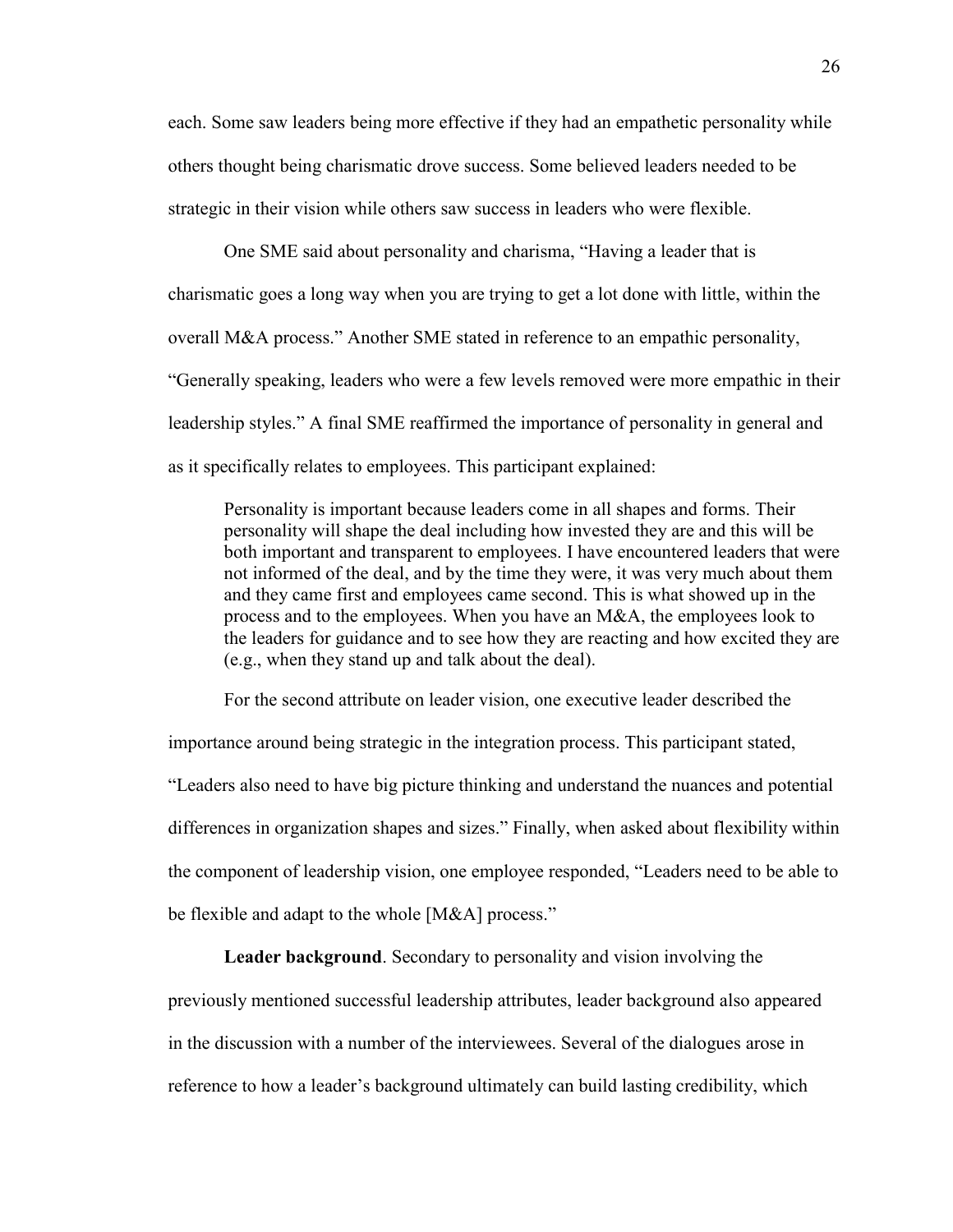was felt to be critical to the overall integration process. Others believed that a leader's background and skills help drive the best approach and style to support a successful M&A. One SME stated about the connection of a leader's background and credibility that "background is important because it ultimately builds credibility." Discussing the most important leadership attributes throughout the integration process, one executive specified how understanding one's own style benefited both oneself and one's employees. This participant explained:

For the organization, what is most important would be the leader's background because if leaders know themselves and their styles, they can balance needs. This is also true for employees around leadership background being the most important.

When elaborating on the skills and attributes leaders needed to promote a successful M&A outcome, one executive leader had a unique insight on the type of leader background. This leader stated, "Also the leader's background is important as they [*sic*] need to be a 'generalist' in some capacity and have an enterprise view of the business, which is so important."

**Employee engagement**. On the collective theme of employee engagement, there was an overwhelming response from a majority of the interviewees on how important this is to a successful post-merger integration. Each participant had unique insights on the topic of employee engagement and its significance in the integration process. In reviewing the criticality of employee engagement, one SME said:

I would put employee engagement as one of the top three most critical items in any post integration. If employees are not engaged, the team members will have low morale, they will leave the company, and create less desirable overall customer experiences. Employee engagement is critical and on the top of this list, and an area to be sure to include in regular [employee] surveys in order to make sure employees are engaged both during and after the integration.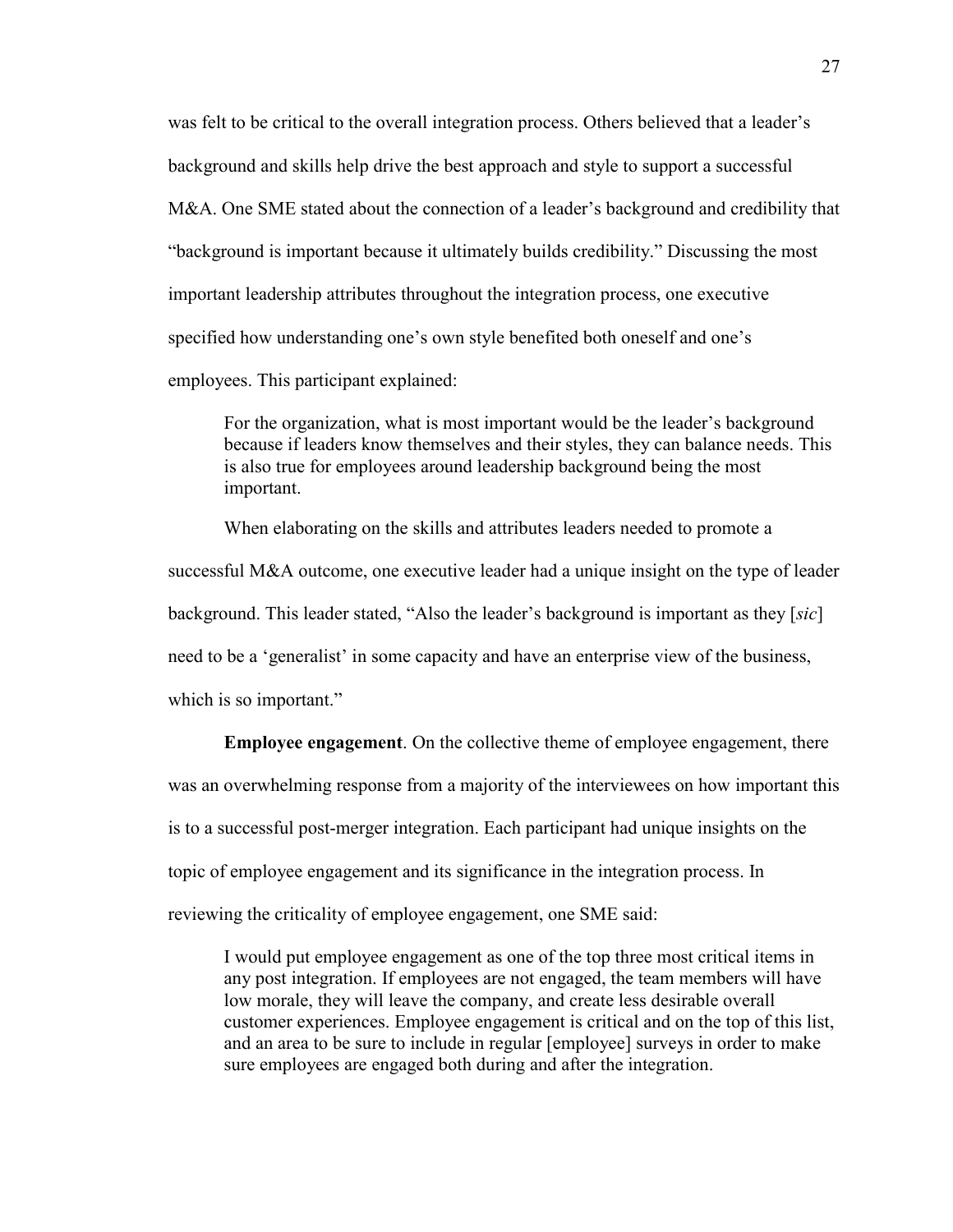Several participants talked about what occurs when you don't have employees

engaged or if there is a loss of engagement, including the rippling effects this has. One

SME pointed out regarding the impacts of employee engagement:

is absolutely critical because you need people from Day 1 to keep doing their job. Loss of engagement can lead to retention issues, and if you have a mass exodus of employees, you will have a big problem on your hands. You will always have key employees that are critical for the short-term and long-term transition and you need to incentivize them, which is generally in a financial way. Especially if there are clients and services involved.

One executive leader was succinct in elaborating upon what leaders needed to do

to drive positive employee engagement in the post-integration process. They identified

the key leadership skills, styles, and when this must take place:

Employee engagement is very important in the post-integration process. The leaders who are able to increase engagement are the ones who have been a leader who: can facilitate good and healthy conversation, have walked into the postintegration process without judgment, and have the ability to listen for at least the first 30-60 days. They must also act quickly, make decisions on key talent, and stabilize the environment very early in the process.

When talking about the ramifications of employee engagement, one of the

employee interviewees illustrated a very interesting point on the barriers to change

impacting the status quo and continuing to do what we have always done. The employee

stated,

If employees don't believe in it [post-merger integration] and are not engaged in believing and seeing the vision, they will revert to their old ways and how they used to do things and focus on old methods versus executing on the vision going forward.

# **Leadership style and leadership attributes**. When considering all of the

discussions that occurred with the 10 interview participants, the components of leadership

style and leadership attributes were the most evident. They dominated the conversations

in more than half the questions posed to each interviewee. It appeared that a majority of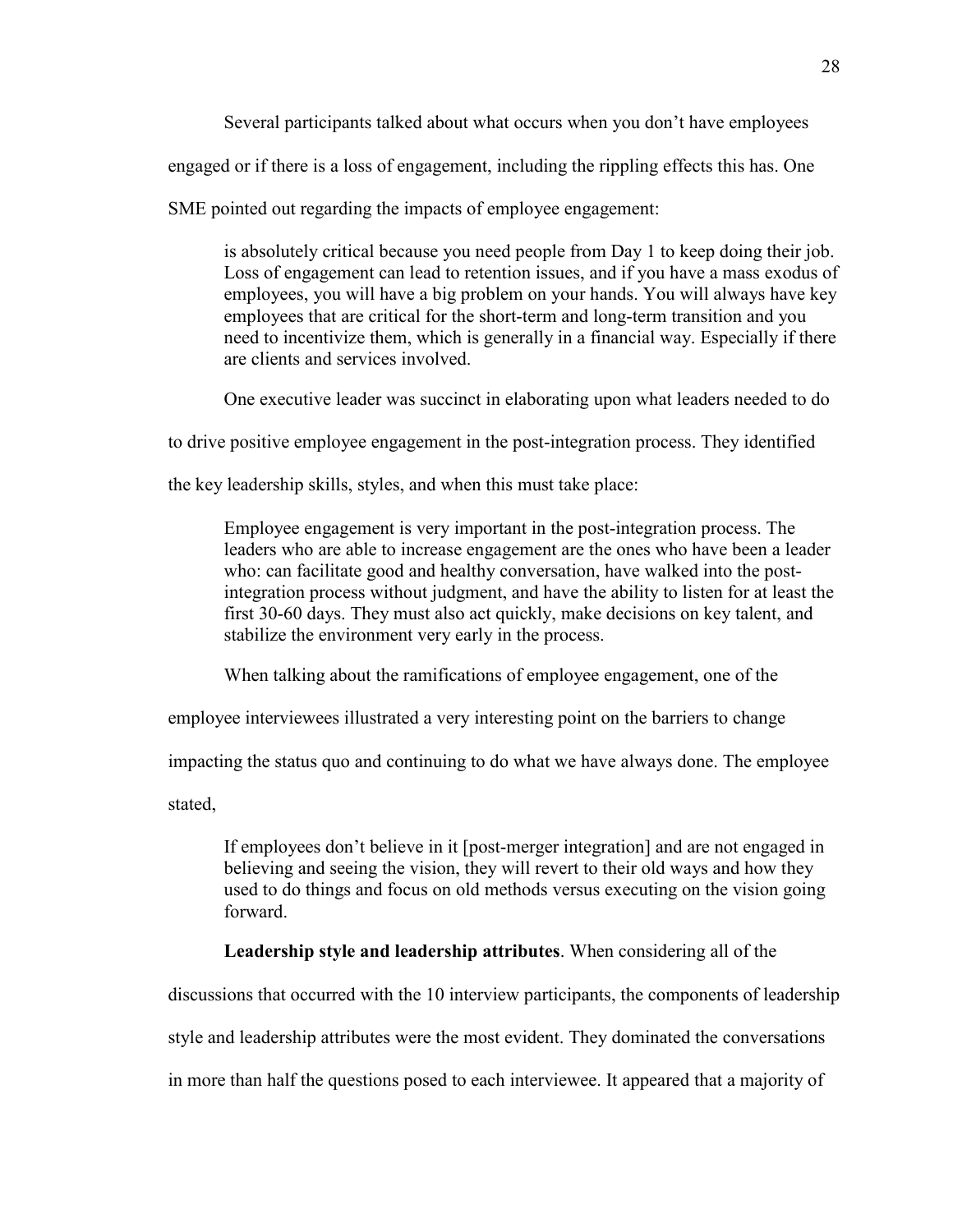the participants had strong opinions on the critical qualities, behaviors, mindsets, and

ways leaders need to adjust their leadership style to yield successful M&A outcomes.

One executive leader explained the importance of leaders shifting their leadership

style during the integration process:

Generally, it is needed 100% of the time for the leader to adjust their style in some form or fashion, based on what the particular business need would be. In doing so, the approach can be very different. The more the leader adjusts their style, the more effective they are. Also the more the leader can be self-aware of their style, the more effective it will be for all and impactful to employees.

In providing an example in which a leader made a shift in their style, a SME

shared the following instance:

This leader accepted and immersed themselves in the culture and made the adjustment, including the shift in their leadership style. I saw them make a shift from their culture to ours, and in doing so, they also got support from other leaders. They encouraged the employees to do the same as well, and this benefited the employee population and helped them get what they needed throughout the integration.

When understanding what qualities leaders should have, a number of important

attributes were mentioned, such as honesty, clarity, authenticity, and the ability to listen.

One executive leader expressed many of these qualities in this way:

Leaders need sincerity, authenticity, and to be honest to impact engagement. They need to share as much as they can share and to do so often. Be up front and clear with employees and be open in doing so. Be empathetic with the ability to relate to the situation at hand.

Another executive leader added a few similar points in reference to these

attributes in saying, "Leaders must be authentic as the face of the corporation, personable,

charismatic, with a strong ability to communicate and they must be able to bring

everyone along with you, get their hands dirty, and take the hill together!"

Participants from each group (i.e., executive leaders, employees, SMEs)

expressed considerable passion regarding the critical mindsets, behaviors, styles, and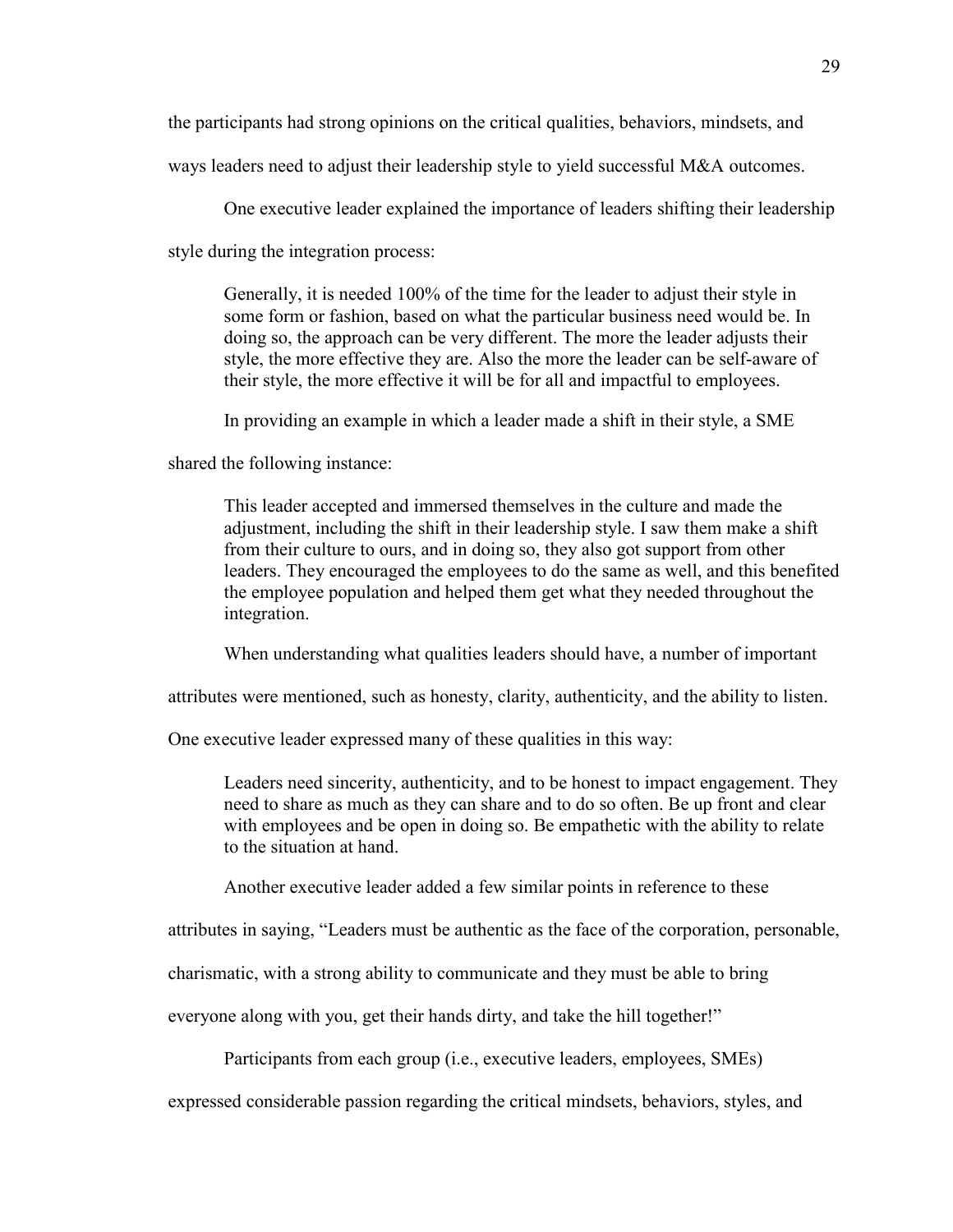attributes leaders must demonstrate. Although there were numerous responses on what leaders must demonstrate and need to do, many of the responses centered on accessibility throughout the integration process. One executive leader emphasized the importance of being visible and accessible. She added:

I would say what came to mind right away was being visible and accessible. Being onsite, being available to employees, answering their questions, and showing a visible picture of leadership is key. These leaders are available and let employees know that they are there and engaged in what is going on.

An executive leader focused on the importance of mindset for success in the post-

merger integration process, explaining how mindset can be applied in a positive and

intriguing manner during the M&A process:

it is just as important to be judicious as it is being right. You need to understand where people are coming from and meet them where they are. This mindset is critical. You can't say that you should be happy here, because we are the new company. In order to be successful, the mindset of respect for people and meeting them where they are at is so important.

**Fostering effective collaboration**. The last of the seven predominant themes,

fostering effective collaboration, surfaced through the conversations with participants in

several different questions. That being said, a majority of the dialogue occurred when

asked how leaders encourage and collaborate with others to motivate employees through

the integration process. One executive leader provided a clear picture on the importance

of leaders collaborating and the impacts of doing so within and outside the organization:

One thing that I have done and seen others do is to understand what employees are really feeling. I took the opportunity to find the "Charlie" of the group, and get close to them to find out what really is going on. You need to collaborate with employees and other leaders to determine what information is really correct, which helps to decrease uncertainty and helps you understand what [employees] are really thinking and concerned about. Key leaders also collaborate with outside resources like community groups. They bring in outside resources to talk to employees and help address specific needs that they have.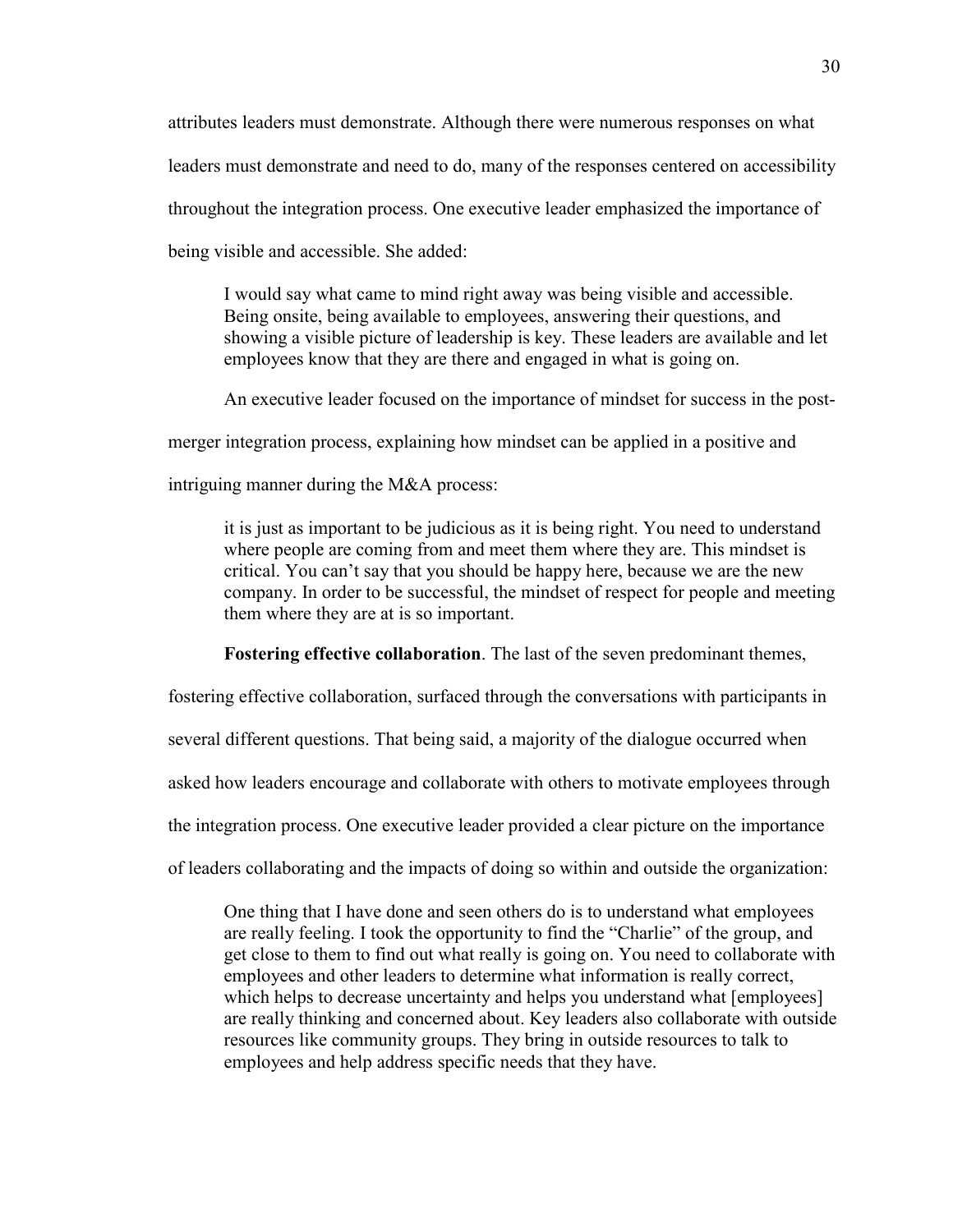When talking about the importance of effective collaboration, one employee echoed some of the same thoughts of when leaders collaborate, and how it motivates employees through the integration process. She said:

M&As that generally work the best have a collaborative spirit in that there are team members from both organizations participating in the development of the plan, the communications, the timeline, etc. It has to be a collaborative approach to make things happen in my experience with successful M&As.

One SME added a few final thoughts in reference to leaders working together to effectively collaborate and motivate employees: "Leaders must also partner with other leaders and collaborate with subordinates as they need to be collaborative and empower people to make and be a part of the decision making process."

It was evident from the interviews conducted that all three participant groups (i.e., executive leaders, employees, SMEs) had a passion about the topic and realized the impact of leadership and leadership style on the integration of merging companies and their employees. All participants that were interviewed had some form of variation in their responses, ultimately driven from their background and prior perspectives on this subject. All 10 participants were in agreement that effective leadership is important for the success of M&As for the organization and the employees of merged companies. One executive leader so energetically articulated what leaders must do to create a successful M&A, stating, "Leaders must also know who is dependent upon whom and what, and communicate and give visibility to be able to implement like hell and at the speed of lighting!"

# **Summary**

This chapter outlined the research findings and the key themes from the data collected. Chapter 5 brings the study to a close by examining the present research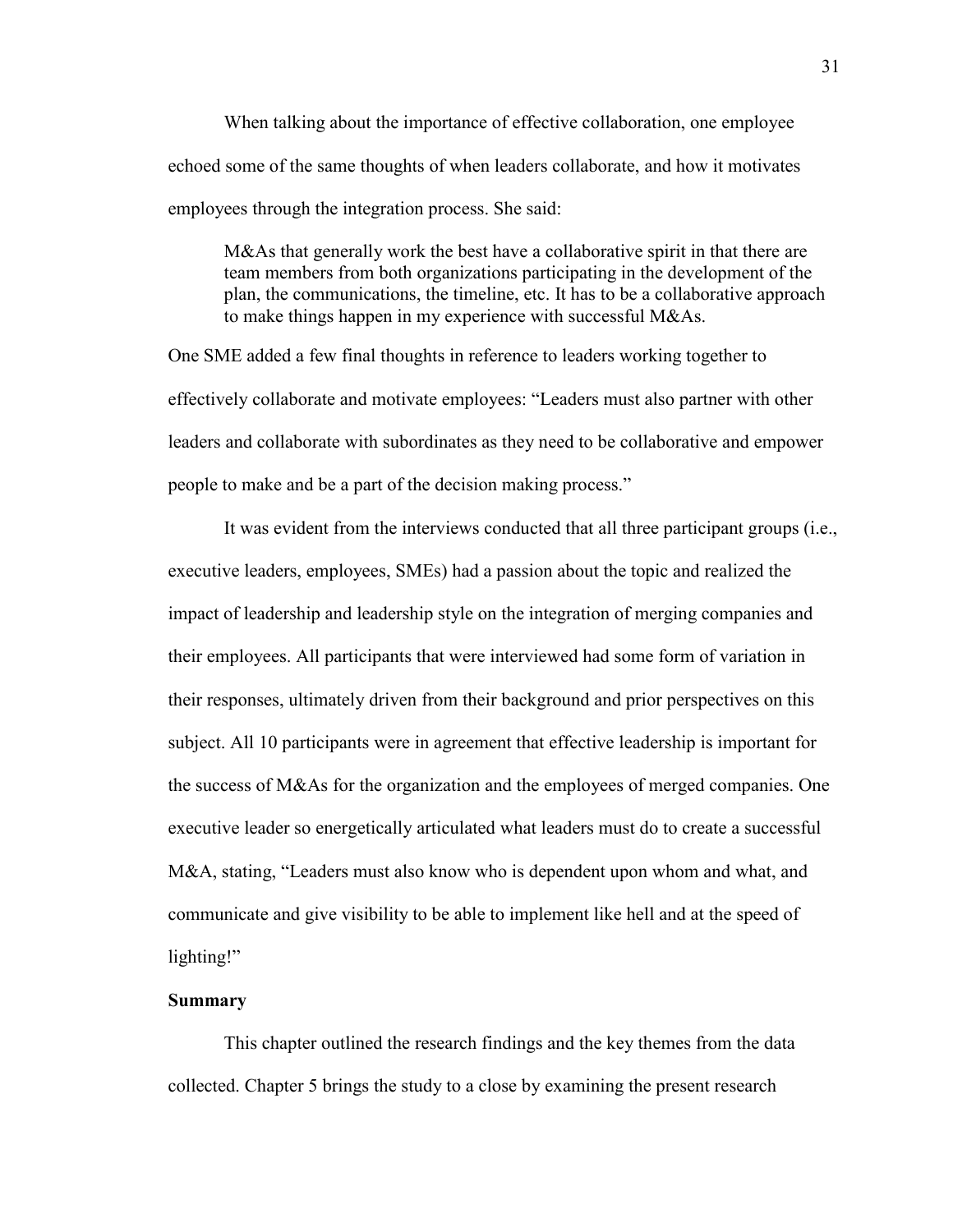findings in light of past literature. Suggestions for practice and continued research also are provided.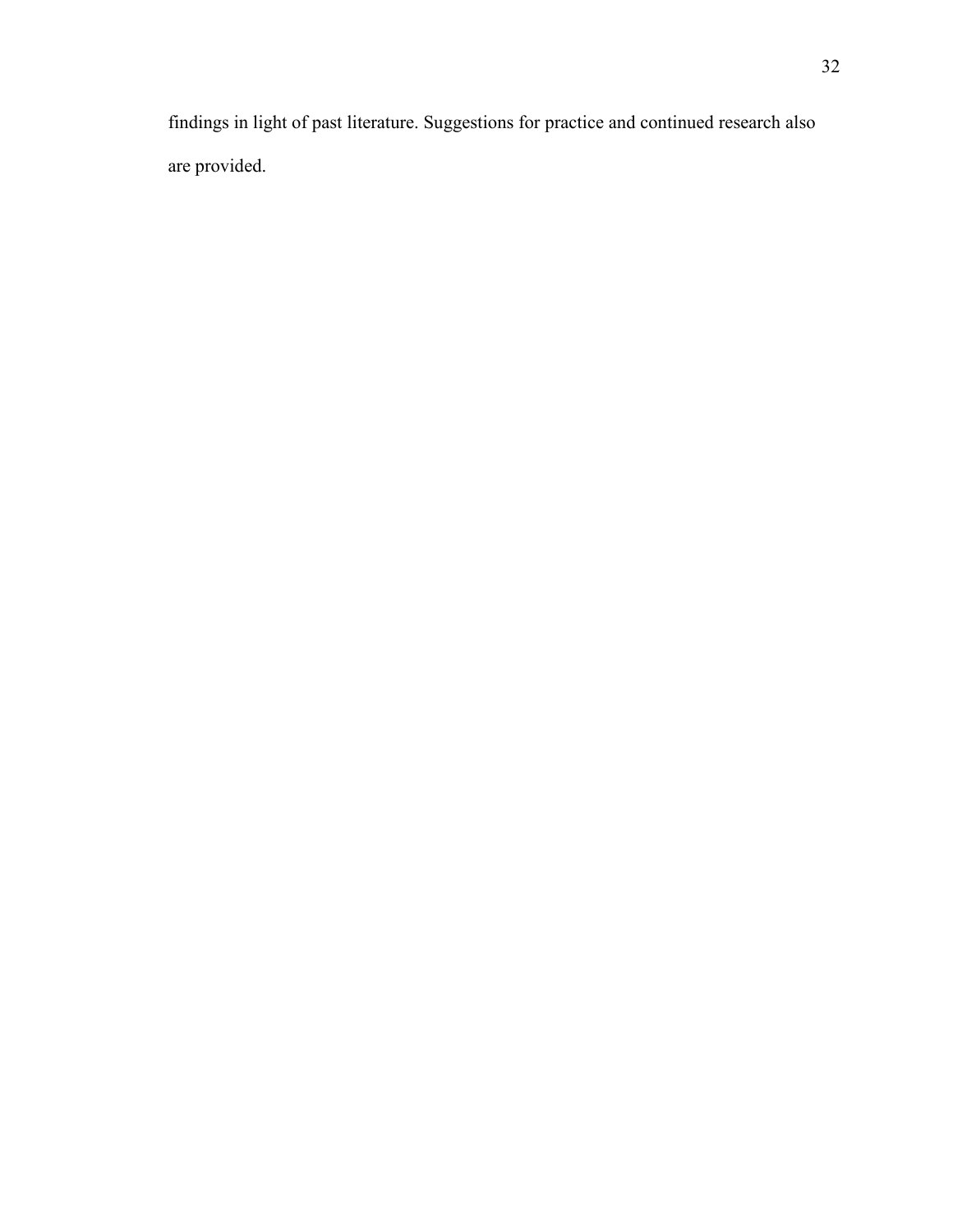# **Chapter 5**

# **Discussion**

This study examined the impact of leadership style and leader attributes on employees and company integration during M&As. Two research questions were investigated:

- 1. What is the relationship between different styles of leadership in the postmerger environment and the level of engagement and productivity of their workers?
- 2. What leadership attributes and actions lead to effective post-merger integrations?

This chapter provides a discussion of the study results. Conclusions,

recommendations for practice and research, and study limitations are outlined.

# **Conclusions**

Conclusions were drawn for each research question based on the study. These conclusions are presented in the following sections.

**Impact of leadership styles**. Of the 10 virtual interviews, the components of leadership style were the most prevalent. This topic of leadership style dominated the conversations in more than half the questions asked in each interview. A majority of interview participants had strong opinions on the qualities, critical behaviors, mindsets, and ways leaders need to shift their leadership style to create successful M&A outcomes. Interviewees generally believed that the more a leader could actually adjust their style, the more effective they could be. Participants emphasized the relationship between adjusting one's leadership and M&A effectiveness. This could imply that not only leadership style, but also the ability to adjust the style in the post-merger environment, if done correctly, could enhance employee engagement and productivity. This study finding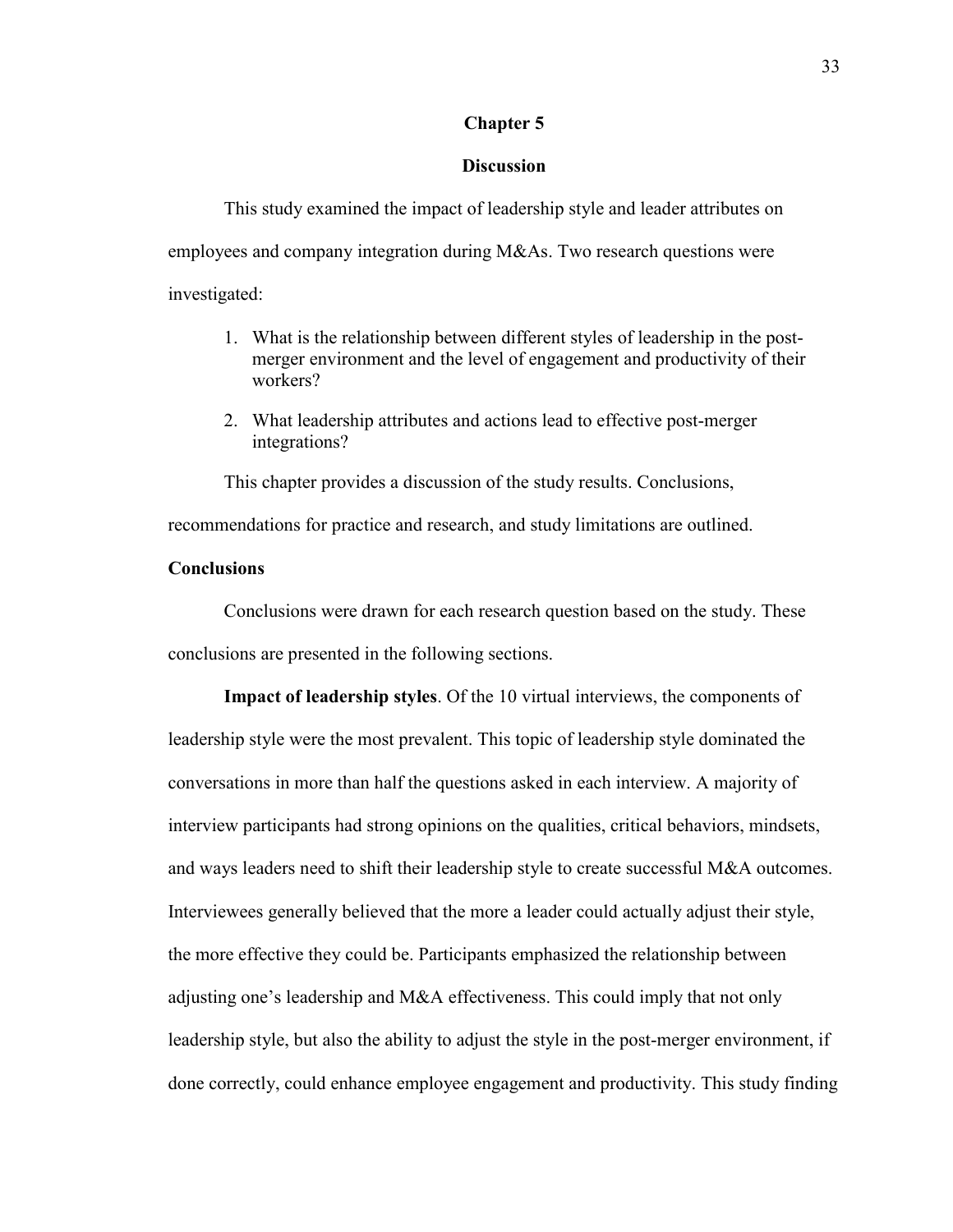links to transformational leadership literature, which indicates that leaders who provide employees with flexible, innovative ways to cope with change in the integration process enhance post-acquisition performance and promote employee satisfaction (Vasilaki, 2011).

Many interviewees additionally elaborated on culture as it relates to leadership and leadership styles having an overall impact on the success of M&As. For example, a group of participants discussed the importance of leaders being able to establish trust in the areas of employee cultural assimilation, cultural integration, and the actual cultural fit of other leaders who are part of their leadership teams. This conclusion is supported by Epstein (2004), who found that results are often disastrous when company cultures are not properly integrated or the endeavor is not backed or stabilized by leadership.

Interview participants also mentioned that leader qualities including honesty, clarity, authenticity, the ability to listen were central to M&A success. Many responses emphasized the importance of leader accessibility during and throughout the integration process. This could be explained by the participants' experience of lacking consistent exposure to leaders during the good and inevitably challenging times characteristic of M&A processes. Leaders' ability to foster effective collaboration also surfaced through several different interview questions regarding how leaders encourage and collaborate with others inside and outside the organization to motivate employees and drive employee engagement throughout the integration process.

These findings echo the importance of leadership styles that involve leaders providing both vision and inspiration to their followers, and building a structure and culture that enables and encourages the necessary positive behaviors for integrating two organizations (Vasilaki, 2011).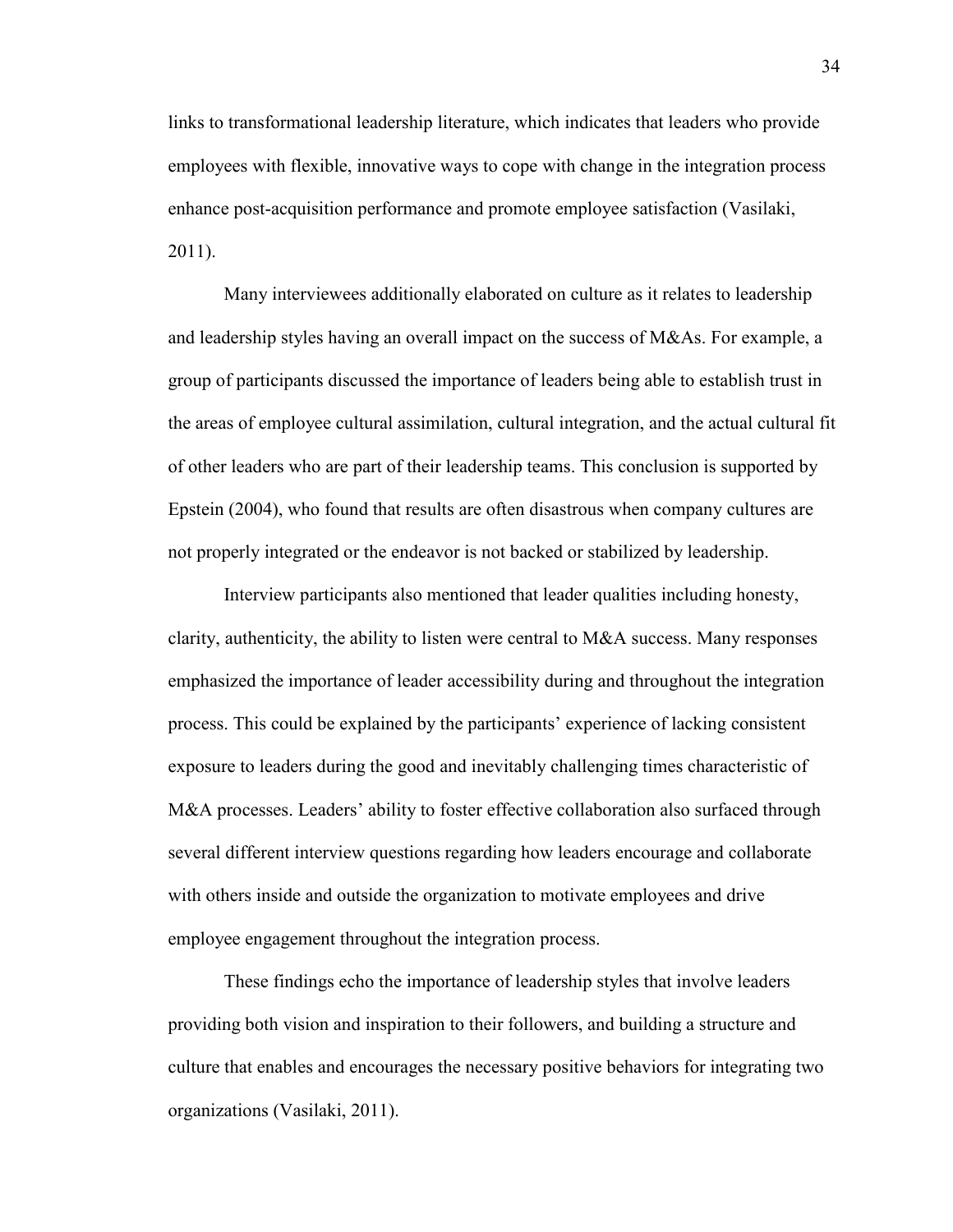**Effective post-merger integrations**. All participants also concurred about the need for leaders to effectively communicate during the post-merger integration process. This study finding concerning effective leadership communication is supported by Nemanich and Keller's (2006) observations on acquisition acceptance. Nemanich and Keller explained that for employees to be happy with the acquisition, "they need to be able to understand the purpose for the acquisition" (p. 51). For this to occur, leaders must be able to effectively build employee understanding through communication. "Leaders' skills at communicating the vision to employees and inspiring support for it provide the basis for building employee understanding of the business case for change" (p. 51).

Additionally, participants articulated several leadership attributes or characteristics they believe leaders must have to support an effective post-merger integration. Two such leader qualities were personality and vision. More importantly, some interviewees perceived that leaders could increase their overall effectiveness if they had an empathic personality, while others believed that charisma drove M&A success. Still other participants expressed that leaders needed to be strategic in their vision, while others associated success with leaders' abilities to be flexible in their style, approach, and actions.

A number of these conclusions about leadership qualities echo aspects of transformational leadership named in the literature. Nemanich and Keller (2006) found that transformational leadership behaviors play a significant role in helping employees accept the change in acquisition integration. Their study revealed that transformational leaders visualize the future as being different from the current state. Transformational leaders also motivate employees to strive for a higher level purpose through attributes like charisma. Covin et al. (1997) similarly expressed, "Two key aspects of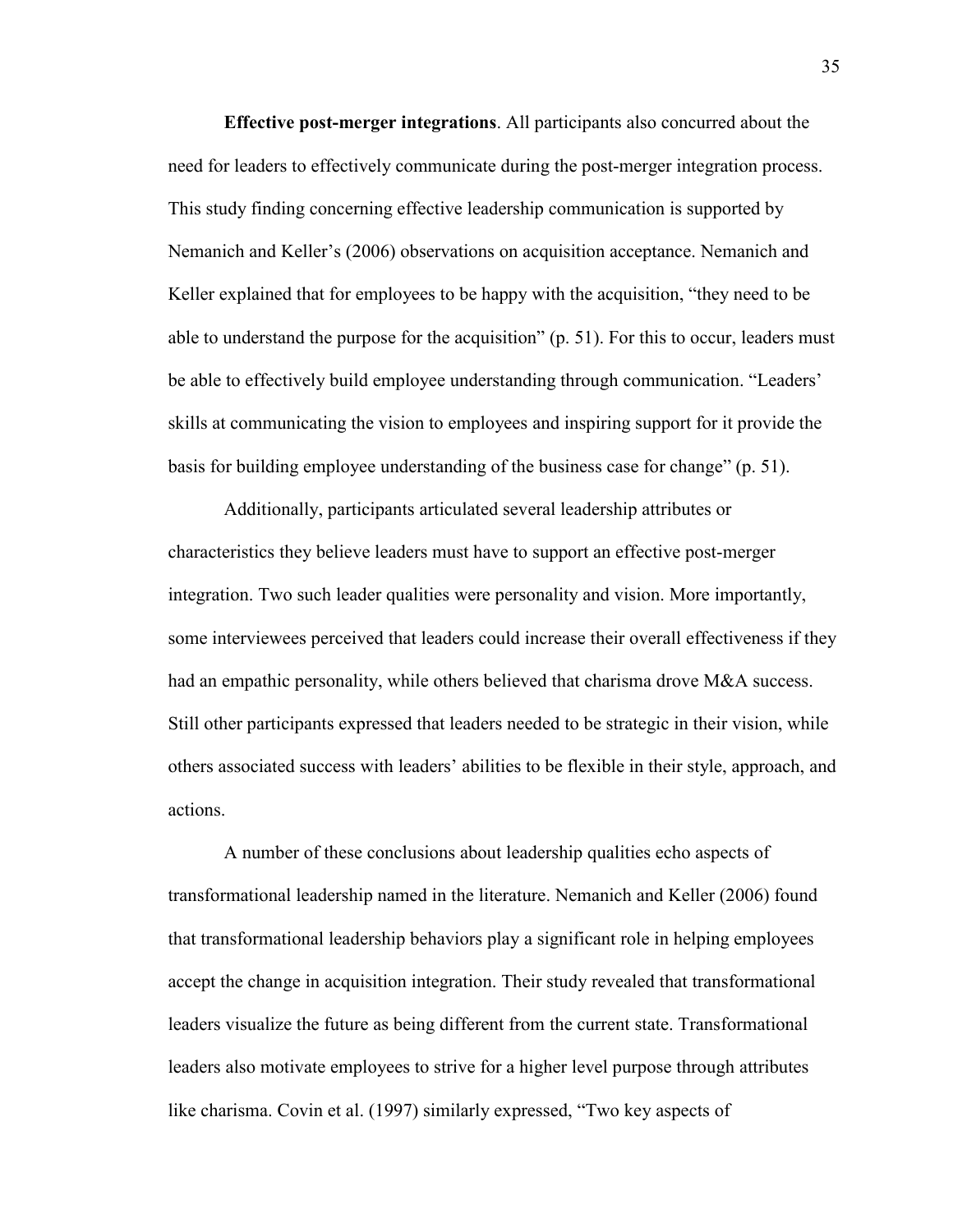transformational leadership are charisma and inspiration" (p. 24). Their study also provided an overview of connections among some leadership style variables and merger satisfaction.

It is important to note that even though there may appear to be variations in some of the aforementioned findings, a majority of these conclusions were anticipated and expected. For example, as noted by one author in reference to effective leadership style, rather than a universal set of leadership styles or characteristics, there may be different styles or approaches for different integration models (Gomes et al., 2003). The findings also support and reinforce the data surfaced by the principal investigator uncovered during his research and illustrated in greater detail within the literature review.

The background of a leader also surfaced in discussions with many interviewees in the context of impacting effective post-merger integrations. Several participants reviewed how a leader's background could ultimately build lasting credibility critical to the overall integration process. Others indicated that a leader's background and skills helped to drive the best approach to support a successful M&A. Additional support for this conclusion was not directly named in the literature gathered by the researcher. This does not necessarily indicate that this is a new finding, but one that was outside of the scope of the studies gathered by the researcher.

Based upon these findings, a business case for what leadership attributes lead to effective post-merger integration can be made. There may not necessarily be one particular leadership characteristic that all leaders should follow. Instead, there could be multiple options based upon numerous extenuating factors. As an example, understanding that mergers can often produce politically charged organizational environments, one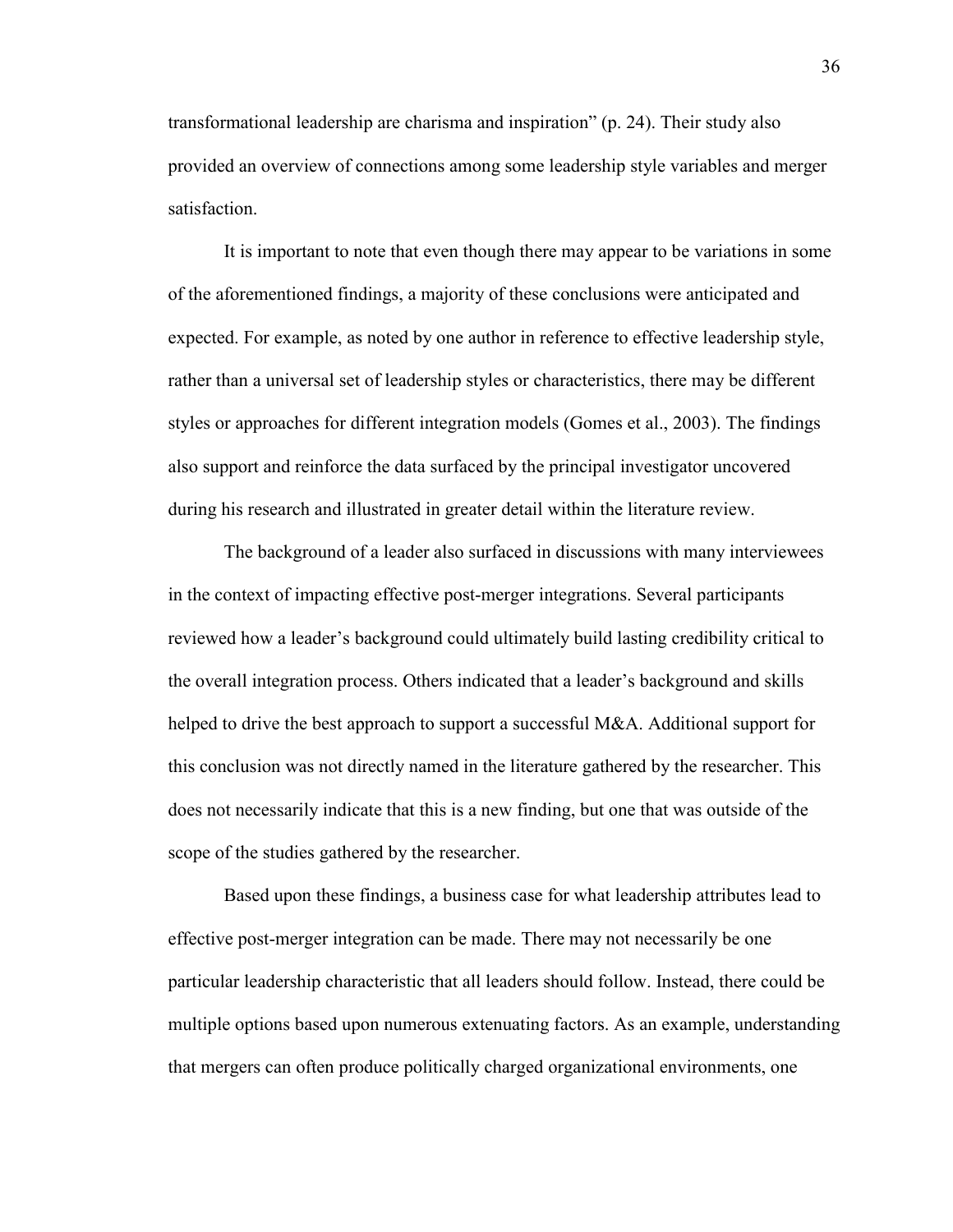author noted that leaders will generally draw upon numerous bases of power to inspire and motivate employees (Covin et al., 1997).

### **Recommendations for Practice and Research**

With M&A activity continuing to be a predominant growth strategy for companies worldwide, the nature and influence of leadership and leadership styles impacting the integration of merging companies and their employees will only grow in prevalence. Therefore, the prominent practical recommendation from this study (as well as a natural extension of this research project) would be to explore deeper the impact of leadership and leadership styles on the integration of merging companies. Specifically, it would be valuable to include further dimensions of culture using an existing diagnosis of culture and the desired state of culture post-M&A. Additionally, participants could be asked more direct questions regarding the elements of transformational leadership in the post-merger integration process and to provide examples of its impact on the success of M&As. Even more specific would be the collection of participant demographics such as position, position tenure, and company tenure for purpose of substantiating or refuting the data discovered. A future study of this kind could be expected to produce incisive outcomes and should be a follow-up to the present study.

#### **Study Limitations**

Several limitations affected this study. First, the researcher was unable to locate participants through his own professional network as originally planned. Even after several attempts, no one from this network was available to participate in the study. This made it more challenging to find suitable participants within an abbreviated study timeframe and resulted in a smaller sample size  $(N = 10)$ ; four executive leaders, three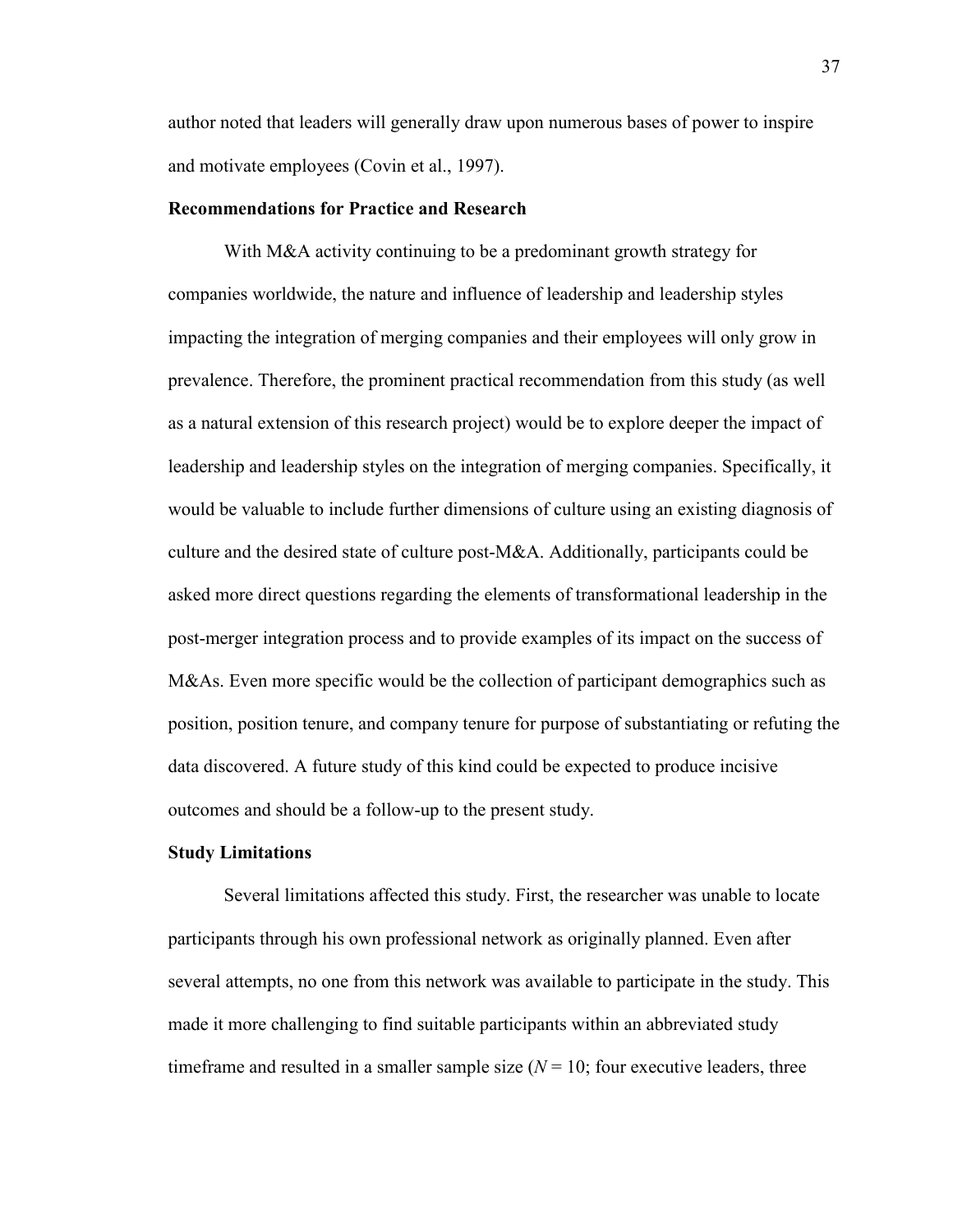employees, and three SMEs) than anticipated  $(N = 15)$ . The smaller sample size meant that the results may have less generalizability.

Second, it was challenging to arrange time with executive leaders. Although the researcher expected executive leaders to have limited availability, these participants had even less time than anticipated. This extended the research process beyond the planned timeline.

Third, the 10 interview participants represented different industries, had diverse backgrounds, and embodied experiences from various merger conditions.

# **Summary**

It can be said that a key reason for M&As failure is the persistent failure of chief executives and other leaders to provide strong leadership while the deal is being done, specifically in the critical post-merger integration phase (Waldman & Javidan, 2009). This study supports much of the current research in that leadership style does have an effect on both merger and employee satisfaction. However, the leader's style or their attributes are not necessarily the only factor that affect M&A success. For example, leader-employee trust also has been found to affect relationships considerably. As noted earlier, this study assessed the importance of effective leadership on the success of M&As for the organization and employees of merged companies.

All three participant interview groups (executive leaders, employees, SMEs) had a passion about this study and its topic. Inherent to this passion, members each participant group realized and articulated their understanding and real-world experiences regarding the effect of leadership and leadership style on the integration of merging companies and their employees.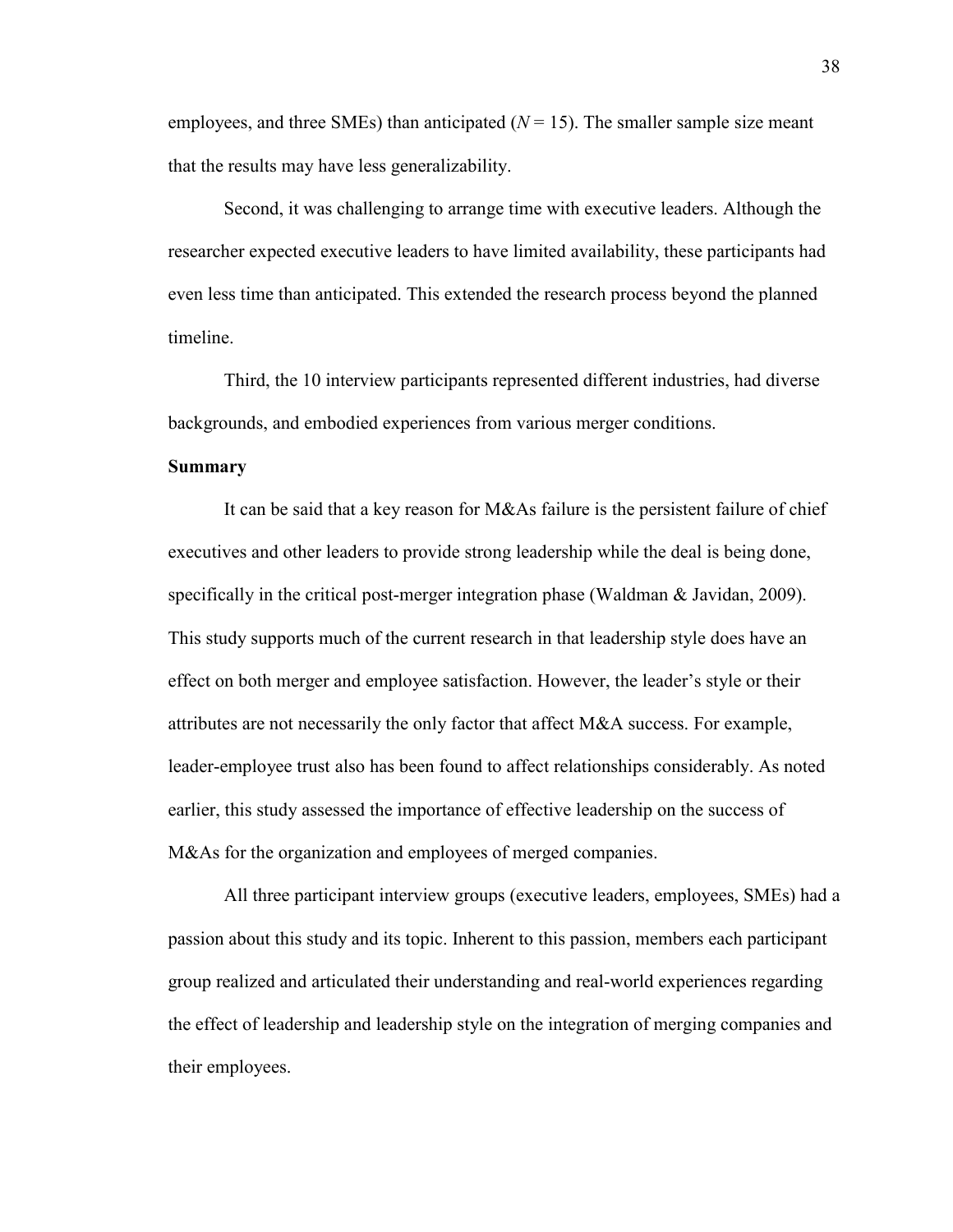Leadership styles should be a key component for organizations to review and take under serious consideration when preparing and planning for a merger. This is critical because when mistakes are made with any M&A, the negative aspects of the merger don't always fade with time. Future research should be conducted regarding the two research questions addressed in this study.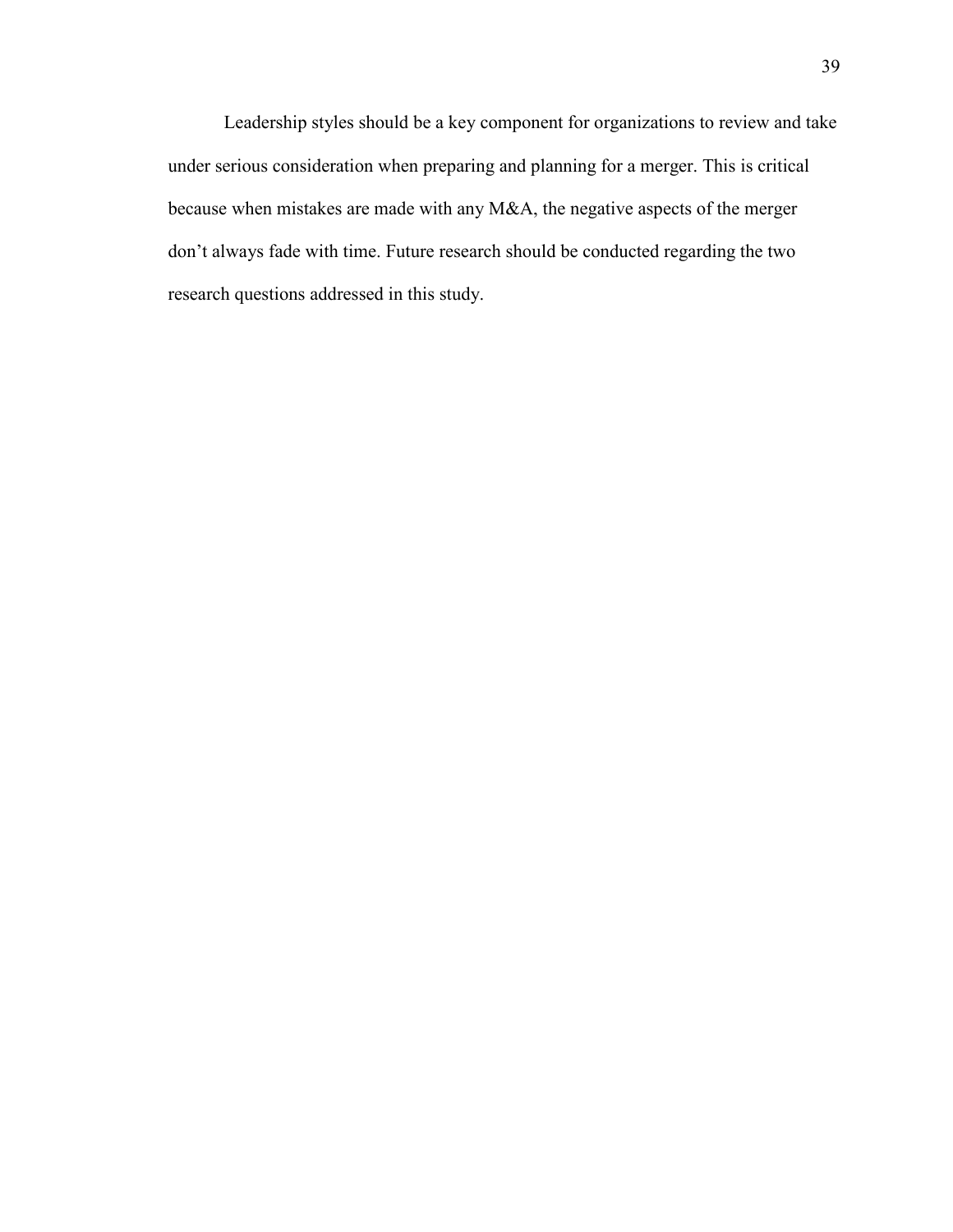#### **References**

- Ashkenas, R. (2014). A successful M&A considers the human element. *Harvard Business Review, 92*(11). Retrieved from https://hbr.org/2014/11/a-successful-maconsiders-the-human-element
- Avolio, B. J., & Bass, B. M. (2004). *Multifactor leadership questionnaire* (3rd ed.). New York, NY: Mind Garden.
- Covin, T. J., Kolenko, T. A., Sightler, K. W., & Tudor, R. K. (1997). Leadership style and post-merger satisfaction. *Journal of Management Development, 16*(1), 22-33.
- Creswell, J. (2014). *Research design: Qualitative, quantitative, and mixed methods approach* ( $4<sup>th</sup>$  ed.). Thousand Oaks, CA: Sage.
- Dion, C., Allday, D., Lafforet, C., Derain, D., & Lahiri, G. (2007). Dangerous liaisons: The integration game. Hay Group. Retrieved from https://www.haygroup.com/ downloads/de/misc/dangerous\_liaisons\_lo\_res\_r.pdf
- Dunbar, J. K. (2014). The leaders who make M&A work. *Harvard Business Review, 92*(9). Retrieved from https://hbr.org/2014/09/the-leaders-who-make-ma-work
- Elenkov, D. S., Judge, W., & Wright, P. (2005). Strategic leadership and executive innovation influence: An international multi-cluster comparative study. *Strategic Management Journal*, *26*(6), 665-682.
- Epstein, M. J. (2004). The drivers of success in post-merger integration. *Organization Dynamics, 33*(2), 174-189.
- French, J., & Raven, B. H. (1959). The bases of social power. In D. Cartwright (Ed.), *Studies in social power* (pp. 150-167). Ann Arbor, MI: Institute for Social Research.
- Gomes, E., Angwin, D. N., Weber, Y., & Tarba, S. Y. (2003). Critical success factors through the mergers and acquisitions process: Revealing pre- and post-M&A connections for improved performance. *Thunderbird International Business Review, 55*(1), 13-35.
- Haspeslagh, P. C., & Jemison, D. B. (1991). *Managing acquisitions.* New York, NY: Free Press.
- Lakshman, C. (2011). Post-acquisition cultural integration in mergers & acquisitions: A knowledge-based approach. *Human Resources Management, 50*(5), 605-623.
- McDonald, J., Coulthard, M., & de Lange, P. (2005). Planning for a successful merger or acquisition: Lessons from an Australian study. *Journal of Global Business and Technology, 1*(2), 1-11.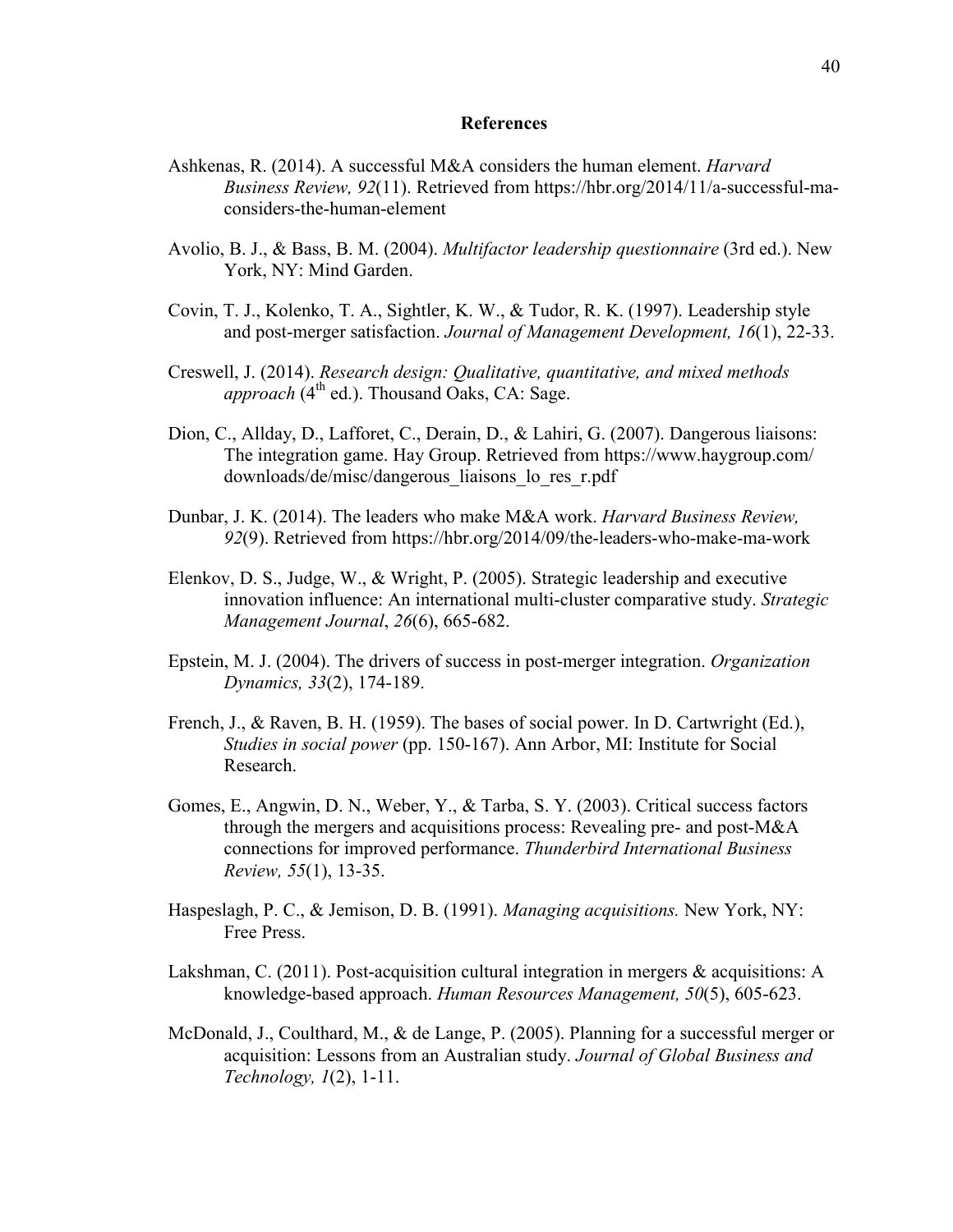- Nemanich, L. A., & Keller, R. T. (2006). Transformational leadership in an acquisition: A field study of employees. *The Leadership Quarterly, 18*, 49-68.
- Schweiger, D. M., Csiszar, E., & Napier, N. K. (1993). Implementing international mergers and acquisitions. *Human Resource Planning, 16*, 53-70.
- Sitkin, S. B., Lind, E. A., & Long, C. P. (2001). *The pyramid model of leadership.*  Durham, NC: Duke University.
- Smith, S. M., & Albaum, G. S. (2010). An introduction to marketing research. Retrieved from http://cloudfront.qualtrics.com/q1/wp-content/uploads/2012/02/ IntrotoMarketResearch.pdf
- Stahl, G. K. (2004). Getting it together: The leadership challenge of mergers and acquisitions. *INSEAD Quarterly, 8.* Retrieved from https://www.researchgate.net/ publication/227703603 Getting it together The leadership challenge of merge rs and acquisitions
- Vasilaki, A. (2011). The relationship between transformational leadership and postacquisition performance. *International Studies of Management & Organization, 41*(3), 42-58.
- Waldman, D. A., & Javidan, M. (2009). Alternative forms of charismatic leadership in the integration of mergers and acquisitions. *The Leadership Quarterly, 20*, 130- 142.
- Zhang, J., Ahammad, M. F., Tarba, S., Cooper, C. L., Glaister, K. W., & Wang, J. (2014). The effect of leadership style on talent retention during merger and acquisition integration: Evidence from China. *The International Journal of Human Resource Management, 26*(7), 1021-1050. doi:10.1080/09585192.2014.908316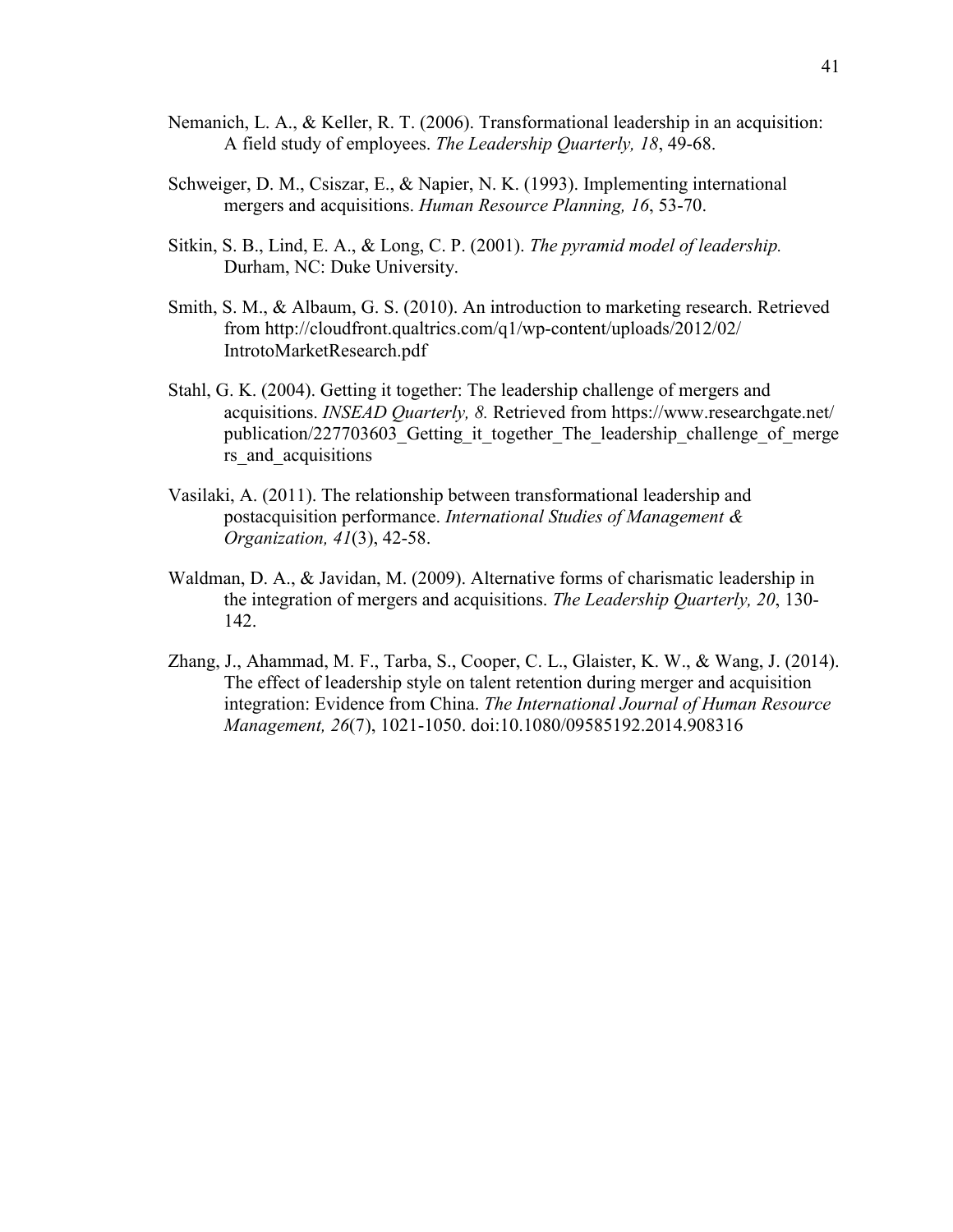# **Appendix A: Executive Leader Interview Script**

- 1. Even when M&As have a successful outcome, research shows that M&A failure rates can be as much as 50%. In your experience, what challenges do you face during the post-merger integration process?
- 2. My research indicates that successful leadership attributes throughout the M&A process include leader background, social connections and personality. Of those three, which do you feel is most important and why?
- 3. In your experience, was it ever necessary for you to adjust your leadership style during the M&A process? If so, please explain why you think the change was made and how it impacted the employees.
- 4. How important is employee engagement in post-merger integration? What qualities do you have, or leaders you admire have, to increase engagement in the post-merger integration process?
- 5. How do you encourage and collaborate with others in an organization, to motivate employees through the uncertainties of the integration process?
- 6. In your experience, what are the three most critical behaviors you must demonstrate in order to create a successful M&A for all involved?
- 7. Describe a model or methodology you use for success in the post-merger integration process.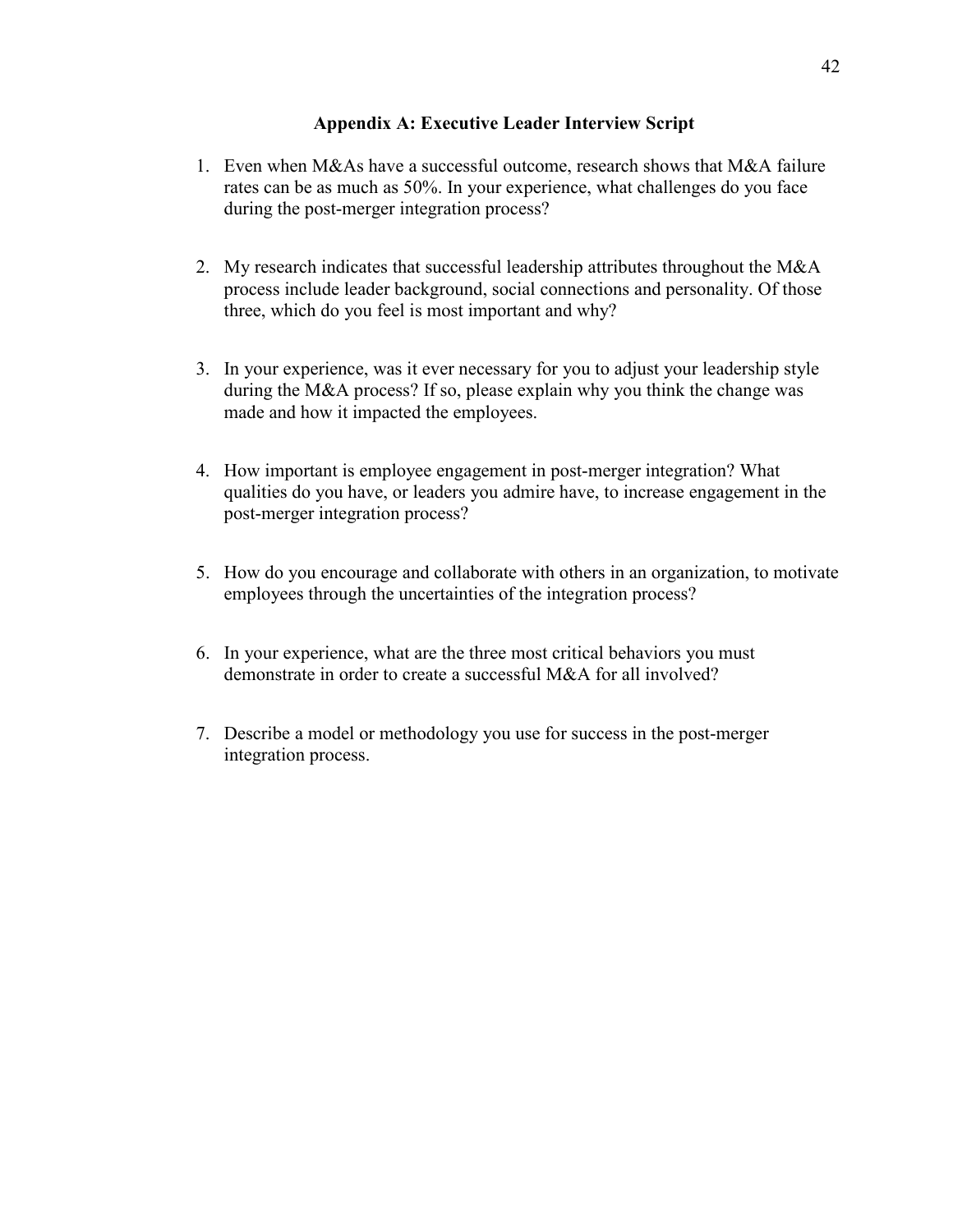# **Appendix B: Employee Interview Script**

Interview Questions – Employees Directly Impacted by Acquisitions

- 1. Even when M&As have a successful outcome, research shows that M&A failure rates can be as much as 50%. In your experience, what challenges do employees face during the post-merger integration process?
- 2. My research indicates that successful leadership attributes throughout the M&A process include leader background, social connections and personality. Of those three, which do you feel is most important for a leader and why?
- 3. In your experience, was it ever necessary for an executive to adjust their leadership style during the M&A process? If so, please explain why you think the change was made and how it impacted the employees.
- 4. How important is employee engagement in post-merger integration? What qualities should leaders exhibit, to increase engagement in the post-merger integration process?
- 5. How do leaders you have experienced encourage and collaborate with others in an organization, to motivate employees through the uncertainties of the integration process?
- 6. In your opinion, what are the three most critical behaviors leaders must demonstrate in order to create a successful M&A for all involved?
- 7. Describe a model, methodology, or mindset, which you have experienced leaders using, for success in the post-merger integration process.